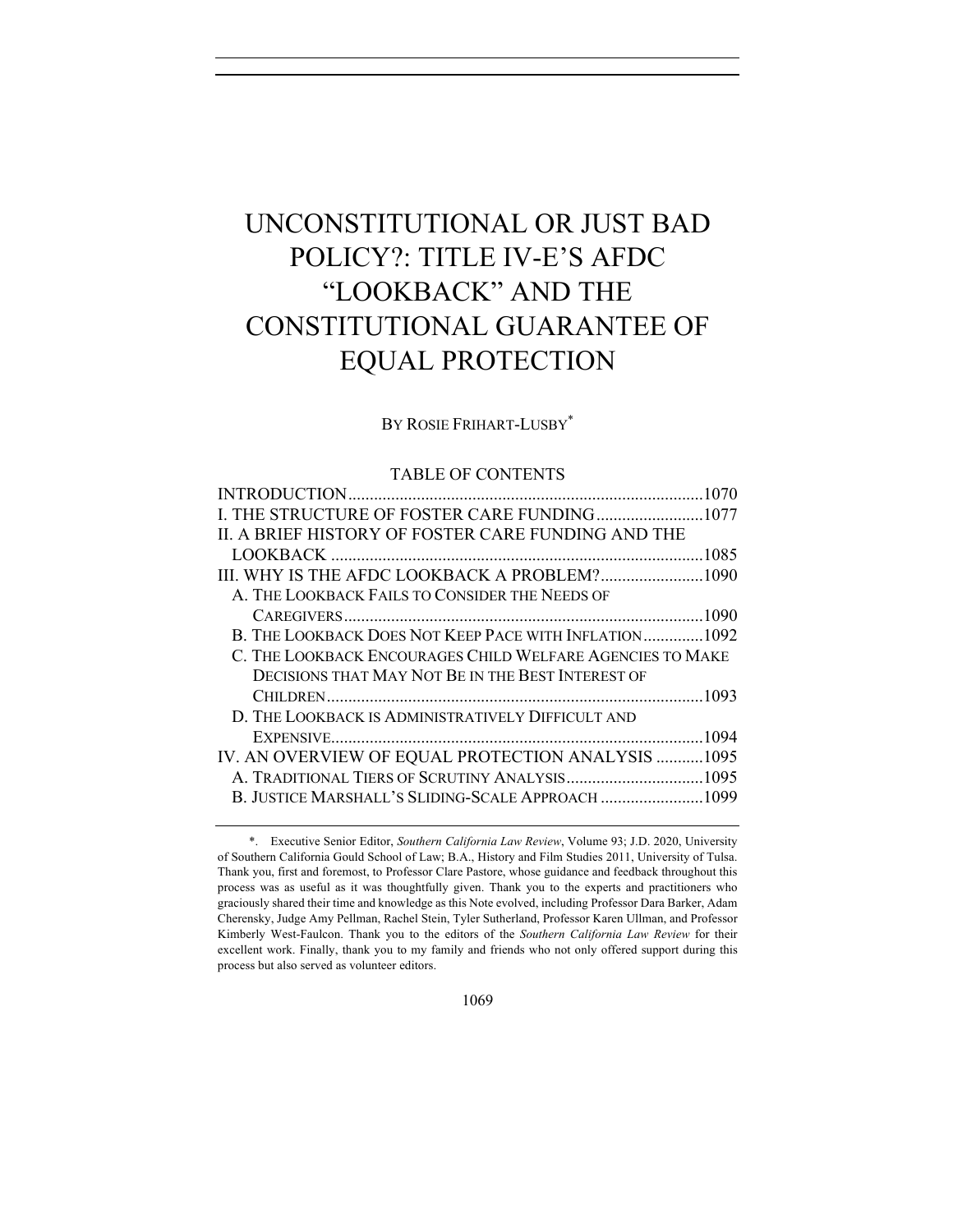1070 *SOUTHERN CALIFORNIA LAW REVIEW* [Vol. 93:1069

| V. THE AFDC LOOKBACK AND EQUAL PROTECTION 1104                   |
|------------------------------------------------------------------|
| A. THE LEVEL OF SCRUTINY APPLIED TO THE AFDC LOOKBACK UNDER      |
|                                                                  |
| 1. The AFDC Lookback Classifies Based on Wealth1104              |
| 2. The AFDC Lookback Prevents Families from Living               |
|                                                                  |
|                                                                  |
|                                                                  |
| B. THE LEVEL OF SCRUTINY APPLIED TO THE AFDC LOOKBACK UNDER      |
| JUSTICE MARSHALL'S SLIDING SCALE APPROACH 1109                   |
| VI. TESTING "EVERY CONCEIVABLE RATIONALE" OF THE AFDC            |
|                                                                  |
| A. "THE AFDC LOOKBACK PREVENTS STATES FROM USING 'SUITABLE       |
|                                                                  |
| B. "THE AFDC LOOKBACK ENCOURAGES STATES TO MAKE DECISIONS        |
|                                                                  |
| C. "THE AFDC LOOKBACK ENCOURAGES STATES TO IMPROVE THE           |
| ADMINISTRATION OF FOSTER CARE BENEFITS"1112                      |
| D. "THE AFDC LOOKBACK PROTECTS THE FEDERAL GOVERNMENT'S          |
|                                                                  |
| 1. "The Federal Government Has Limited Resources-the AFDC        |
| Lookback Ensures Those Resources Go to the Children Most in      |
|                                                                  |
| 2. "The Federal Government Has Limited Resources—the AFDC        |
| Lookback Uses Those Resources to Encourage States to Provide     |
| Payments to Children They Might Otherwise Decline to             |
|                                                                  |
| 3. "The Federal Government Has Limited Resources-the AFDC        |
| Lookback Ensures That There is Adequate Funding for the Children |
|                                                                  |
|                                                                  |

## INTRODUCTION

In 1960, Louisiana mandated that, to receive welfare benefits, a child must live in a "suitable home"—a home without unmarried adult partners or children born out of wedlock.<sup>1</sup> On this basis the state then expelled some twenty-three thousand children from its welfare rolls.<sup>2</sup>

<sup>1.</sup> Bess Furman, *U.S. Seeks to Bar Aid for Louisiana*, N.Y. TIMES, Nov. 15, 1960, at 42; *Welfare Boards Act in Louisiana*, N.Y. TIMES, Sept. 18, 1960, at 70.

<sup>2.</sup> This was 28 percent of Louisiana's public welfare caseload at the time. Taryn Lindhorst & Leslie Leighninger, *"Ending Welfare as We Know It" in 1960: Louisiana's Suitable Home Law*, 77 SOC.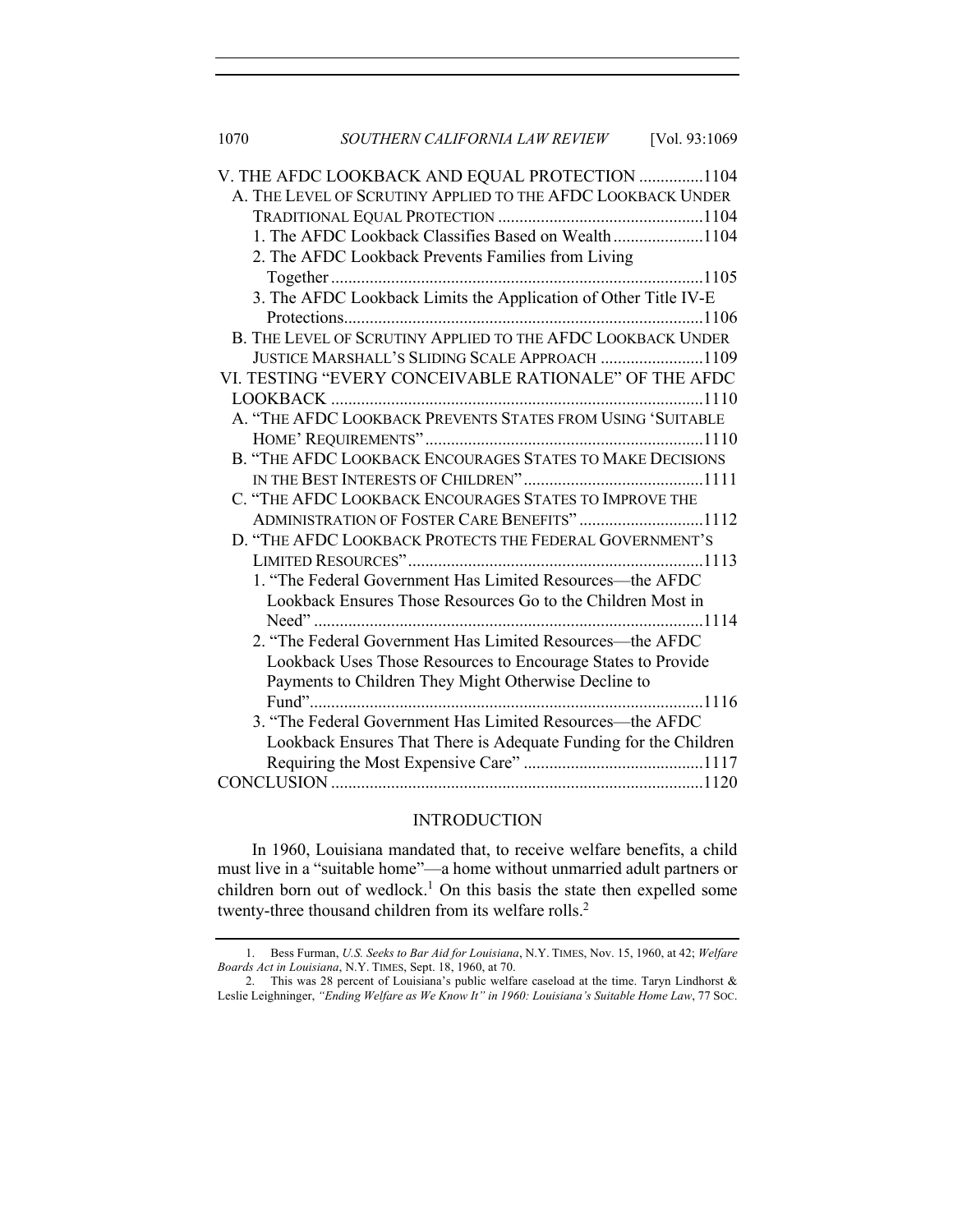The Department of Health, Education and Welfare ("DHEW") responded, calling the policy "wholly unreasonable and capricious."3 Believing that a state should not "[turn] its back on the needs of a child because of the sins of the parents,"<sup>4</sup> DHEW, then led by Arthur Flemming, forbade states from ending a child's receipt of aid (then through Aid to Dependent Children, later renamed Aid to Families with Dependent Children, or  $AFDC$ <sup>5</sup> simply because it believed the child's home was "unsuitable."<sup>6</sup> DHEW gave states two alternatives: either provide services to make the home suitable or place the child in a suitable home (through foster care) while continuing to provide welfare payments for the child's care.<sup>7</sup>

A 1961 Amendment to the Social Security Act codified this "Flemming Rule": to discourage states from simply denying children AFDC benefits based on the "unsuitability" of their homes, the federal government would now reimburse states for the maintenance of those welfare-receiving children removed from their homes and placed in foster care—but only if the children continued to receive welfare.<sup>8</sup>

With this amendment, the federal government officially coupled AFDC eligibility with federal funding for foster care.<sup>9</sup> This coupling continues today.

Foster care is an arrangement in which a state removes abused,

7. Claudia Lawrence-Webb, *African American Children in the Modern Child Welfare System: A Legacy of the Flemming Rule*, 76 CHILD WELFARE 9, 12 (1997) ("The Flemming Rule declared that if a state believed a particular home was 'unsuitable,' that state had to (1) provide due process protections for the family, and (2) provide service interventions to families that were deemed to be 'unsuitable.' States could no longer simply apply a label of 'unsuitable,' expel the family from the AFDC rolls, and ignore the family. The rule was the first action taken against the arbitrary state home suitability policies.").

8. *See* Flemming Rule, Pub. L. No. 87-31, 75 Stat. 75 (1961); *see also* Lawrence-Webb, *supra*  note 7, at 17 ("The new law incorporated aspects of the Flemming Rule with emphasis on service provision and the provision of federal financial help to states in the removal of children from unsuitable home conditions . . . .").

9. *See* Lawrence-Webb, *supra* note 7, at 17–18 ("P.L. 87–31 connected aspects of protection, neglect, and relative foster care to the case support aspects of AFDC by promoting the concept of joint social service delivery and monetary payments to relatives designated as foster care placements for children removed from their 'neglectful' or 'abusive' parents.").

SERV. REV. 564, 564 (2003); *see also* Susan Vivian Mangold, *Poor Enough to Be Eligible? Child Abuse, Neglect, and the Poverty Requirement*, 81 ST. JOHN'S L. REV. 575, 585 (2007); Furman, *supra* note 1; *Welfare Boards Act in Louisiana*, *supra* note 1.

<sup>3.</sup> Furman, *supra* note 1 (quoting Edwin H. Yourman).

<sup>4.</sup> Mangold, *supra* note 2, at 584 (quoting a statement made by Secretary Flemming before the National Biennial Round Table Conference of the American Public Welfare Association).

<sup>5.</sup> Aid to Dependent Children, or ADC, was renamed Aid to Families with Dependent Children, or AFDC, in 1962, "reflecting concern that the program's benefits and eligibility rules discouraged marriage." Susan W. Blank & Barbara B. Blum, *A Brief History of Work Expectations for Welfare Mothers*, 7 FUTURE OF CHILDREN 28, 31 (1997). To prevent confusion, I will refer to the program exclusively as AFDC.

<sup>6.</sup> L. ANNE BABB, ETHICS IN AMERICAN ADOPTION 52 (1999); Lindhorst & Leighninger, *supra*  note 2; Mangold, *supra* note 2, at 586.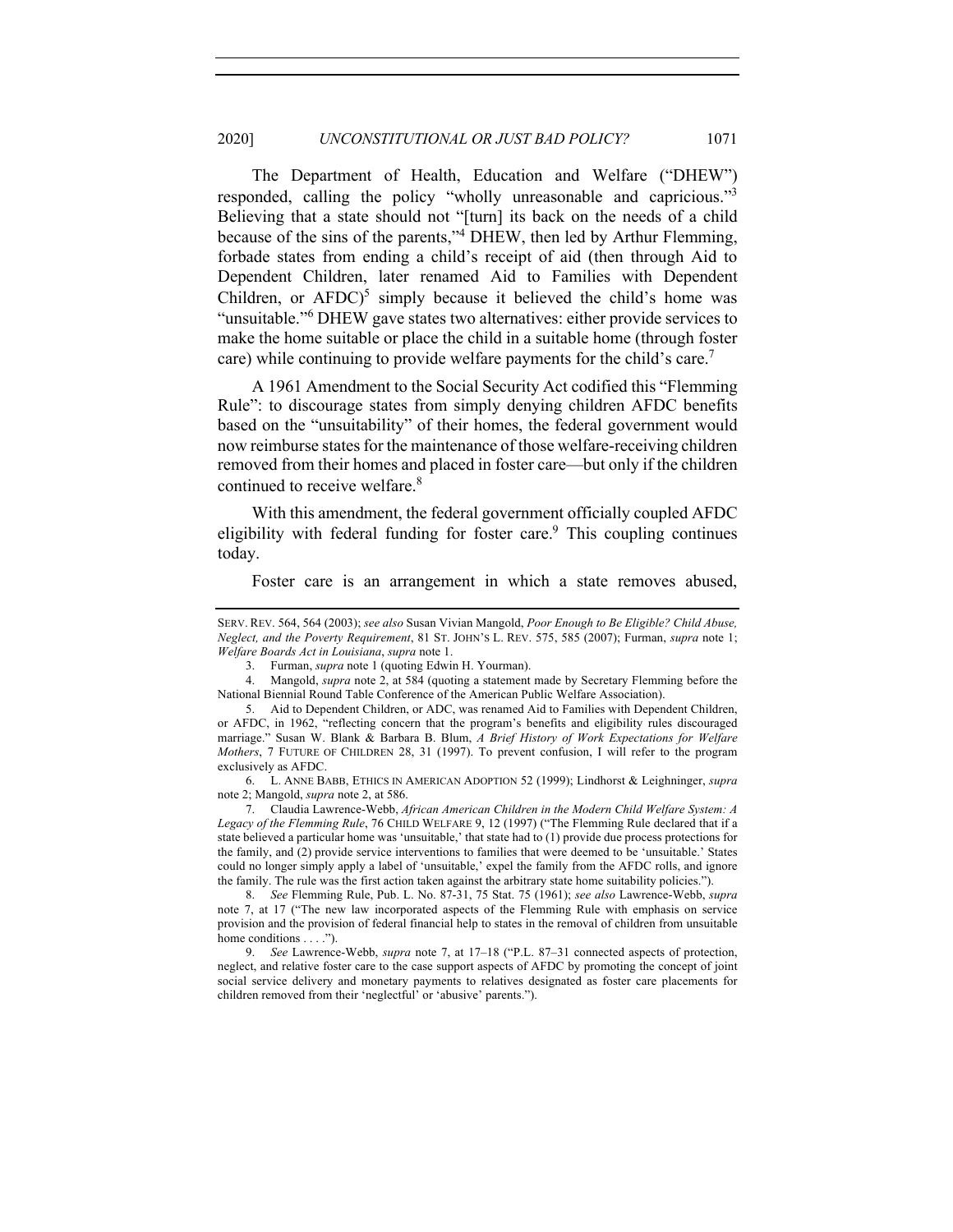neglected, or abandoned children—or children the state suspects are likely to be abused, neglected, or abandoned—from the home of their parents or guardians and arranges for alternative care.<sup>10</sup> The arrangement is intended to be temporary until either the children are returned to their parents, or parental rights are terminated and the child is adopted.<sup>11</sup>

According to the U.S. Department of Health and Human Services, nearly half a million children were in foster care in the United States in  $2017<sup>12</sup>$  The state, obligated by federal law to place each child in a setting "consistent with the best interest and special needs of the child,"<sup>13</sup> placed about 77 percent of those children in what is called "family foster care."14

In family foster care, children live in the homes of adults approved by a state or its agent.<sup>15</sup> These adults may be relatives or they may be unrelated or even unknown to the foster child.16 This arrangement is intended to resemble a traditional family living arrangement.<sup>17</sup> By contrast, non-family foster care—group homes where multiple children are housed together, institutions, or supervised independent living arrangements—are less reminiscent of a traditional family home.<sup>18</sup> While the most common placement is in non-relative family foster homes,<sup>19</sup> almost all states have a

14. In 2017, 336,035 children were placed in some form of family foster home. This is about 77 percent of placements. AFCARS REPORT 2018, *supra* note 12.

15. *Family Foster Care*, CHILD WELFARE INFO. GATEWAY, https://www.childwelfare.gov/topics/ outofhome/foster-care/fam-foster [https://perma.cc/3JKP-7SMQ].

16. *Id.*; *see also* AFCARS REPORT 2018, *supra* note 12; *The Child Welfare Placement Continuum: What's Best for Children?*, NAT'L CONF. ST. LEGISLATURES (Nov. 3, 2019), https://www.ncsl.org/resear ch/human-services/the-child-welfare-placement-continuum-what-s-best-for-children.aspx#FosterCare [h ttps://perma.cc/EE3B-ENEB].

17. *See Family Foster Care*, *supra* note 15; *see also The Child Welfare Placement Continuum*, *supra* note 16.

<sup>10.</sup> *What is Foster Care*, ADOPTION CTR., http://www.adopt.org/what-foster-care [https://perma. cc/WK82-KWSB].

<sup>11.</sup> *Id.*

<sup>12.</sup> U.S. DEP'T OF HEALTH & HUM. SERVS., THE AFCARS REPORT 1 (2018), https://www.acf. hhs.gov/sites/default/files/cb/afcarsreport25.pdf [https://perma.cc/858K-BAQN] [hereinafter AFCARS REPORT 2018].

<sup>13.</sup> 42 U.S.C. § 675(5) (2018) (defining the "case review system" states must implement to receive federal funding as a procedure "designed to achieve placement in a safe setting that is the least restrictive (most family like) and most appropriate setting available and in close proximity to the parents' home, consistent with the best interest and special needs of the child.").

<sup>18.</sup> *See The Child Welfare Placement Continuum*, *supra* note 16.

<sup>19.</sup> In 2017, 45 percent of placements were in non-relative foster family homes, while 32 percent of placements were in kinship foster homes. AFCARS REPORT 2018, *supra* note 12. It is important to note that these statistics do not include *informal* foster placements. In other words, children who are cared for by relatives are not included in these statistics if the children are not dependents of the state, even if the unfitness of a parent is the reason the child lives with a relative. Informal kinship caregivers face many of the same economic hardships as formal kinship caregivers but are not entitled to the same benefits. *See also* James P. Gleeson, *Kinship Care as a Child Welfare Service: Emerging Policy Issues and Trends*, *in* KINSHIP FOSTER CARE: POLICY, PRACTICE, AND RESEARCH 28, 28 (Rebecca L. Hegar & Maria Scannapieco eds., 1999); Sonia Gipson Rankin, Note, *Why They Won't Take the Money: Black*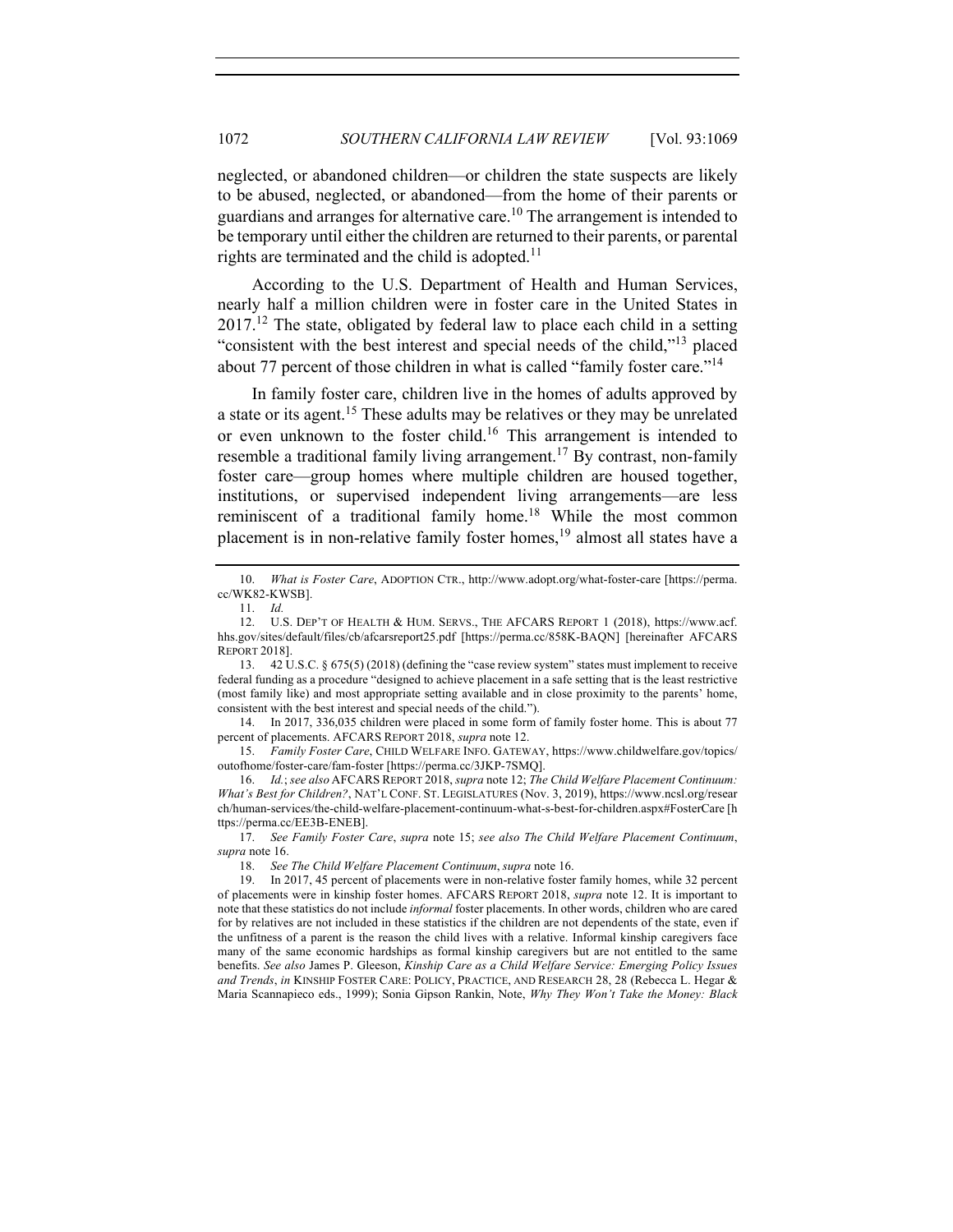statutory preference for placing children in the home of a relative.<sup>20</sup> This practice, known as "kinship foster care,"21 has increased dramatically since 2006. 22

Caregivers, including relative caregivers, may be entitled to foster care maintenance payments from the child welfare agency of the state in which they live.23 Maintenance payments are not compensation to foster parents for their efforts; rather, they are payments intended to cover the expenses made in caring for foster children.<sup>24</sup> Both state and federal governments provide funding for maintenance payments, but, despite both a state and federal funding source, caregivers—especially kin caregivers—often do not receive adequate funding to care for the children in their charge.<sup>25</sup> When this occurs, a caregiver may decline to accept a foster child despite both a desire to accept the child and the state's belief that this placement is in the child's best interest.26 Other times, caregivers may accept children and in doing so sink themselves and their new charges further into poverty. This second scenario is particularly common among relative caregivers. $27$ 

The obstacles to adequate funding are myriad, but ironically, one obstacle comes from a source intended to ensure children receive adequate benefits: the Flemming Rule.<sup>28</sup> When Congress amended the Social Security

23. 42 U.S.C. § 672(a)(1) ("Each state with a plan approved under this part shall make foster care maintenance payments on behalf of each [eligible] child . . . .").

24. *Id.* § 675(4)(A) (defining "foster care maintenance payments").

28. *See* Lawrence-Webb, *supra* note 7; Shardé Armstrong, Note, *The Foster Care System Looking* 

*Grandparents and the Success of Informal Kinship Care*, 10 ELDER L.J. 153 (2002); Maria Scannapieco & Rebecca L. Hegar, *Kinship Foster Care in Context*, *in* KINSHIP FOSTER CARE: POLICY, PRACTICE, AND RESEARCH, *supra*, at 1, 2.

<sup>20.</sup> 42 U.S.C. § 675(5) (2018) (defining the "case review system" states are required to implement as a procedure to ensure each child has a case plan that is the "most family like.").

<sup>21.</sup> Eileen Mayers Pasztor, *Kinship Care: The History of a Name*, FOSTERING FAMILIES TODAY, Mar./Apr. 2010, at 20 (stating that the term "kinship care" was derived from language used in CAROL B. STACK, ALL OUR KIN: STRATEGIES FOR SURVIVAL IN A BLACK COMMUNITY (1974)); *see also*  Scannapieco & Hegar, *supra* note 19.

<sup>22.</sup> *Compare* U.S. DEP'T OF HEALTH & HUM. SERVS., THE AFCARS REPORT 1 (2008), https://ww w.acf.hhs.gov/sites/default/files/cb/afcarsreport14.pdf [https://perma.cc/TR56-5YDV], *with* AFCARS REPORT 2018, *supra* note 12 (showing an increase in kinship foster care placements from 24 percent of placements in 2006 to 32 percent of placements in 2017).

<sup>25.</sup> *See, e.g.*, Cal. Dep't of Soc. Servs. v. Thompson (*Rosales*), 321 F.3d 835, 842 (9th Cir. 2003); Lipscomb v. Simmons, 962 F.2d 1374, 1377 (9th Cir. 1992) (en banc); Meredith L. Alexander, Note, *Harming Vulnerable Children: The Injustice of California's Kinship Foster Care Policy*, 7 HASTINGS RACE & POVERTY L.J. 381, 382 (2010).

<sup>26.</sup> The majority opinion in *Lipscomb v. Simmons* described this dilemma: a policy that denies kin caregivers adequate funding denies "some children the opportunity to be placed in the homes of relatives who are financially able but unwilling to care for the children without state assistance or [with relatives] who are willing but financially unable to provide care without state assistance." *Lipscomb*, 962 F.2d at 1377 (holding that an Oregon program which granted assistance to foster caregivers only if they were unrelated to the foster child was not in violation of the Equal Protection Clause).

<sup>27.</sup> *See id.*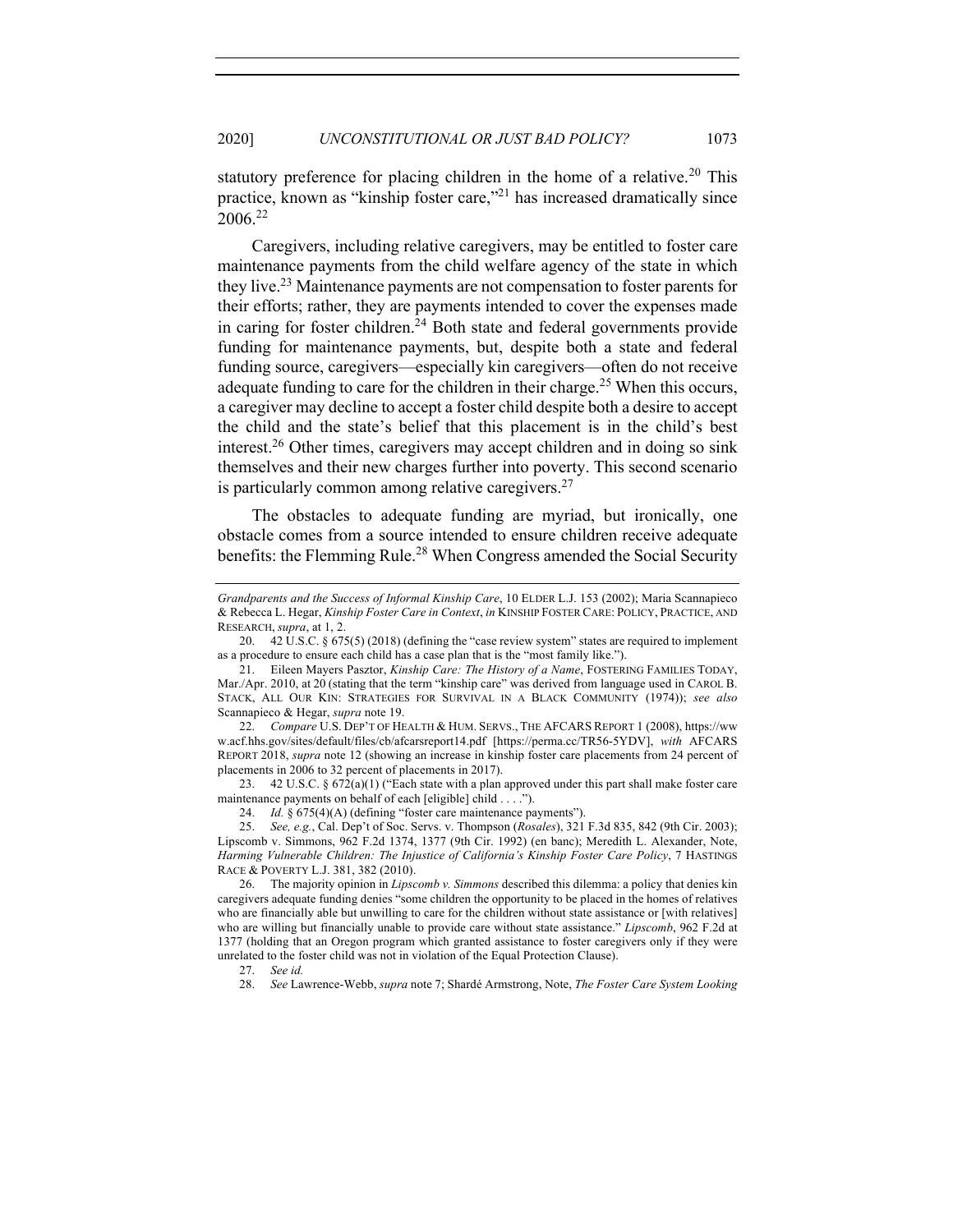Act in 1961, it made qualifying for AFDC by the child's parents a prerequisite for federal participation in foster care funding.<sup>29</sup> In other words, the federal government was committed to funding a portion of maintenance payments but only payments to children who qualified for AFDC.

This requirement, sometimes called the "AFDC-Linkage" requirement<sup>30</sup> or, as I will call it here, the "AFDC Lookback,"<sup>31</sup> presents a barrier to adequate funding in two distinct ways.

First, eligibility for federal funding is based on the income of a child's home of removal rather than the child's home of placement.<sup>32</sup> In other words, federal eligibility is based not on the income of those currently charged with the care of the child (the foster caregiver) but on the income of those a court has explicitly denied custody (the parent or guardian).<sup>33</sup> If the child is placed with a grandparent who is poor enough qualify for AFDC, but the child's parent is not, the grandparent is not eligible for federal maintenance payments.

Second, federal funding is based on whether a parent would be eligible for AFDC—a welfare program that was repealed in 1996.<sup>34</sup> Now, nearly a quarter of a century after AFDC's repeal, states must still analyze whether the income of a child's home of removal meets the states' AFDC income threshold as it was on July 16, 1996.<sup>35</sup> For states, this retroactive accounting

32. 42 U.S.C. § 672(a)(1),(3) (2018) ("Each State . . . shall make foster care maintenance payments on behalf of each child who has been removed from the home of a relative . . . into foster care if . . . the child, *while in the home*, would have met the AFDC eligibility requirement . . . (as in effect on July 16, 1996)" (emphasis added)).

33. *E.g.*, *Rosales*, 321 F.3d at 839 (noting that the "so-called AFDC-linkage, on which eligibility for AFDC-FC benefits depend[ed], could be based either on the home of removal, Anthony's mother's home, or on his interim home with his related caregiver, his grandmother. Here, the distinction [was] crucial, because Anthony was not AFDC-eligible in his mother's home, but was eligible in his grandmother's home . . . ."). While the court in *Rosales* held that AFDC Lookback could be based either on the home of removal or the home a child is living in at the time of removal, the Deficit Reduction Act of 2005 undid the ruling and specified that the Lookback requirement could only be based on the home of removal. Deficit Reduction Act of 2005, Pub. L. No. 109-171, 120 Stat. 4.

34. 42 U.S.C. § 672; Personal Responsibility and Work Opportunity Reconciliation Act of 1996, Pub. L. No. 104-193, 110 Stat. 2105 (repealing AFDC).

35. 42 U.S.C. § 672(a)(1),(3) ("Each State . . . shall make foster care maintenance payments on behalf of each child who has been removed from the home of a relative . . . into foster care if . . . the child, while in the home, *would have met the AFDC eligibility requirement* . . . *(as in effect on July 16, 1996)*" (emphasis added)).

*Forward: The Growing Fiscal and Policy Rationale for the Elimination of the "AFDC Look-Back"*, 17 N.Y.U. J. LEGIS. & PUB. POL'Y 193, 224 (2014); Mangold, *supra* note 2, at 586.

<sup>29.</sup> *See* Flemming Rule, Pub. L. No. 87-31, 75 Stat. 75 (1961).

<sup>30.</sup> The Ninth Circuit referred to the requirement as "AFDC-linkage" in a 2003 opinion. *Rosales*, 321 F.3d at 839.

<sup>31.</sup> Representative John Lewis used the term "Look-Back" in legislation that he sponsored to eliminate the requirement. *E.g.*, Look-Back Elimination Act of 2017, H.R. 269, 115th Cong. (2017).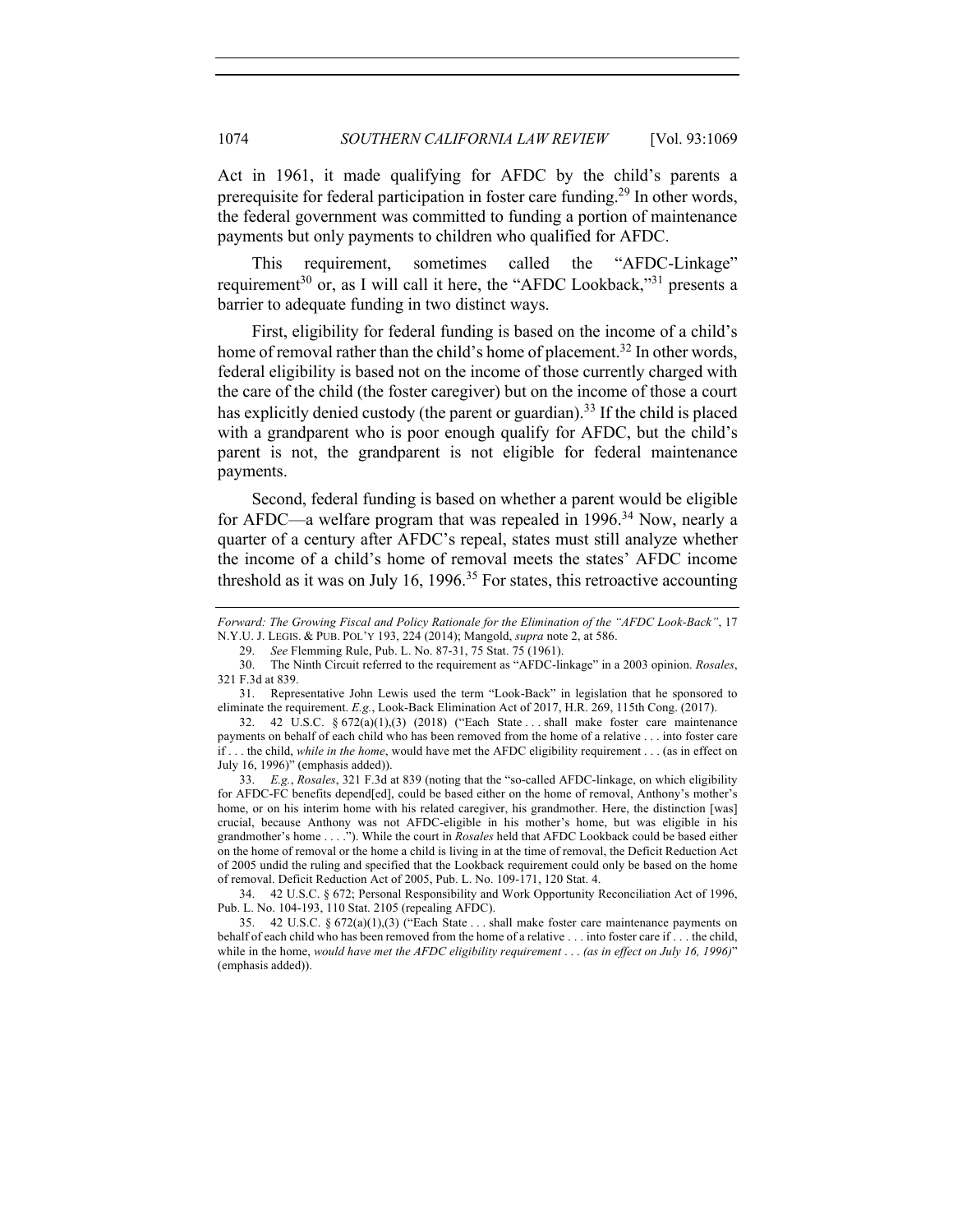is time-consuming and expensive;  $36$  for both states and caregivers, this means that federal funding is based on a standard that is much lower than current welfare standards<sup>37</sup> and non-responsive to inflation.<sup>38</sup> Given that income standards are frozen in time at the July 16, 1996 date, it is perhaps unsurprising that states have noted a steady decline in the federal commitment to foster care funding.<sup>39</sup>

In February 2018, President Trump signed a spending bill that included the Family First Prevention Services Act ("FFPSA").<sup>40</sup> The FFPSA drastically restructures the way states may use federal funds in their foster care systems.<sup>41</sup> Despite the fact that it "effectively blows up" the nation's foster care system, $42$  the AFDC Lookback survives.<sup>43</sup> And because the FFPSA places a cap on the use of federal funds for "congregate care" like group homes and institutions, $44$  it may increase the need for the alternative to congregate care, family foster care, and therefore family foster care maintenance payments.45

<sup>36.</sup> Armstrong, *supra* note 28 ("Stakeholders argue that this eligibility determination results in the loss of billions of dollars that could otherwise be used for direct services to children in foster care . . . .").

<sup>37.</sup> For example, today, a Georgia family of three must have a gross income below \$784 a month to qualify for Temporary Assistance for Needy Families, or TANF, the modern equivalent of AFDC. *TANF Eligibility Requirements*, GA. DEP'T HUM. SERVS., https://dfcs.georgia.gov/tanf-eligibilityrequirements [https://perma.cc/TR56-5YDV]. By contrast, a Georgia family must have a gross income below \$424 dollars a month to meet the July 16, 1996 income requirement. CONG. RESEARCH SERV., R42792, CHILD WELFARE: A DETAILED OVERVIEW OF PROGRAM ELIGIBILITY AND FUNDING FOR FOSTER CARE, ADOPTION ASSISTANCE AND KINSHIP GUARDIANSHIP ASSISTANCE UNDER TITLE IV-E OF THE SOCIAL SECURITY ACT app. B, tbl. B-1 (2012) [hereinafter CONG. RES. SERV., CHILD WELFARE 2012].

<sup>38.</sup> PEW CHARITABLE TRS., TIME FOR REFORM: FIX THE FOSTER CARE LOOKBACK 1 (2007), https://www.pewtrusts.org/-/media/legacy/uploadedfiles/wwwpewtrustsorg/reports/foster\_care\_reform/ fixthefostercarelookbackpdf.pdf [https://perma.cc/6VDE-Y2N2 ] ("[T]he 1996 AFDC income standard has not been adjusted for inflation, resulting in fewer children eligible for federal foster care support each year.").

<sup>39.</sup> For example, in 2005, Title IV-E covered about thirty-five thousand fewer children than it had just seven years before. *Id.* 

<sup>40.</sup> Family First Prevention Services Act, Pub. L. No. 115-123, div. E, tit. VII, 132 Stat. 170 (2018).

<sup>41.</sup> *Id.* For a summary of changes the FFPSA makes, see FIRST FOCUS, FAMILY FIRST PREVENTION SERVICES ACT BILL SUMMARY (2018), https://campaignforchildren.org/wp-content/uploads/sites/a 2/2016/06/FFCC-Short-Summary-FFPSA.pdf [https://perma.cc/U4JZ-9VPF].

<sup>42.</sup> Teresa Wiltz, *When Trump Signed Spending Bill, He Signed into Law a Huge Overhaul of Foster Care*, USA TODAY (May 5, 2018, 7:04 AM), https://www.usatoday.com/story/news/nation/2018/ 05/05/foster-care-family-first-prevention-services-act-trump/573560002 [https://perma.cc/VUZ9-NMP W].

<sup>43.</sup> The FFPSA does not mention the AFDC income eligibility for foster care maintenance payments. Family First Prevention Services Act, Pub. L. No. 115-123, div. E, tit. VII, 132 Stat. 170 (2018).

<sup>44.</sup> *Id.*

<sup>45.</sup> Teresa Wiltz, *Finding Foster Families for Teens Is a Challenge in Many States*, PEW TR. (June 20, 2019), https://www.pewtrusts.org/en/research-and-analysis/blogs/stateline/2019/06/20/finding-foste r-families-for-teens-is-a-challenge-in-many-states [https://perma.cc/B6XS-98KU]; Bill Prummell,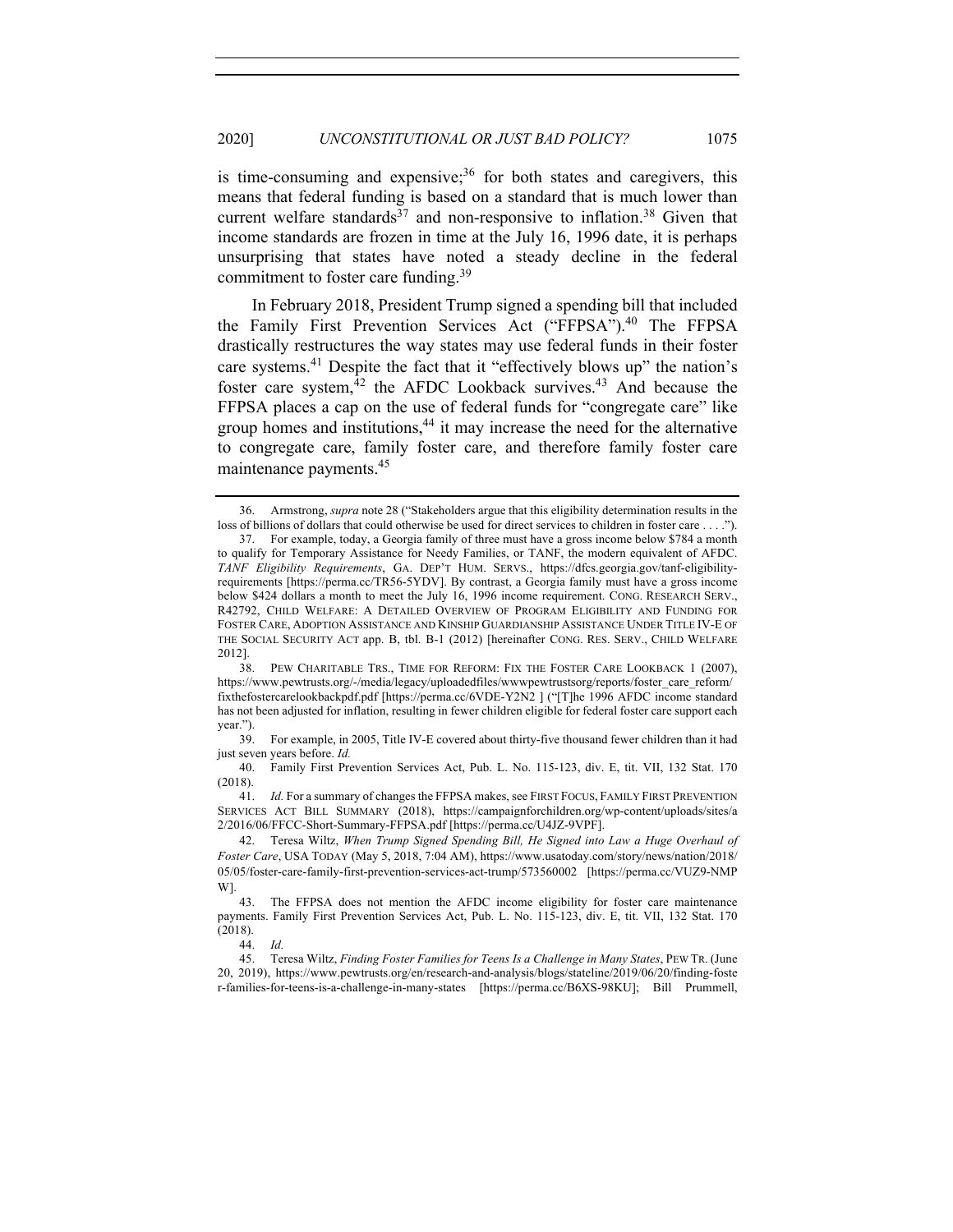Since AFDC's repeal, legislation that would eliminate the AFDC Lookback has been proposed at least nineteen times without success.<sup>46</sup> With

*Florida Already Has Shortage of Homes for Foster Children. This Could Make it Worse.*, TAMPA BAY TIMES (Sept. 13, 2019), https://www.tampabay.com/opinion/2019/09/14/florida-already-has-shortageof-homes-for-foster-children-this-could-make-it-worse-column [https://perma.cc/3XCD-L88C]; Laurel Morales, *On the Navajo Nation, Foster Care Families Are in Short Supply*, NPR (Feb. 26, 2018, 4:02 PM), https://www.npr.org/2018/02/26/588927177/on-the-navajo-nation-foster-care-families-are-in-shor t-supply [https://perma.cc/T8UY-RDKT]; Teresa Wiltz, *The Feds Are Cutting Back on Group Homes. Some Say That's a Big Mistake*, HUFFPOST (July 9, 2019, 3:09 PM), https://www.huffpost.com/entry/ feds-funding-cuts-group-homes-children\_b\_5d238202e4b06dc407fc6907 [https://perma.cc/EGE9-XBR P].

46. The Senate has considered repealing the AFDC Lookback at least five times. Family First Transition and Support Act of 2019, S. 1376, 116th Cong. (2019); All Kids Matter Act, S. 1932, 114th Cong. (2015); Partnership for Children and Families Act, S. 2900, 110th Cong. (2008); Personal Responsibility and Work Opportunity Reconciliation Act Amendments of 2002, S. 2052, 107th Cong. (2002); Leave No Child Behind Act of 2001, S. 940, 107th Cong. (2001).

The House of Representatives, on the other hand, has considered repealing the AFDC Lookback at least fourteen times. Look-back Elimination Act of 2019, H.R. 4472, 116th Cong. (2019); Family First Transition and Support Act of 2019, H.R. 2702, 116th Cong. (2019); Look-Back Elimination Act of 2017, H.R. 269, 115th Cong. (2017); Look-Back Elimination Act of 2016, H.R. 5477, 114th Cong. (2016); All Kids Matter Act, H.R. 5364, 114th Cong. (2016); Permanent Families for All Children Act, H.R. 4909, 113th Cong. (2014); Look-back Elimination Act of 2013, H.R. 2111, 113th Cong. (2013); Look-Back Elimination Act of 2011, H.R. 2063, 112th Cong. (2011); Look-Back Elimination Act of 2009, H.R. 3329, 111th Cong. (2009); Partnership for Children and Families Act, H.R. 4207, 110th Cong. (2007); Leave No Abused or Neglected Child Behind Act, H.R. 3576, 109th Cong. (2005); Child Protective Services Improvement Act, H.R. 1534, 108th Cong. (2003); Child Safety, Adoption, and Family Enhancement (Child SAFE) Act of 2004, H.R. 4856, 108th Cong. (2004); Leave No Child Behind Act of 2001, H.R. 1990, 107th Cong. (2001).

Not one of these nineteen bills made it out of committee. *S.1376 – Family First Transition and Support Act of 2019*, CONGRESS.GOV, https://www.congress.gov/bill/116th-congress/senate-bill/1376/ all-actions-without-amendments [https://perma.cc/KKM5-Q4RE]; *S.1932 – All Kids Matter Act*, CONGR ESS.GOV, https://www.congress.gov/bill/114th-congress/senate-bill/1932/all-actions-without-amendmen ts [https://perma.cc/6JYA-KVGD]; *S.2900 – Partnership for Children and Families Act*, CONGRESS.GOV, https://www.congress.gov/bill/110th-congress/senate-bill/2900/all-actions-without-amendments [https:// perma.cc/AQ9A-SCGN]; *S.2052 – Personal Responsibility and Work Opportunity Reconciliation Act Amendments of 2002*, CONGRESS.GOV, https://www.congress.gov/bill/107th-congress/senate-bill/2052/ all-actions-without-amendments [https://perma.cc/385C-892L]; *S.940 – Leave No Child Behind Act of 2001*, CONGRESS.GOV, https://www.congress.gov/bill/107th-congress/senate-bill/940/all-actions-without -amendments [https://perma.cc/XF73-64VJ]; *H.R.4472 – Look-Back Elimination Act of 2019*, CONGRE SS.GOV, https://www.congress.gov/bill/116th-congress/house-bill/4472/all-actions-without-amendments [https://perma.cc/3DKG-R25N]; *H.R.2702 – Family First Transition and Support Act of 2019*, CONGRE SS.GOV, https://www.congress.gov/bill/116th-congress/house-bill/2702/all-actions-without-amendments [https://perma.cc/ME7B-MFQL]; *H.R.269 – Look-Back Elimination Act of 2017*, CONGRESS.GOV, https:// www.congress.gov/bill/115th-congress/house-bill/269/all-actions-without-amendments [https://perma.c c/49DE-J5YA]; *H.R.5477 – Look-Back Elimination Act of 2016*, CONGRESS.GOV, https://www.congress. gov/bill/114th-congress/house-bill/5477/all-actions-without-amendments [https://perma.cc/C9MV-ZFU 5]; *H.R.5364 – All Kids Matter Act*, CONGRESS.GOV, https://www.congress.gov/bill/116th-congress/hou se-bill/5364/all-actions-without-amendments [https://perma.cc/9KPN-UFZJ]; *H.R.4909 – Permanent Families for All Children Act*, CONGRESS.GOV, https://www.congress.gov/bill/113th-congress/house-bi ll/4909/all-actions-without-amendments [https://perma.cc/GF9X-JDK9]; *H.R.2111 – Look-Back Elimination Act of 2013*, CONGRESS.GOV, https://www.congress.gov/bill/113th-congress/house-bill/ 2111/all-actions-without-amendments [https://perma.cc/T8EA-U2NY]; *H.R.2063 – Look-Back Elimination Act of 2011*, CONGRESS.GOV, https://www.congress.gov/bill/112th-congress/house-bill/206 3/all-actions-without-amendments [https://perma.cc/BVW8-VFL4]; *H.R.3329 – Look-Back Elimination Act of 2009*, CONGRESS.GOV, https://www.congress.gov/bill/111th-congress/house-bill/3329?s=1&r=27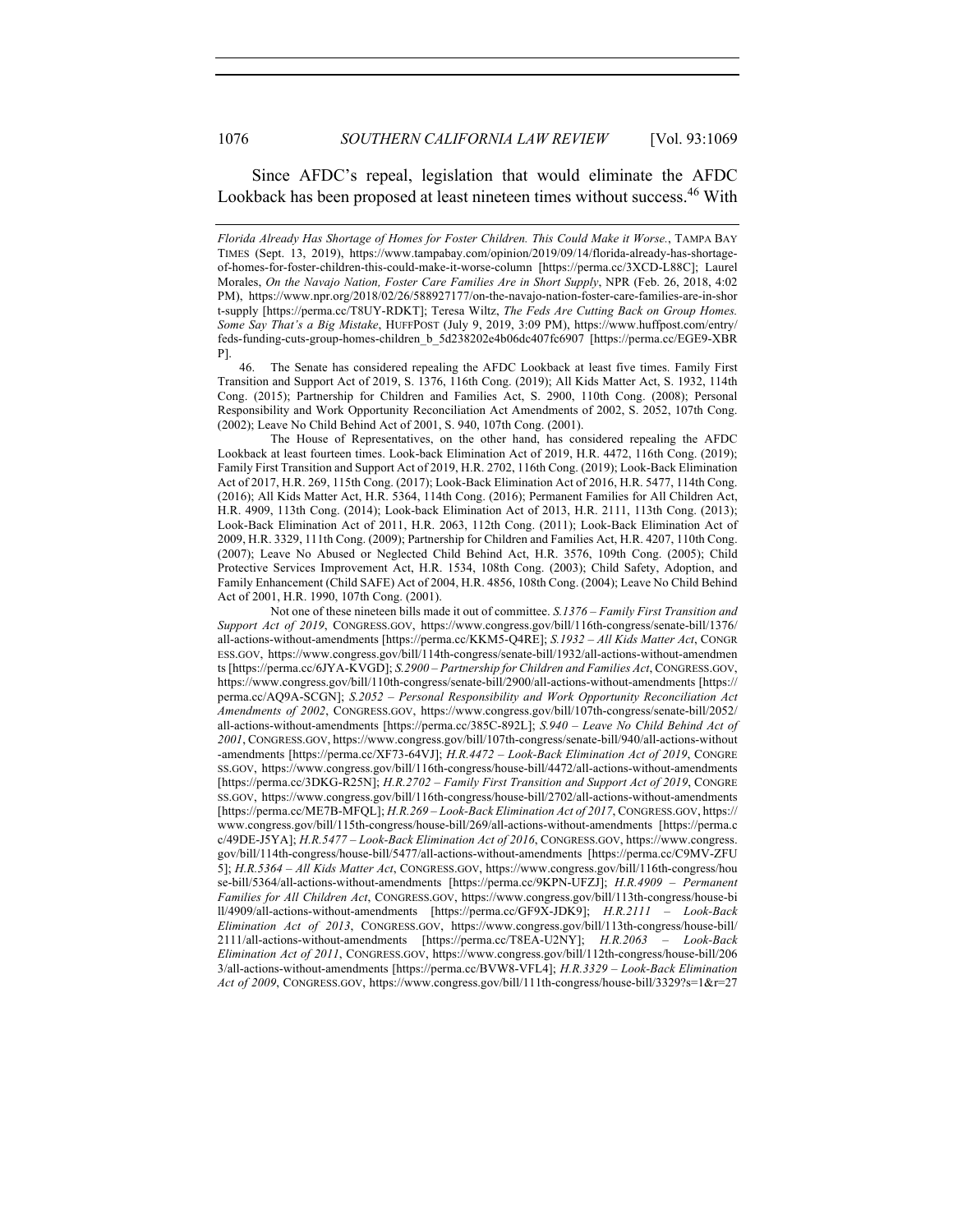the passage of the FFPSA, Congress has failed yet again to repeal this troublesome legislation. $47$  The mantle, then, may fall to courts.

This Note will consider one possible means for judicially striking down the AFDC Lookback: that it is a classification so arbitrary it violates the Equal Protection clause implicit in the Fifth Amendment. In Section I, I describe in greater depth the structure of foster care funding and the distinct roles played by the federal and state governments in the provision of funds. Next, in Section II, I elaborate on the history of the AFDC Lookback and attempt to pinpoint a rationale for its continued inclusion in the Social Security Act. In Section III, I enumerate and briefly explain common arguments as to why the AFDC Lookback is bad policy. Section IV includes a brief overview of Equal Protection doctrine—both the traditional approach utilizing tiered scrutiny and Justice Thurgood Marshall's alternative slidingscale approach. Then in Section V, I consider the level of scrutiny a court might apply to the Lookback. Finally, in Section VI, I analyze the AFDC Lookback under both the traditional approach and Justice Marshall's slidingscale approach, concluding in both cases that the AFDC Lookback is likely a Fifth Amendment Equal Protection violation.

# I. THE STRUCTURE OF FOSTER CARE FUNDING

*Parens patriae*, or "parent of the country," is a long-standing doctrine that grants a state the "power and responsibility . . . to protect, care for, and control citizens who cannot take care of themselves."48 Traditionally applied to "infants, idiots, and lunatics,"49 the doctrine gives states the authority to become surrogate parents to children when necessary to ensure their welfare.<sup>50</sup> *Parens patriae* is the foundation of the modern child welfare

48. Natalie Loder Clark, Parens Patriae *and a Modest Proposal for the Twenty-First Century: Legal Philosophy and a New Look at Children's Welfare*, 6 MICH. J. GENDER & L. 381, 382 (2000).

<sup>[</sup>https://perma.cc/GXW9-LHHL]; *H.R.4207 – Partnership for Children and Families Act*, CONGRESS.GOV, https://www.congress.gov/bill/110th-congress/house-bill/4207/all-actions-without-ame ndments [https://perma.cc/A4B4-4W2U]; *H.R.3576 – Leave No Abused or Neglected Child Behind Act*, CONGRESS.GOV, https://www.congress.gov/bill/109th-congress/house-bill/3576/all-actions-without-ame ndments [https://perma.cc/6G2U-LE5X]; *H.R.1534 – Child Protective Services Improvement Act*, CONG RESS.GOV, https://www.congress.gov/bill/108th-congress/house-bill/1534/all-actions-without-amendme nts [https://perma.cc/ZHX7-AQ53]; *H.R.4856 – Child Safety, Adoption and Family Enhancement (Child SAFE) Act of 2004*, CONGRESS.GOV, https://www.congress.gov/bill/108th-congress/house-bill/4856/allactions-without-amendments [https://perma.cc/Q6F7-7SB6]; *H.R.1990 – Leave No Child Behind Act of 2001*, CONGRESS.GOV, https://www.congress.gov/bill/107th-congress/house-bill/1990/all-actions-witho ut-amendments [https://perma.cc/94TP-49NF].

<sup>47.</sup> Family First Prevention Services Act, Pub. L. No. 115-123, div. E, tit. VII, 132 Stat. 170 (2018).

<sup>49.</sup> *Parens Patriae*, WHARTON'S LAW LEXICON 730 (12th ed. 1916).

<sup>50.</sup> Schall v. Martin, 467 U.S. 253, 265 (1984) ("Children, by definition, are not assumed to have the capacity to take care of themselves. They are assumed to be subject to the control of their parents, and if parental control falters, the State must play its part as *parens patriae*."); Santosky v. Kramer, 455 U.S.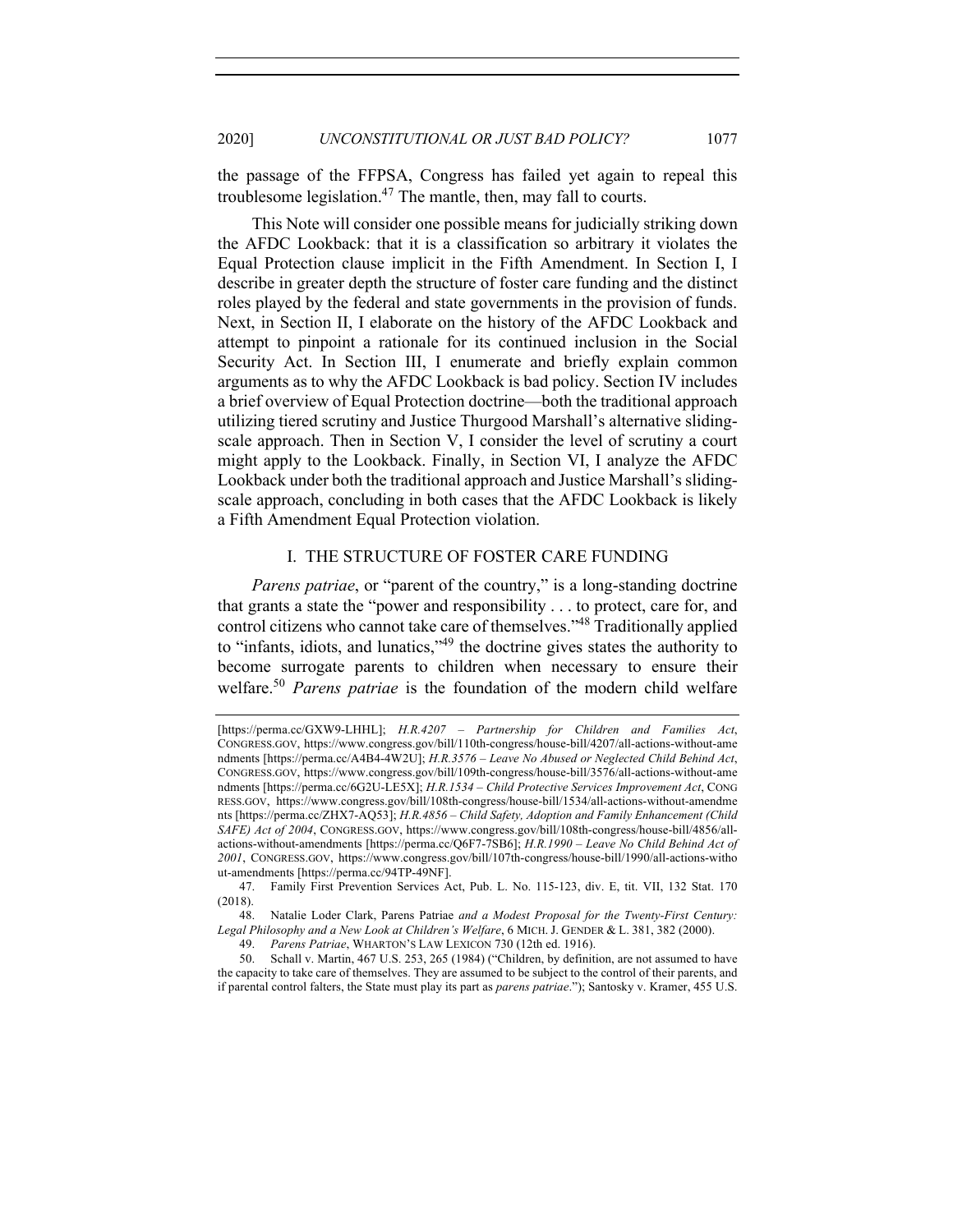system, whereby neglected or abused children, or children likely to become neglected or abused, become dependents of the state.<sup>51</sup>

A child typically becomes a dependent of the state after a juvenile court finds that the child, or one of his or her siblings, has been abandoned, neglected, or abused—either physically, emotionally, or sexually.52 Once the court has jurisdiction over a child, a child welfare agency must decide whether to remove the child from his or her home and, if removed, where to place the child after removal.<sup>53</sup> States generally try to place a child in the "least restrictive" and "most family like" placement appropriate for the child.54

One way to understand potential placements is as though they exist along a continuum.55 At one end is the least restrictive, most family-like possibility:<sup>56</sup> continued placement with the child's parent while the parent receives supportive or supplementary aid.<sup>57</sup> An example of this aid might be

52. *E.g.*, CAL. WELF. & INST. CODE § 300 (West 2016) (listing categories of children who come within the jurisdiction of the juvenile court).

53. *E.g.*, CAL. WELF. & INST. CODE § 309 (West 2019) (describing the placement of children after the juvenile court takes jurisdiction).

<sup>745, 766</sup> (1982) (arguing that the state has "a *parens patriae* interest in . . . promoting the welfare of the child"); Late Corp. of Church of Jesus Christ of Latter-Day Saints v. United States, 136 U.S. 1, 57 (1890) ("This prerogative of *parens patriae* is inherent in the supreme power of every State . . . . [I]t is a most beneficent function, and [is] often necessary to be exercised in the interests of humanity, and for the prevention of injury to those who cannot protect themselves."); *In re* Christopher I., 131 Cal. Rptr. 2d 122, 139 (Cal. Ct. App. 2003) (holding that the state has a *parens patriae* interest in promoting child welfare which granted the court the authority to remove a child from life support if it is in his or her best interest); Clark, *supra* note 48; *see also* Bernardine Dohrn, "*Leastwise of the Land": Children and the Law*, 14 CHILD. LEGAL RTS. J. 36, 39–40 (1993) ("Under the *parens patriae* doctrine, the state assumed the legal power to substitute for the parent and act on behalf of the child as well as on behalf of society. It is an idea, of course, which is only as good as the protection and remediation actually provided to  $children \ldots$ ").

<sup>51.</sup> Lipscomb v. Simmons, 962 F.2d 1374, 1385–86 (9th Cir. 1992) (en banc) (Kozinski, J., dissenting) ("In removing children from the custody of parents who are unable, unwilling or unfit to take care of them, the state performs a very significant––and very delicate—governmental function. Because children normally have no resources of their own, and very young children lack the wherewithal to provide for their own upkeep, they depend on adults for the necessities of life and for the other resources they need to become healthy, productive and well-adjusted adults. Normally these resources are provided by their parents; every child has a legitimate expectation, if not entitlement, to be supported by the adults who brought him into the world. But when, because of death or disability, criminality or drug abuse, the child's parents fail to provide these resources, the state normally steps in to make sure the child receives the necessary care. Indeed, every state in the union has undertaken to care for its abandoned, neglected and mistreated children. In so doing, states take on very significant responsibilities." (citations omitted)); Clark, *supra* note 48, at 388.

<sup>54.</sup> *Infra* text accompanying notes 81–84.

<sup>55.</sup> For a literal illustration of the continuum, see *The Child Welfare Placement Continuum*, *supra*  note 16.<br>56.

<sup>56.</sup> The language "least restrictive" and "most family like" has been adopted from Title IV-E. *Infra*  note 82.

<sup>57.</sup> *The Child Welfare Placement Continuum*, *supra* note 16. One of the main provisions of the FFPSA is that it increases the funding for in-home supportive or supplementary aid. Family First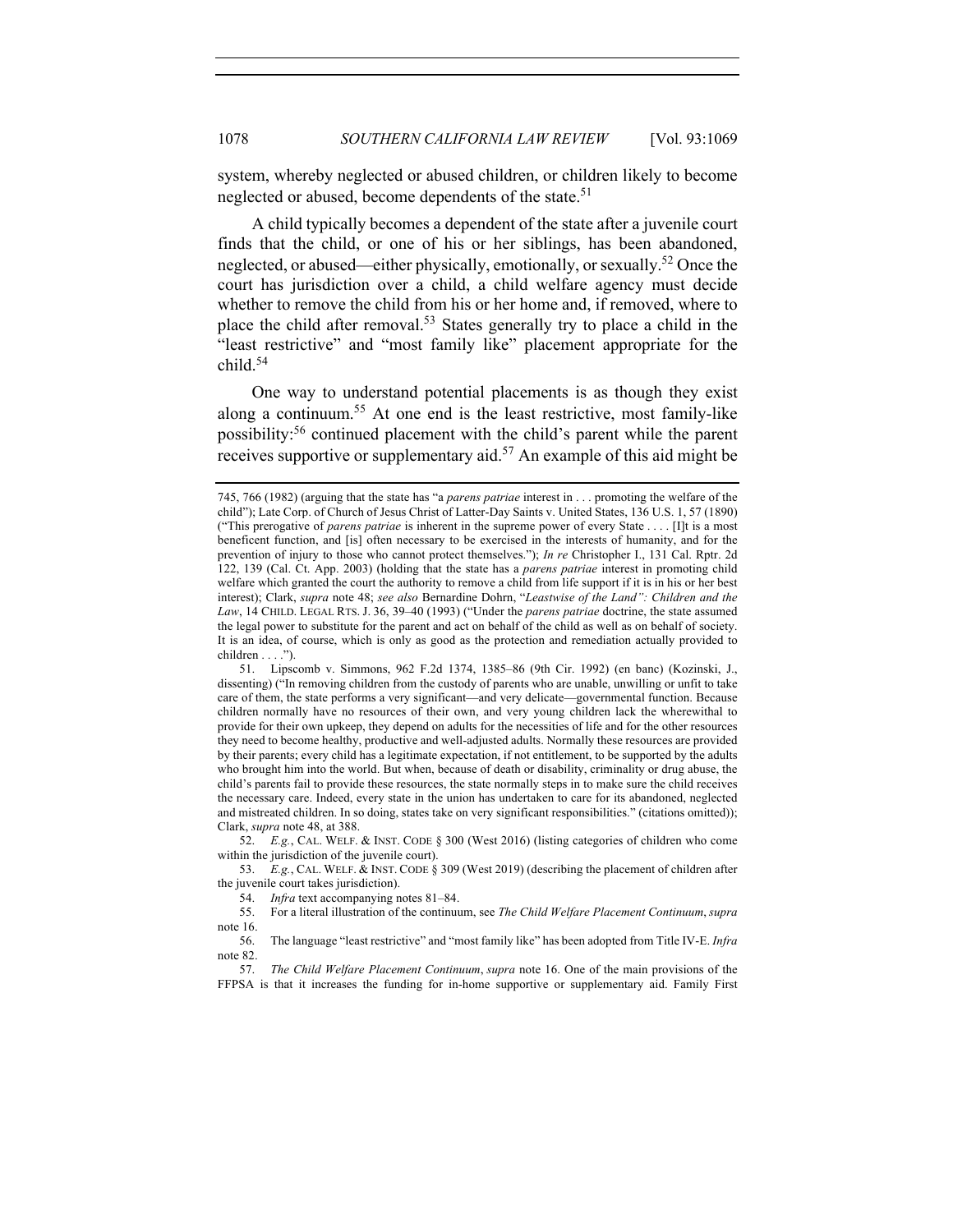substance abuse treatment or parenting education.<sup>58</sup> These services are often referred to as "pre-removal" services because they occur before the child is removed from his or her home, hopefully preventing the need for removal.<sup>59</sup>

Next along the continuum is placement in a family foster home with a related caregiver, $60$  followed by placement in a family foster home with a non-related caregiver.<sup>61</sup> This is typically a person or persons unknown to the child.62 The federal government and states prefer placement with a related caregiver, known as "kinship foster care," for a variety of reasons.<sup>63</sup> Kinship foster care "generally enables children to live with people they know and trust."64 Children in kinship foster care are more likely to be placed in close proximity to their homes and with their siblings and are therefore more likely to visit their parents. <sup>65</sup> Children in kinship foster care are also less likely to change schools frequently than children placed with non-relatives.<sup>66</sup> Relatives are more likely to take in children who might otherwise be difficult to place, for example, children with severe emotional, behavioral, physical, or developmental problems.67 Children in kinship foster care graduate high school at a higher rate and enter the criminal justice system at a lower rate than children in non-relative foster care.<sup>68</sup> Studies show that placement with

Prevention Services Act, Pub. L. No. 115-123, div. E, tit. VII, 132 Stat. 170 (2018).

<sup>58.</sup> *E.g.*, CAL. WELF. & INST. CODE § 300.2 (West 2000) (noting that services to children and families may include a "full array of social and health services . . . to prevent reabuse of children").

<sup>59.</sup> *E.g.*, Sean Hughes, *The Family First Prevention Services Act: A Mixed Bag of Reform*, IMPRINT (June 22, 2016), https://chronicleofsocialchange.org/analysis/family-first-prevention-services-act-mixe d-bag-reform/19073 [https://perma.cc/MC5B-VX3C].

<sup>60.</sup> *The Child Welfare Placement Continuum*, *supra* note 16. In some states, the definition of a related caregiver includes both adults who are related to the child and adults who are "fictive kin." For example, in Arkansas, placement may be with "fictive kin" if the juvenile court identifies such person or persons as being ones who have "a significant positive role in his or her life." ARK. CODE ANN. § 9-27- 355 (2020). In Hawaii, placement may be with a "hanai relative," or an adult other than a blood relative who has played a substantial role in the child's life. HAW. REV. STAT. § 587A-4 (2016). In California, placement may be with a "non-relative extended family member." CAL. WELF. & INST. CODE § 361.3 (West 2018). For a summary of state laws regarding placement with fictive kin, see CHILDREN'S BUREAU, PLACEMENT OF CHILDREN WITH RELATIVES 2 (2018), [hereinafter CHILDREN'S BUREAU], https://www. childwelfare.gov/pubPDFs/placement.pdf [https://perma.cc/P7KV-9S79]. Common examples of "fictive kin" include teachers, clergy, and family friends.

<sup>61.</sup> *The Child Welfare Placement Continuum*, *supra* note 16.

<sup>62.</sup> *Id.*

<sup>63.</sup> The preference for kinship foster care exists despite the fact that children residing with a relative are less likely to be reunified with their parents. Scannapieco & Hegar, *supra* note 19, at 4 (stating that the reunification rate is higher for foster children living with non-relatives than foster children living with relatives).

<sup>64.</sup> *Id.*

<sup>65.</sup> Rob Geen, *The Evolution of Kinship Care Policy and Practice*, 14 FUTURE OF CHILD. 131, 143 (2004); Alexander, *supra* note 25, at 393.

<sup>66.</sup> Aimee Corbin, Comment, *Decreasing Disproportionality Through Kinship Care*, 18 SCHOLAR 73, 86 (2016).

<sup>67.</sup> Alexander, *supra* note 25, at 395.

<sup>68.</sup> *See* Alexander, *supra* note 25, at 394.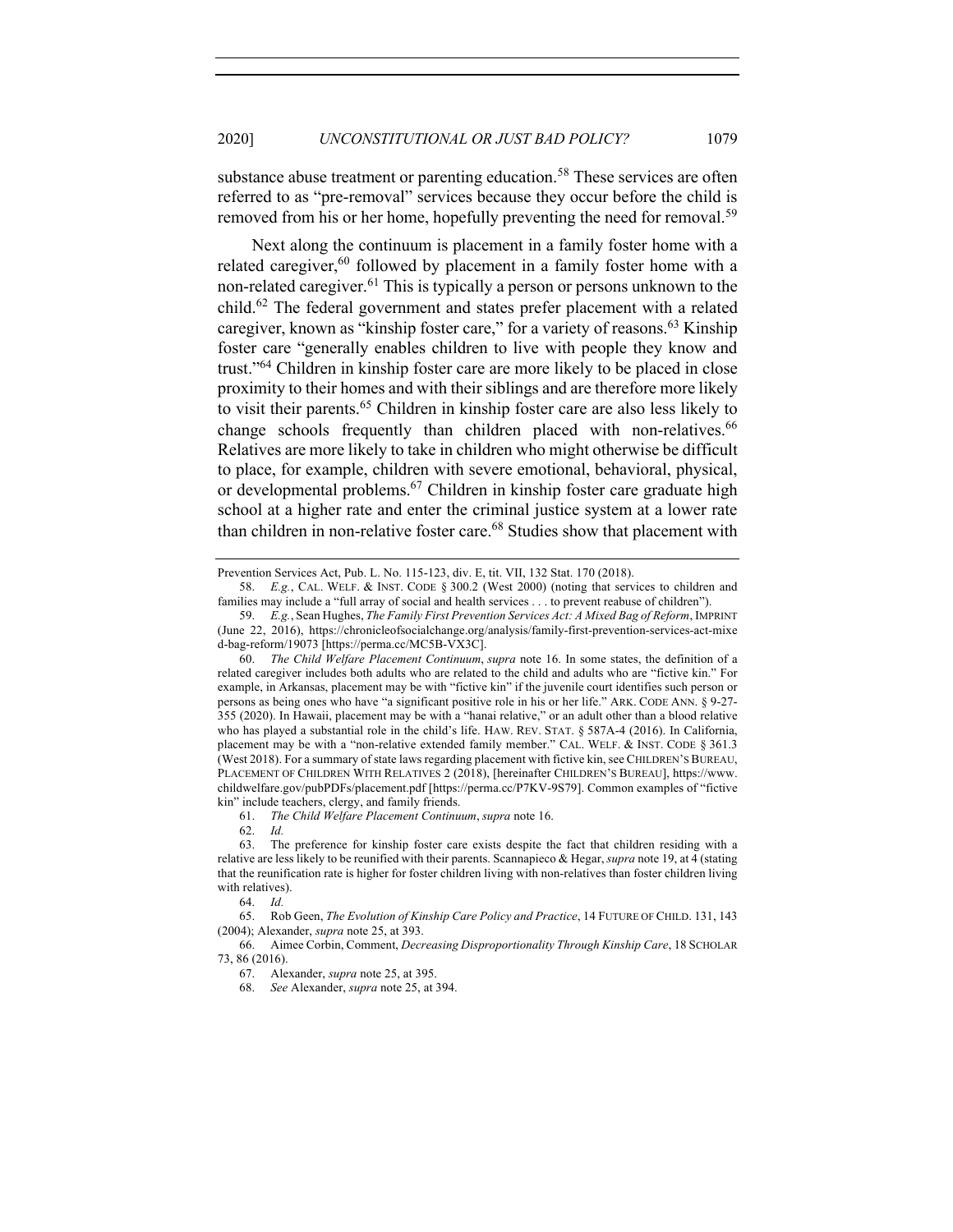a relative supports the transmission of children's family, cultural, and ethnic identities.69 Finally, children in kinship foster care are significantly less likely to run away<sup>70</sup> and are more likely to describe themselves as "happy" than children in non-relative placements.<sup>71</sup>

The end of the continuum is placement in a group home or institution.<sup>72</sup> Often called "congregate care," these placements are the most restrictive and least family-like.<sup>73</sup> They are also the most expensive to operate.<sup>74</sup> However, for many children, congregate care is the best or only option, either because the child's dangerous behaviors necessitate greater structure and supervision than family foster care can provide, or because there simply is not a willing family foster home available for the child.<sup>75</sup>

Many—though not all—foster families may be entitled to governmentfunded maintenance payments.<sup>76</sup> Maintenance payments are payments made to foster families to cover the cost of providing "food, clothing, shelter, daily supervision, school supplies, a child's personal incidentals, liability insurance with respect to a child, [and] reasonable travel to the child's home for visitation" for any foster child in the foster home.<sup>77</sup>

Under Title IV-E of the Social Security Act, the federal government may be responsible for a substantial portion of these maintenance payments.78 The Title IV-E program is a federal program administered by states, as well as participating territories and Native American tribes.<sup>79</sup> Under the program, the federal government reimburses states, territories, and

<sup>69.</sup> Scannapieco & Hegar, *supra* note 19, at 4.

<sup>70.</sup> Corbin, *supra* note 66, at 86.

<sup>71.</sup> Alexander, *supra* note 25, at 395.

<sup>72.</sup> *The Child Welfare Placement Continuum*, *supra* note 16.

<sup>73.</sup> *Id.*

<sup>74.</sup> It is estimated that placement in congregate care costs state governments three to five time more than placement in a foster family home. *Id.*

<sup>75.</sup> *Id.*

<sup>76.</sup> 42 U.S.C. § 670 (2018) ("The sums made available under this section shall be used for making payments to States which have submitted, and had approved by the Secretary, State plans [including foster care maintenance payment programs, per 42 U.S.C. § 672]").

<sup>77.</sup> *Id.* § 675(4)(A).

<sup>78.</sup> *Id.* § 675(4)(A). If a child is eligible for the Title IV-E program, the federal government is responsible for anywhere from 50 to 83 percent of the child's maintenance payments. The reimbursement rate is each state's unique federal medical assistance percentage, or "FMAP," which is determined by a statutory formula within the Social Security Act. The formula sets the minimum (50 percent) and maximum (83 percent) and correlates per capita income with the reimbursement rate so that states with lower per capita income receive higher federal reimbursement and vice versa. CONG. RES. SERV., CHILD WELFARE 2012, *supra* note 37, at 7.

<sup>79.</sup> *Id.* § 679(c). For clarity, I will primarily focus my discussion on the administration of Title IV-E to states. While the rules governing payments to territories and Native American tribes are slightly different, much of the analysis regarding maintenance payments to foster families through states can be applied to payments made to foster families through territories or Native American tribes.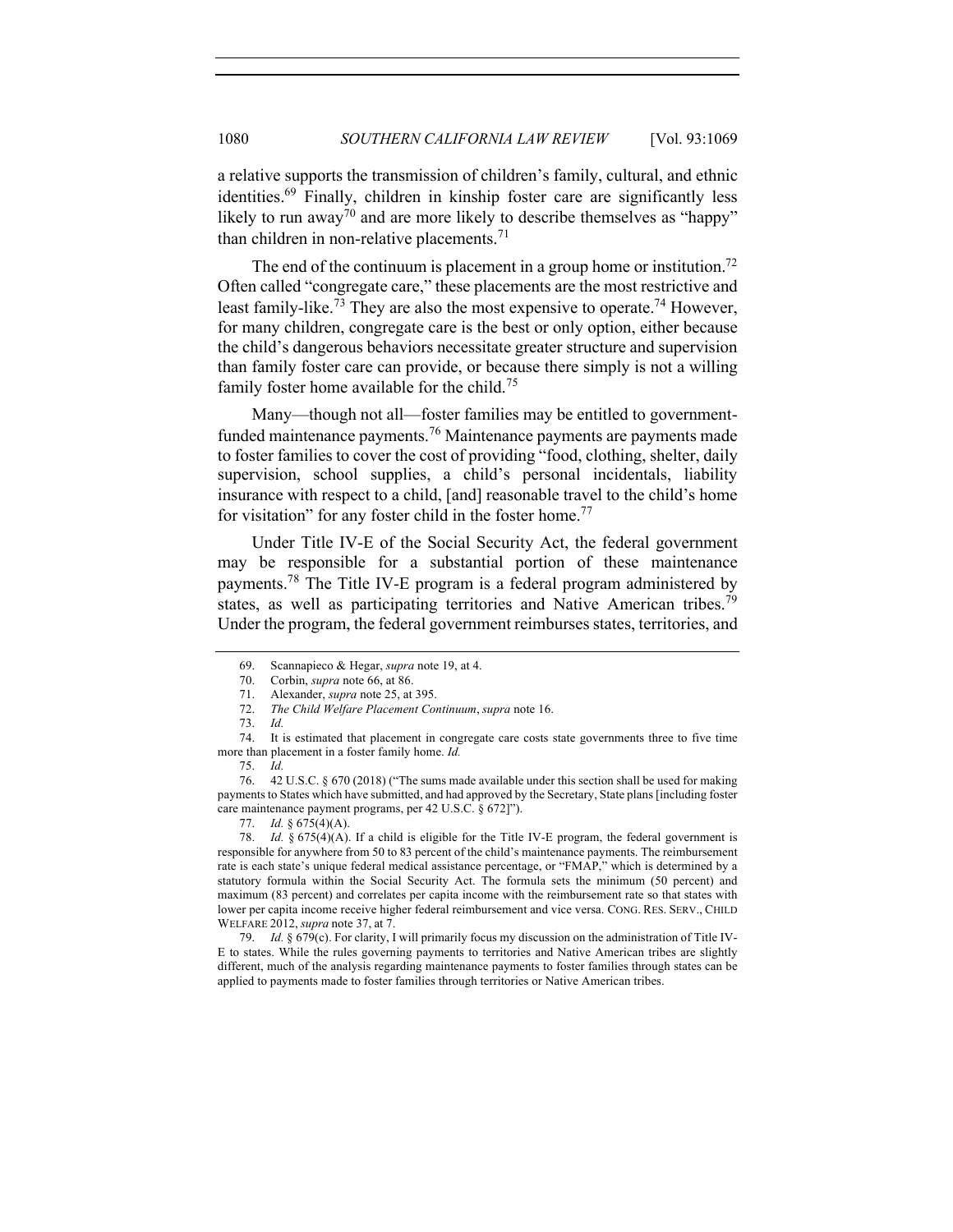tribes for a portion of certain foster care expenses—including maintenance payments—for eligible children.<sup>80</sup>

To participate in the Title IV-E program, states structure their own child welfare programs to fit nearly forty criteria outlined in Title IV-E of the Social Security Act.<sup>81</sup> For example, one of the criteria is that foster children be placed in the least restrictive or most family-like placement available that is consistent with the child's unique needs. $82$  Thus, to participate in the program, states must prioritize placements according to the continuum described above.<sup>83</sup> Forty-eight states, the District of Columbia, Guam and Puerto Rico have specific statutory language that does so, though all states do so in practice.<sup>84</sup>

The Children's Bureau, a federal agency within the U.S. Department of Health and Human Services, administers the Title IV-E program at the federal level, while states administer the program through their own child welfare agencies.<sup>85</sup> Some states have one central child welfare agency that administers the Title IV-E program for the entire state,  $86$  while other states delegate administration to county-level agencies while supervising centrally.<sup>87</sup> No matter the structure of state child welfare system, it is state agencies that distribute Title IV-E maintenance payments directly to foster families.88 However, it is the federal government, not states, that makes policy decisions as to which children are eligible for Title IV-E payments.<sup>89</sup>

Title IV-E payments only cover children who meet certain eligibility

<sup>80.</sup> *Id.* § 670 (establishing Title IV-E which makes available payments to states which have submitted approved foster care plans).

<sup>81.</sup> *Id.* § 671 (listing the criteria a state plan must meet to be eligible for federal reimbursement).

<sup>82.</sup> *Id.* § 675(5) (defining the "case review system" mandated by 42 U.S.C. § 622 as a procedure to assure that "each child has a case plan designed to achieve placement in a safe setting that is the least restrictive (most family like) and most appropriate setting available and in close proximity to the parents' home, [and is] consistent with the best interest and special needs of the child.").

<sup>83.</sup> *Id.* § 675(5) (defining the "case review system" required of states per 42 U.S.C. § 671 as one that prioritizes family-like placements).

<sup>84.</sup> California prioritizes placements with a relative over placements with a non-relative and places a duty on social workers to identify potential placements with relatives. CAL. WELF. & INST. CODE § 309 (West 2019). In addition to California, forty-seven other states, the District of Columbia, Guam, and Puerto Rico, all have specific statutory language that grants preference to placements with a relative over placements with a non-relative. New Hampshire, West Virginia, American Samoa, and the Virgin Islands do not express a preference for relative placements in their statutes, though this does not necessarily mean there is not a preference in practice. Twenty-eight states have statutes that grant preference to placement with "fictive kin," or extended family, over strangers. Eleven states consider tribal members "fictive kin," even if a stranger to the child, if the child is a member of a Native American tribe. CHILDREN'S BUREAU, *supra* note 60.

<sup>85.</sup> CONG. RES. SERV., CHILD WELFARE 2012, *supra* note 37, at 1.

<sup>86.</sup> *Id.*

<sup>87.</sup> *Id.*

<sup>88.</sup> *Id.*

<sup>89.</sup> *Id.*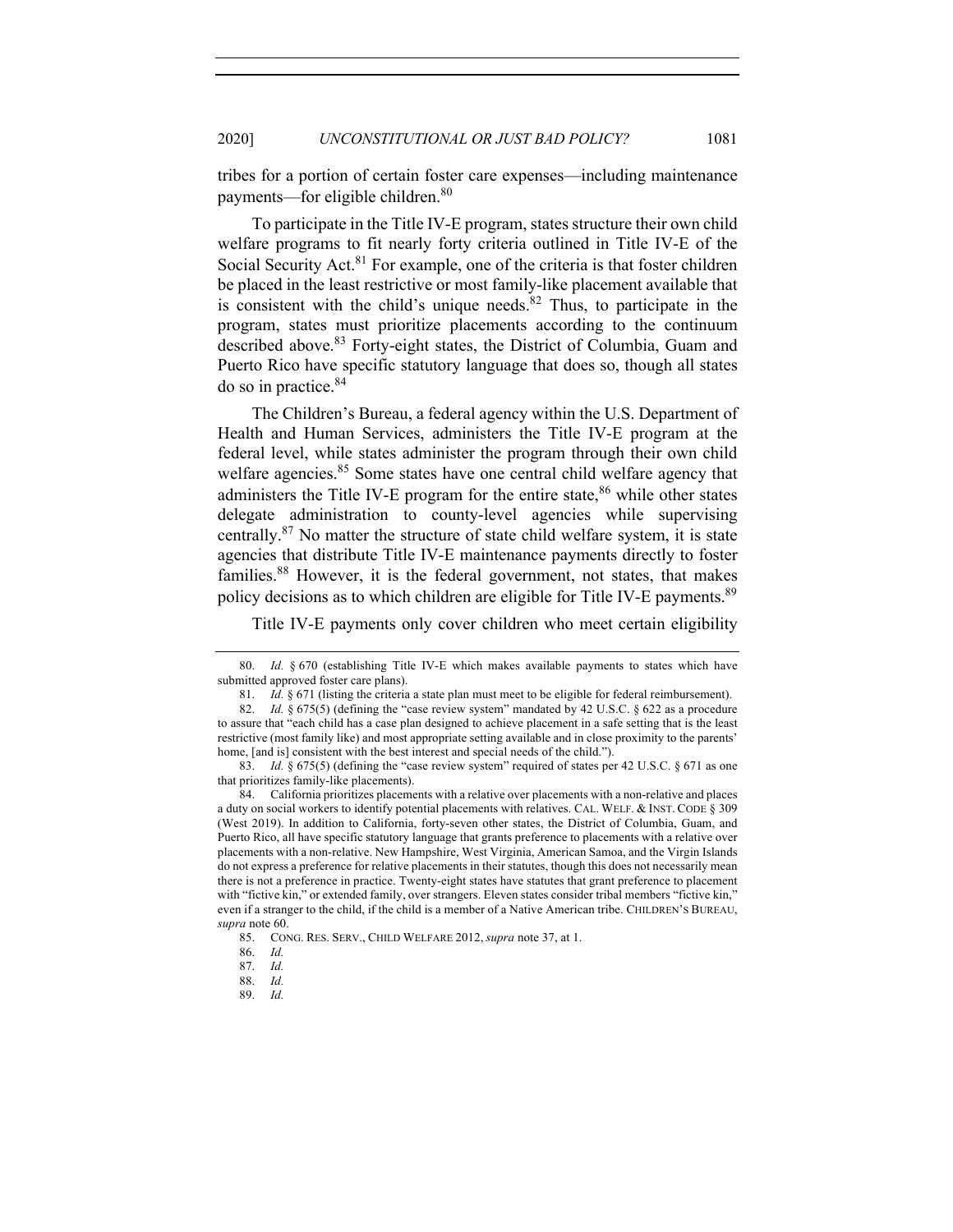requirements.<sup>90</sup>

First, the child's placement and care must be the responsibility of either a state, a public agency with which the state has made an agreement, or a Native American tribe.<sup>91</sup>

Second, the child must be a U.S. citizen or "qualified alien."<sup>92</sup>

Third, the child must have been removed from the home of his or her parent or guardian either by a judicial determination that "continuation in the home ... would be contrary to the welfare of the child" or by the parent or guardian voluntarily placing the child with a relative.<sup>93</sup> If removal was based on a judicial determination, the state must have made "reasonable efforts" to prevent the need for removal.<sup>94</sup>

Fourth, the home in which the child is placed and the foster parents with whom the child is placed must meet state licensing requirements.<sup>95</sup>

Finally, even if the above requirements are met, the child is only eligible if he or she would have been eligible to receive benefits through Aid to Families with Dependent Children (AFDC) "as in effect on July 16, 1996."<sup>96</sup>

AFDC, now defunct, was a federal welfare program that provided cash assistance to indigent families.<sup>97</sup> Only families who had an income falling below a certain income standard qualified for AFDC assistance.<sup>98</sup> Per Title IV-E, these same income standards—frozen as they were on July 16, 1996 determine Title IV-E eligibility and therefore the receipt of Title IV-E maintenance payments.<sup>99</sup>

Under AFDC, each state set its own income standard and could update it to keep it consistent with inflation, though there was no requirement to do so.100 As a result, income standards vary widely from state to state: in New

91. *Id.* § 672(a)(2)(B).

<sup>90.</sup> 42 U.S.C. § 672 (2018) (enumerating eligibility criteria for federal reimbursement of foster care maintenance payments). Below is a simplified version of Title IV-E eligibility requirements. For a more detailed summary, see CONG. RES. SERV., CHILD WELFARE 2012, *supra* note 37, at 13 tbl. 2.

<sup>92.</sup> *Id.* § 672(a)(4).

<sup>93.</sup> *Id.* § 672(a)(2)(A).

<sup>94.</sup> *Id.* § 672(a)(2)(A)(ii). For a discussion of the parameters of the "reasonable efforts" requirement, or lack thereof, see Will L. Crossley, *Defining Reasonable Efforts: Demystifying the State's Burden Under Federal Child Protection Legislation*, 12 B.U. PUB. INT. L.J. 259 (2003).

<sup>95.</sup> 42 U.S.C. § 672(c).

<sup>96.</sup> *Id.* § 672(a)(3)(A).

<sup>97.</sup> John Marino, *Aid to Families with Dependent Children (AFDC)*, *in* 1 THE AMERICAN ECONOMY: A HISTORICAL ENCYCLOPEDIA 12, 12 (Cynthia L. Clark ed., rev. ed. 2011).

<sup>98.</sup> *Id.*

<sup>99.</sup> 42 U.S.C. § 672 (noting that the income test for federal eligibility is based on AFDC income standards on July 16, 1996).

<sup>100.</sup> CYNTHIA ANDREWS SCARCELLA ET AL., THE COST OF PROTECTING VULNERABLE CHILDREN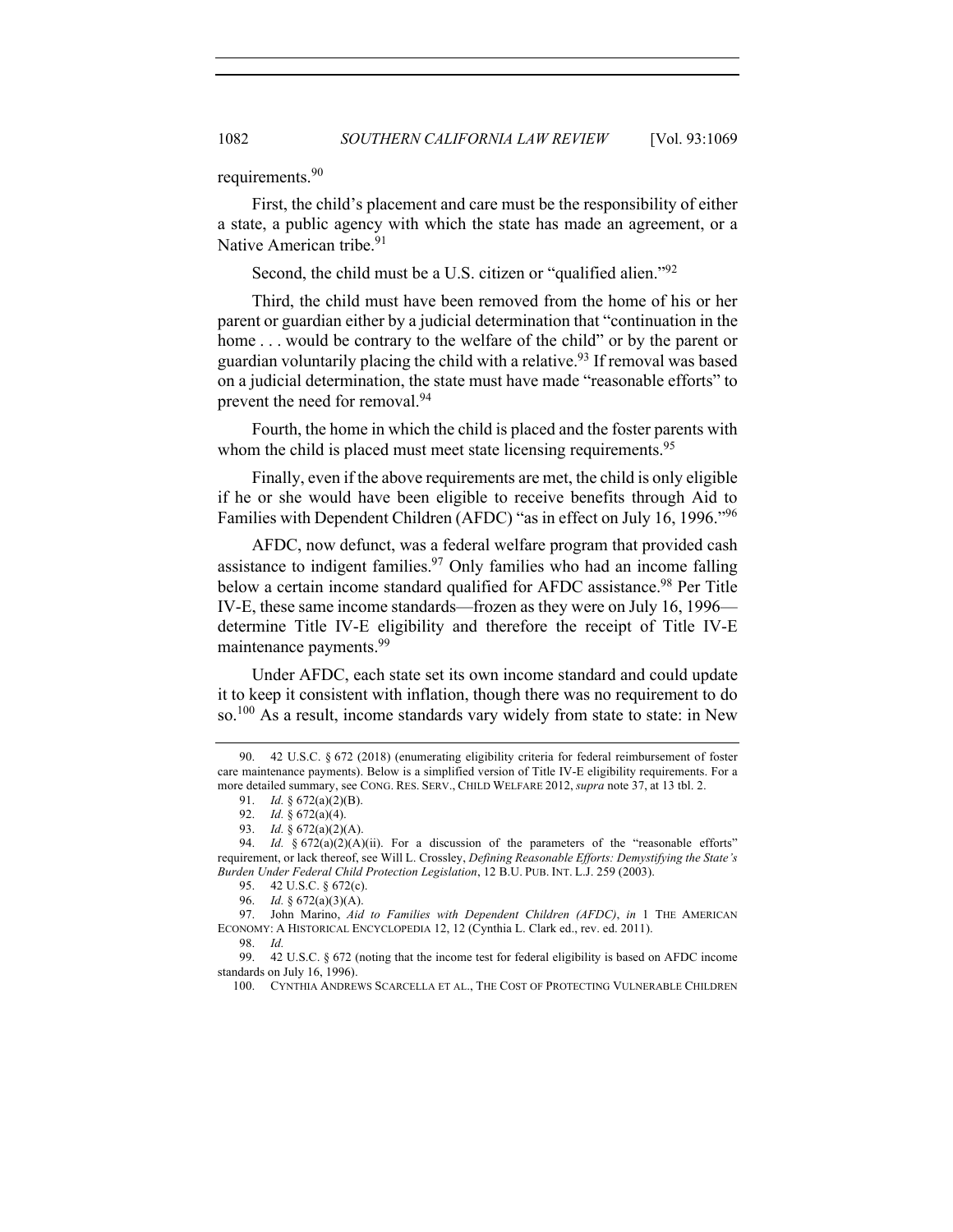Hampshire, any family of three whose monthly income is less than \$2,034 qualifies, but in Indiana, a family of three only qualifies if their monthly income is less than \$320.101 Because states were not required to update their income standard, the income standard for AFDC eligibility in some states is not from 1996 but years before.<sup>102</sup>

Only children removed from households that have an income below their state's 1996 AFDC income threshold are eligible for Title IV-E maintenance payments.<sup>103</sup> Ineligible children's maintenance payments are funded entirely by states, if at all.<sup>104</sup>

All states provide for maintenance payments to non-federally eligible children to some extent,<sup>105</sup> though there are gaps in this funding scheme.<sup>106</sup> One key distinction between federal and state programs is the treatment of relative caregivers. Despite the ample research affirming the value of kinship foster care, historically, some states have declined to provide maintenance payments to children placed in kinship foster care.<sup>107</sup> The rationale is that maintenance payments act as an incentive for foster parents: while nonrelated foster parents will likely decline to accept care of a child without maintenance payments, foster parents who already know a child are likely to accept that child's care even without maintenance payments.<sup>108</sup> Thus, cashstrapped states might see maintenance payments for related caregivers as a dispensable part of the budget. $109$ 

The Supreme Court considered such a state scheme in the 1979 case

V: UNDERSTANDING STATE VARIATION IN CHILD WELFARE FINANCING 16 (2006).

<sup>101.</sup> CONG. RES. SERV., CHILD WELFARE 2012, *supra* note 37. Indiana's income threshold represents only 18 percent of the federal poverty guideline in 2019, while New Hampshire's threshold represents 114 percent. *See id.*

<sup>102.</sup> For example, the income standard in Utah is not from 1996 but from 1992. ROSEANA BESS ET AL., THE COST OF PROTECTING VULNERABLE CHILDREN III: WHAT FACTORS AFFECT STATES' FISCAL DECISIONS? 14 (2002); *see also* SCARCELLA ET AL., *supra* note 100.

<sup>103.</sup> *See* 42 U.S.C. § 672.

<sup>104.</sup> *See id.* §§ 672, 675.

<sup>105.</sup> URBAN INST., STATE KINSHIP FOSTER CARE LICENSING AND PAYMENT POLICIES (2003) [hereinafter URBAN INST. 2003], https://www.urban.org/sites/default/files/publication/59641/900611- State-Kinship-Foster-Care-Licensing-and-Payment-Policies.PDF [https://perma.cc/WE5X-QKXJ].

<sup>106.</sup> *E.g.*, *infra* text accompanying notes 119–25.

<sup>107.</sup> *E.g.*, Miller v. Youakim, 440 U.S. 125, 137–38 (1979) (overruling an Illinois law that provided maintenance payments to non-related foster parents exclusively); Lipscomb v. Simmons, 962 F.2d 1374, 1377 (9th Cir. 1992) (en banc) (upholding an Oregon law that provided maintenance payments to nonrelated foster parents exclusively).

<sup>108.</sup> *Lipscomb*, 962 F.2d at 1377 ("The social benefit of Oregon's policy [to limit maintenance payments to non-related caregivers] is that it saves an estimated \$ 4 million biannually in money Oregon need not spend to provide foster care for those children being cared for by relatives who are both financially able and willing to provide such care without state support.").

<sup>109.</sup> *Id.*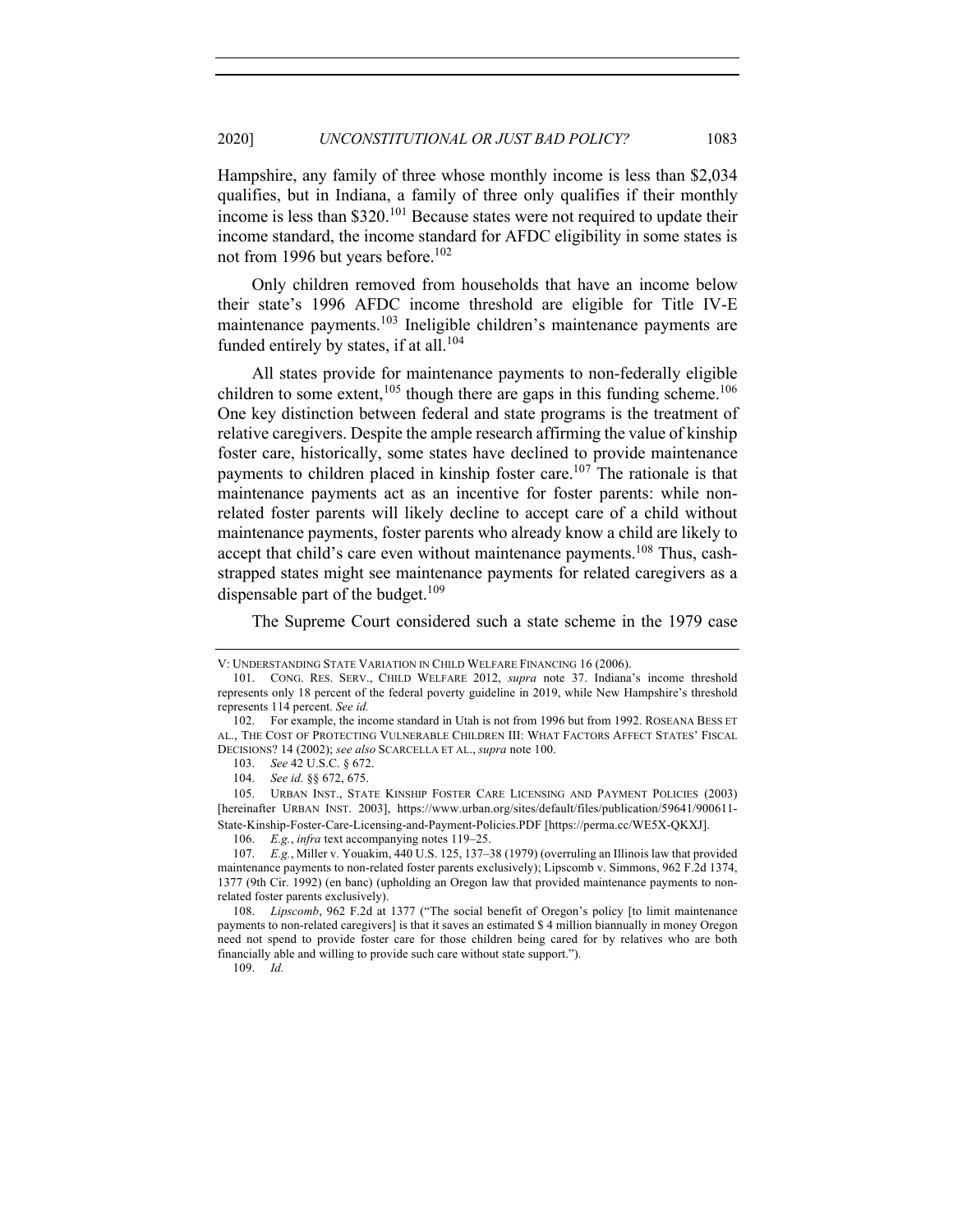Miller v. Youakim.<sup>110</sup> Illinois's challenged statute limited maintenance payments to non-related caregivers, even if related caregivers met the same qualifications and licensing requirements required of non-related caregivers.<sup>111</sup> The Supreme Court struck down the scheme, holding that, when it came to the distribution of funds through the federal Title IV-E program, states could not distinguish between related and non-related caregivers who met the state's qualifications for becoming a foster parent.<sup>112</sup>

The Supreme Court has never considered similar schemes involving maintenance payments outside of the Title IV-E program, but the Ninth Circuit has held that it is neither a violation of the Social Security Act nor the Constitution to distinguish between related and non-related foster parents in the distribution of *state* maintenance payments.<sup>113</sup>

Thus, states may not deny relative caregivers who meet licensing requirements maintenance payments if the child is *federally* eligible under Title IV-E, but there is no such protection if the child is *not* federally eligible.<sup>114</sup>

Children who do not qualify for federal or state maintenance payments may only receive benefits through Temporary Assistance to Needy Families ("TANF"), the federal welfare program that replaced AFDC.<sup>115</sup> These TANF benefits, called "child-only" benefits, are significantly smaller than Title IV-E maintenance payments.116 While Title IV-E payments generally increase in steady increments as the number of foster children in a home increases, TANF child-only benefits do not.117 Thus, as the number of children a caretaker accepts increases, so does the difference between Title IV-E payments and TANF benefits.

Luckily, most children who are not federally eligible are eligible within their state.<sup>118</sup> There are some scenarios, however, when a child may not be

118. *See* Alexander, *supra* note 25, at 404–05.

<sup>110.</sup> *Miller*, 440 U.S. at 137–38.

<sup>111.</sup> *Id.*

<sup>112.</sup> *Id.* 113. *Lipscomb*, 962 F.2d at 1377.

<sup>114.</sup> While there is no such protection regarding state maintenance payments, most states provide maintenance payments to related caregivers as well as non-related caregivers. URBAN INST. 2003, *supra*  note 105.

<sup>115.</sup> U.S. GOV'T ACCOUNTABILITY OFF., GAO-12-2, TANF AND CHILD WELFARE PROGRAMS: INCREASED DATA SHARING COULD IMPROVE ACCESS TO BENEFITS AND SERVICES 1 (2011) [hereinafter GAO REPORT], https://www.gao.gov/assets/590/585649.pdf [https://perma.cc/S93P-4UZG].

<sup>116.</sup> *Id.* at app. 3.

<sup>117.</sup> *Id.* For example, the minimum foster care payment is \$697 per child in Tennessee. If that child does not qualify for foster care payments, the child is entitled to \$140 per month in TANF child-only benefits. If the foster home takes in two children, the Tennessee foster care payment doubles, but the TANF child-only benefit only increases to \$192.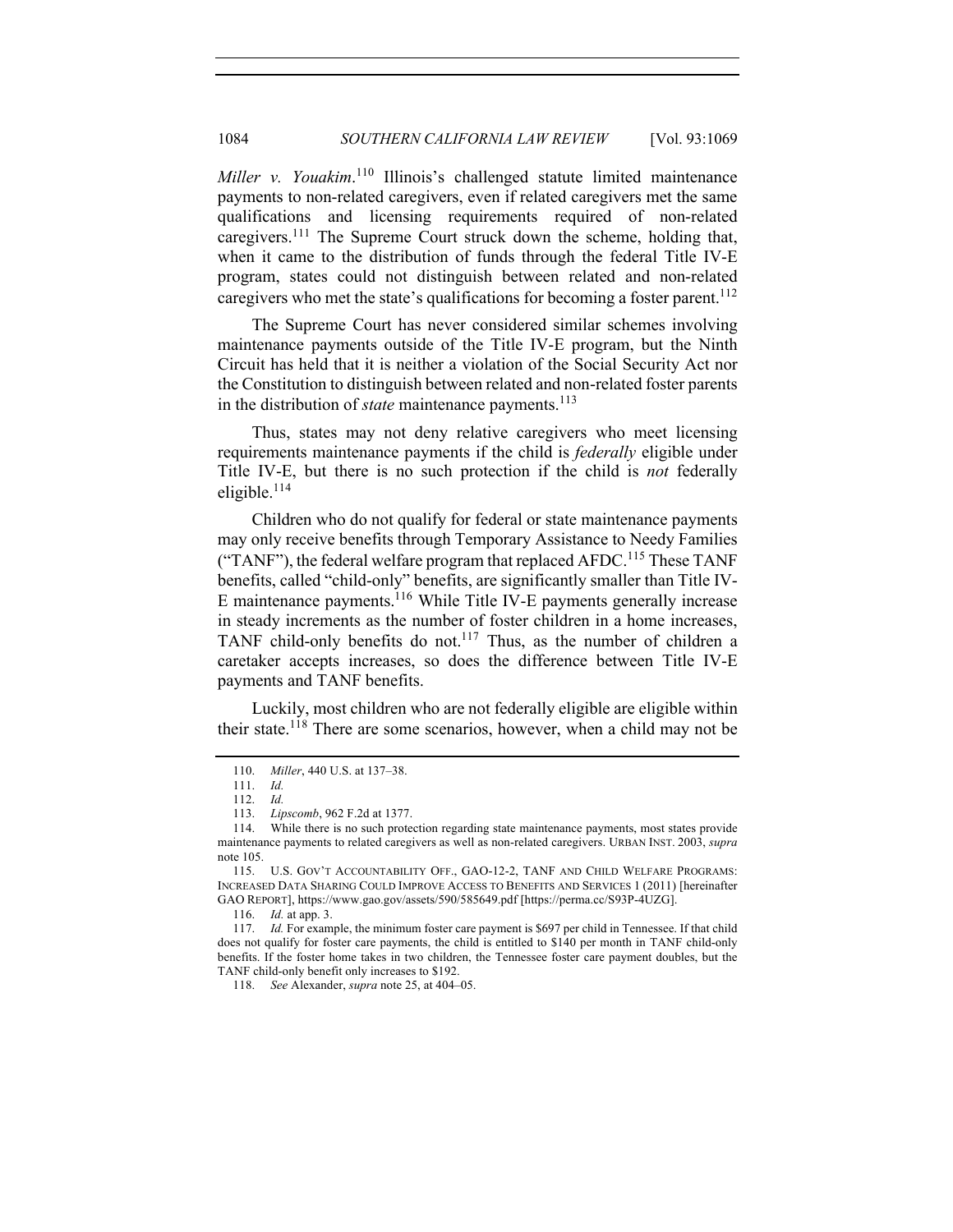state eligible, meaning that, if the child is also federally ineligible, he or she may receive only the paltry TANF child-only benefits.

Such a scenario is common in California. California children may be eligible for maintenance payments through three different funding sources: Title IV-E, State Aid to Families with Dependent Children Foster Care ("State AFDC-FC"),<sup>119</sup> and Approved Relative Caregiver ("ARC") funding.<sup>120</sup> All three sources provide approximately the same amount in maintenance payments, with varying rates depending on the age of the child and whether the child has special needs.<sup>121</sup>

If a California child is federally eligible, Title IV-E covers maintenance payments for that child no matter whether the child is placed with a related or non-related caregiver.<sup>122</sup>

If a child is *not* federally eligible and the child is placed with a nonrelated caregiver, State AFDC-FC covers maintenance payments for that child.

If a child is *not* federally eligible, and the child is placed with a related caregiver, ARC covers maintenance payments for that child—but only if the related caregiver lives within the state of California.<sup>123</sup> Children placed with a relative who lives outside of California are not eligible to receive maintenance payments under ARC.<sup>124</sup>

Thus, if a child is placed with a grandparent (or other relative) out of state—as happens with some frequency—the only option for maintenance payments, apart from TANF, is through Title IV-E.<sup>125</sup>

## II. A BRIEF HISTORY OF FOSTER CARE FUNDING AND THE LOOKBACK

Title IV-A of the Social Security Act of 1935 created a welfare program called Aid to Dependent Children, later renamed Aid to Families with Dependent Children (AFDC).<sup>126</sup> The original intent of the program was to provide federal grants to states for the maintenance of widows' pensions—

<sup>119.</sup> CAL. WELF. & INST. CODE § 11461 (West 2020).

<sup>120.</sup> CAL. WELF. INST. CODE § 11460 (West 2019) (describing the state system for funding relative caregivers in the absence of federal eligibility).

<sup>121.</sup> *Id.* §§ 11461, 11461.3.

<sup>122.</sup> *See* Miller v. Youakim, 440 U.S. 125, 137–38 (1979).

<sup>123.</sup> CAL. WELF. & INST. CODE §§ 11461, 11461.3.

<sup>124.</sup> *Id.* § 11461.3.

<sup>125.</sup> GAO REPORT, *supra* note 115, at 24.

<sup>126.</sup> Social Security Act of 1935, Pub. L. No. 74-271, 49 Stat. 620. The program was originally called Aid to Dependent Children, or ADC. To prevent confusion, I have referred to it by its second name, Aid to Families with Dependent Children, or AFDC.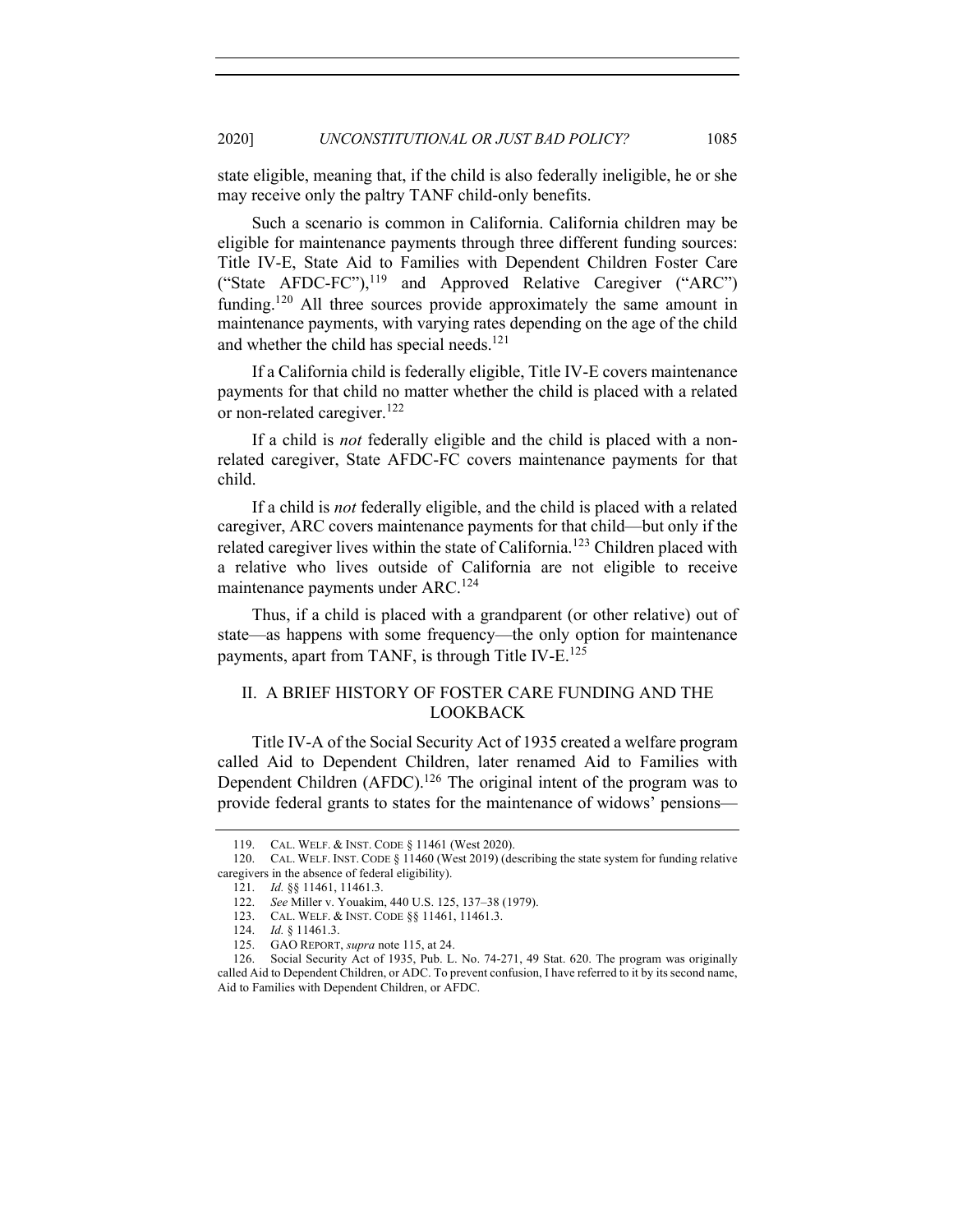subsidies to poor, single mothers for the care of their children in the absence of their deceased husbands.<sup>127</sup> It also included a small provision "for the protection and care of homeless, dependent, and neglected children, and children in danger of becoming delinquent."<sup>128</sup> Funds from the act were based on plans developed jointly by state and federal agencies.<sup>129</sup>

States set the eligibility requirements for their programs.<sup>130</sup> State policies often included "home suitability clauses" and "man-in-the-house rules"<sup>131</sup>—policies that allowed states to arbitrarily deny benefits.<sup>132</sup> One common reason to deny benefits was that a mother had a child out of wedlock: this was seen as evidence that the home was "unsuitable," or that there was a "substitute father" negating the need for AFDC (in the state's view). $133$ 

Application of these suitability requirements was highly racialized.<sup>134</sup> In a particularly egregious example later known as the "Louisiana Incident," Louisiana expelled approximately 23,000 children—95 percent of whom were African American<sup>135</sup>—from its welfare rolls because their mothers had borne a child out of wedlock or were living with a man to whom they were not married.136

In response, the Department of Health, Education and Welfare implemented the "Flemming Rule."<sup>137</sup> Per Arthur Flemming, the department head, a state could not

impose an eligibility condition that would deny assistance with respect to a needy child on the basis that the home conditions in which the child live[d] [we]re unsuitable, while the child continue[d] to reside in the home. Assistance [would] therefore be continued during the time efforts [we]re being made either to improve the home conditions or to make arrangements for the child elsewhere.<sup>138</sup>

<sup>127.</sup> Ethan G. Sribnick, *The Origins of Modern Child Welfare: Liberalism, Interest Groups, and the Transformation of Public Policy in the 1970s*, 23 J. POL'Y HIST. 150, 151 (2011); WALTER I. TRATTNER, FROM POOR LAW TO WELFARE STATE: A HISTORY OF SOCIAL WELFARE IN AMERICA 290 (6th ed. 1999).

<sup>128.</sup> Social Security Act of 1935, Pub. L. No. 74-271, 49 Stat. 620. 129. Sribnick, *supra* note 127.

<sup>130.</sup> Mangold, *supra* note 2, at 583.

<sup>131.</sup> Lawrence-Webb, *supra* note 7, at 11.

<sup>132.</sup> *Id.*

<sup>133.</sup> Laura Briggs, *Somebody's Children*, 11 J.L. & FAM. STUD. 373, 377–78 (2009).

<sup>134.</sup> *Id.* at 377.

<sup>135.</sup> *Louisiana Action Hit*, N.Y. TIMES, Aug. 30, 1960, at 25 ("[T]he legislation was a 'political reprisal aimed at intimidation of colored citizens seekig [sic] constitutional rights to ballot box and education.' "); *Welfare Boards Act in Louisiana*, *supra* note 1 ("Legislators, in pushing the bill to final passage, said openly that it was aimed at Negroes.").

<sup>136.</sup> Briggs, *supra* note 133, at 377.

<sup>137.</sup> Lawrence-Webb, *supra* note 7.

<sup>138.</sup> Bureau of Public Assistance, Social Security Administration, Department of Health,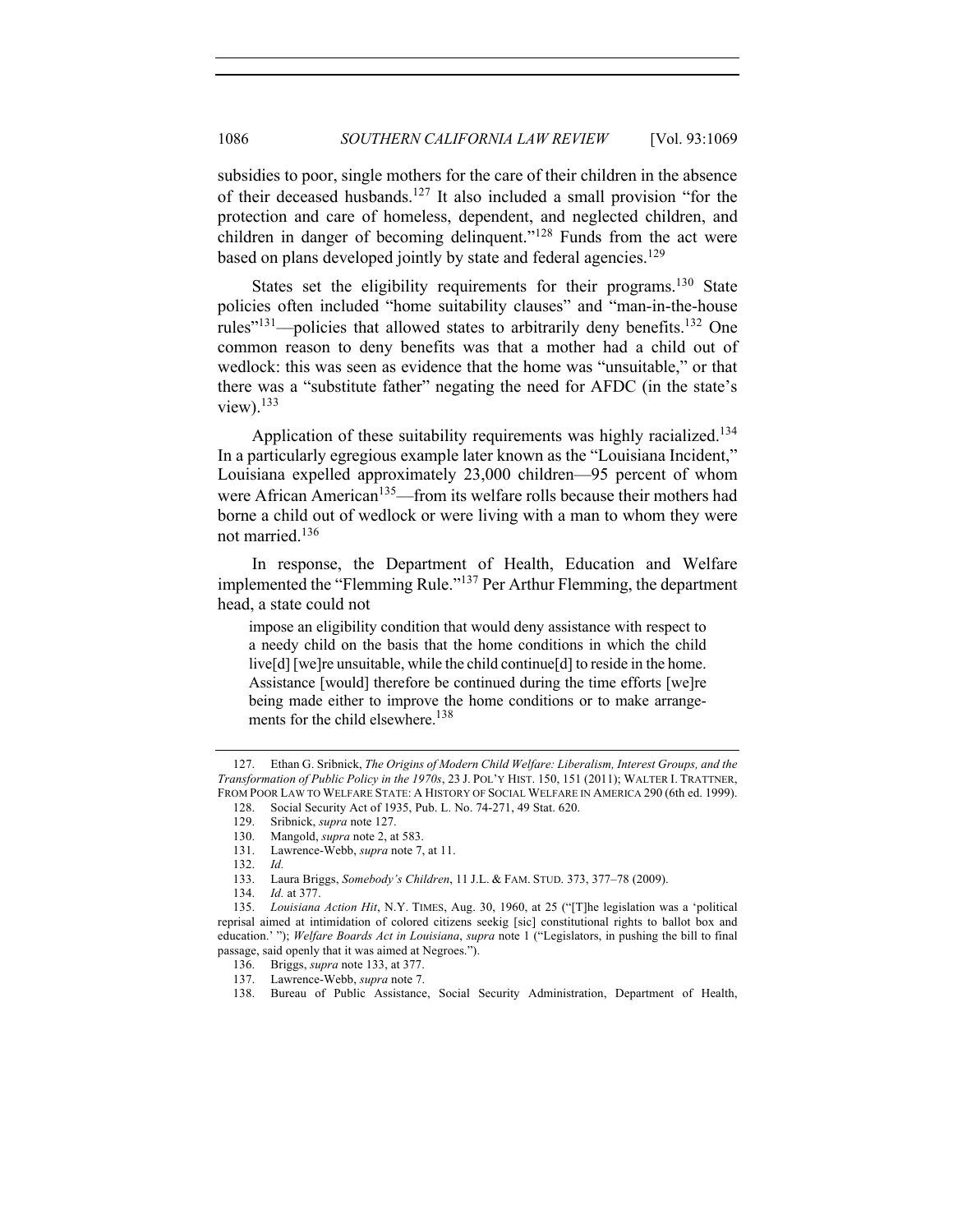A 1961 amendment to the Social Security Act modified Title IV's AFDC program to include the Flemming Rule.<sup>139</sup> To discourage states from simply removing children from the welfare rolls based on their "unsuitable" homes, the federal government would now reimburse states for the maintenance of children who continued to receive AFDC in their foster homes.<sup>140</sup> The Senate Finance Committee held no formal public hearings regarding the amendment,<sup>141</sup> and the debate surrounding it was brief.<sup>142</sup>

Following the implementation of the Flemming Rule, foster care "exploded" with predominantly African American children.<sup>143</sup>

In 1968, Congress modified Title IV to cover not only children who received AFDC in their homes of removal but also children who *would have*  received aid in their home of removal whether the child actually received the aid or not.144 This marked an important shift in the function of the AFDCeligibility requirement: previously, the requirement acted to discourage states from arbitrarily denying children AFDC benefits. A child would need to be actually receiving welfare at the time of removal to fulfill this purpose. After the 1968 amendment, Congress was no longer concerned merely with states arbitrarily removing children from welfare rolls but was instead committed to sharing the financial burden of foster care for children whose homes were poor enough to be eligible for welfare.

Federal foster care remained a part of the federal AFDC program until 1980, when Congress amended Title IV yet again, this time with the Adoption Assistance and Child Welfare Act ("AACWA").<sup>145</sup> It removed foster care funding from Title IV-A, which primarily dealt with the administration of AFDC, and placed it in a new separate section governing federal foster care, now Title IV-E.<sup>146</sup> The act also increased the federal role

Education, and Welfare, State Letter No. 452 (1961).

<sup>139.</sup> *See* Social Security Act Amendment, Pub. L. No. 87-31, 75 Stat. 75 (1961).

<sup>140.</sup> 107 CONG. REC. 6387 (1961); Lawrence-Webb, *supra* note 7.

<sup>141.</sup> 107 CONG. REC. 6385–88 (1961).

<sup>142.</sup> *Id.*

<sup>143.</sup> Briggs, *supra* note 133, at 405–06 (quoting and citing Sheryl Brissett-Chapman, *Child Protection Risk Assessment and African American Children: Cultural Ramifications for Families and Communities*, *in* SERVING AFRICAN AMERICAN CHILDREN: CHILD WELFARE PERSPECTIVES 45, 49 (Sondra Jackson & Sheryl Brissett-Chapman eds., 1999)) (noting that some called the period following the Flemming rule the "browning" of child welfare).

Even today, the children of color are far more likely to become involved in the child welfare system than are white children. The Title IV-E maintenance payment program is one possible reason for his disparity. Dorothy E. Roberts, *Child Welfare's Paradox*, 49 WM. & MARY L. REV. 881, 895–96 (2007).

<sup>144.</sup> Social Security Amendments of 1967, Pub. L. No. 90-248, 81 Stat. 821.

<sup>145.</sup> Adoption Assistance and Child Welfare Act of 1980, Pub. L. No. 96-272, 94 Stat. 500.

<sup>146.</sup> *Id.*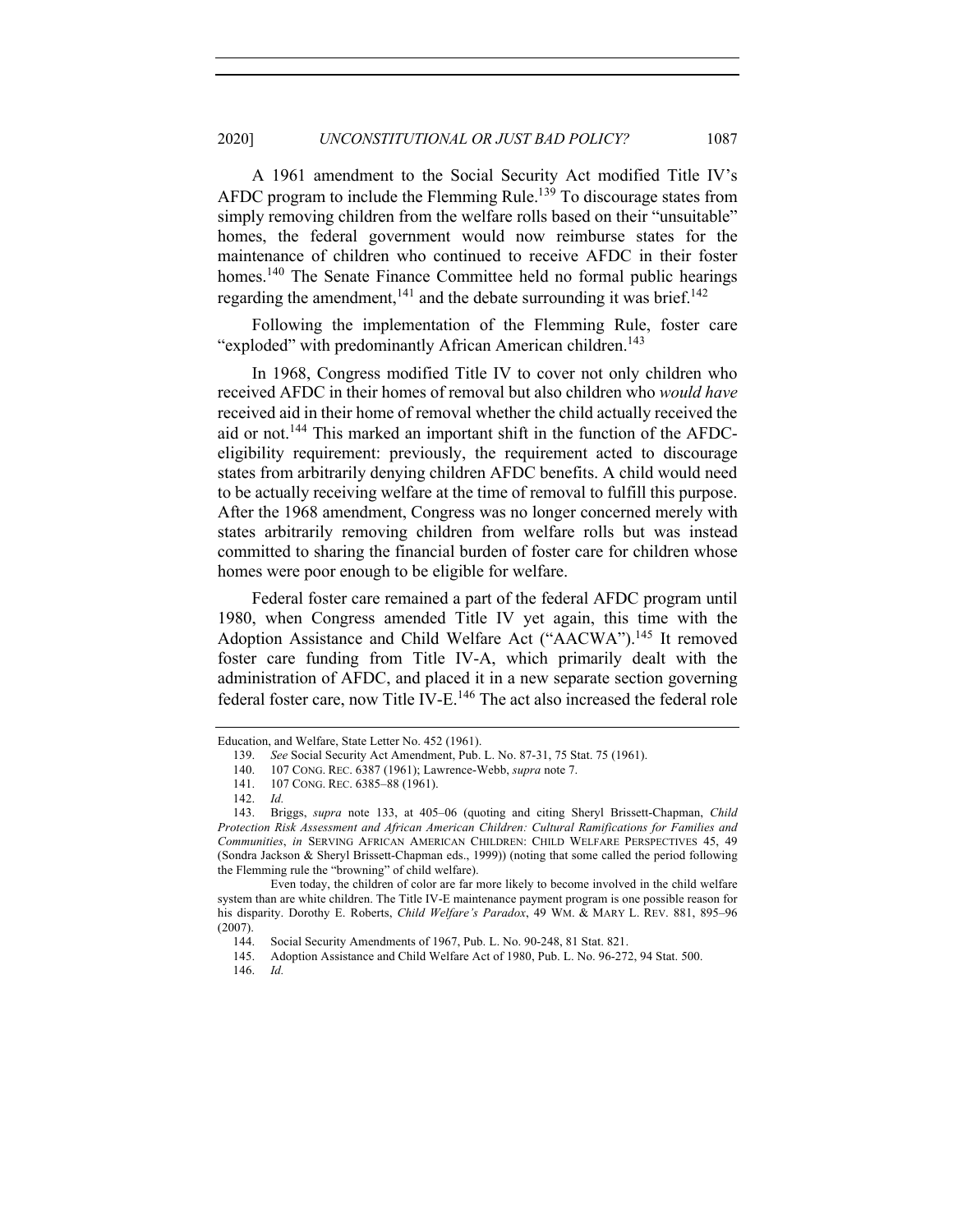in the administration of child welfare services.<sup>147</sup> Among its changes, states were now required to make "reasonable efforts" to keep families together and provide a detailed plan regarding how child welfare funds would be implemented.<sup>148</sup> It also created an adoption assistance program.<sup>149</sup> Despite the move from Title IV-A to Title IV-E (from an AFDC-focused section to a foster care-focused section), the Lookback requirement remained, but now it applied not only to federal foster care maintenance payments but also to funding for adoption assistance.<sup>150</sup> This occurred despite spirited argument that "[t]he needs of the child should be the important factor [in determining receipt of federal funds,] not AFDC . . . linkage."<sup>151</sup>

The next major change came in 1996 with the passage of the Personal Responsibility and Work Opportunity Reconciliation Act ("PRWORA").<sup>152</sup> PRWORA repealed AFDC and replaced it with TANF.<sup>153</sup> Despite the elimination of AFDC, the AFDC Lookback remained in Title IV-E, frozen at July 16, 1996.<sup>154</sup> According to the Congressional Research Service, a number of welfare reform proposals under discussion at the time would have removed income eligibility requirements.<sup>155</sup> Though the legislative record is unclear as to why the Lookback remained intact despite the elimination of the AFDC program, some have suggested that it "occurred as a matter of legislative convenience, and because the cost of changing the link was unknown." $156$ 

With the Fostering Connections to Success and Increasing Adoptions Act of 2008, Congress began phasing out the Lookback for adoption assistance.<sup>157</sup> Beginning in 2010, Congress removed the Lookback for the adoption of children ages sixteen and older, and in each year following, dropped the age by two years.<sup>158</sup> The reasoning behind this change was

153. *Id.*

154. *See* 42 U.S.C. § 672 (2018) (noting that the income test for federal eligibility is based on AFDC income standards on July 16, 1996).

158. *Id.*

<sup>147.</sup> *Id.*

<sup>148.</sup> *Id.*

<sup>149.</sup> *Id.*

<sup>150.</sup> *Id.*

<sup>151.</sup> *Child Welfare and Adoption Assistance: Hearing Before the Subcomm. on Pub. Assistance & Unemployment Comp. of the H. Comm. on Ways & Means*, 98th Cong. 35 (1984) (statement of Raymond Farrington, Director, Child Protective Services, Department of Children and Youth Services, State of Connecticut).

<sup>152.</sup> Personal Responsibility and Work Opportunity Reconciliation Act of 1996, Pub. L. No. 104- 193, 110 Stat. 2105.

<sup>155.</sup> CONG. RESEARCH SERV., RL32849, CHILD WELFARE FINANCING: AN ISSUE OVERVIEW 30 n.43 (2005).

<sup>156.</sup> *Id.* at 30.

<sup>157.</sup> Fostering Connections to Success and Increasing Adoptions Act of 2008, Pub. L. No. 110-351, 122 Stat. 3949.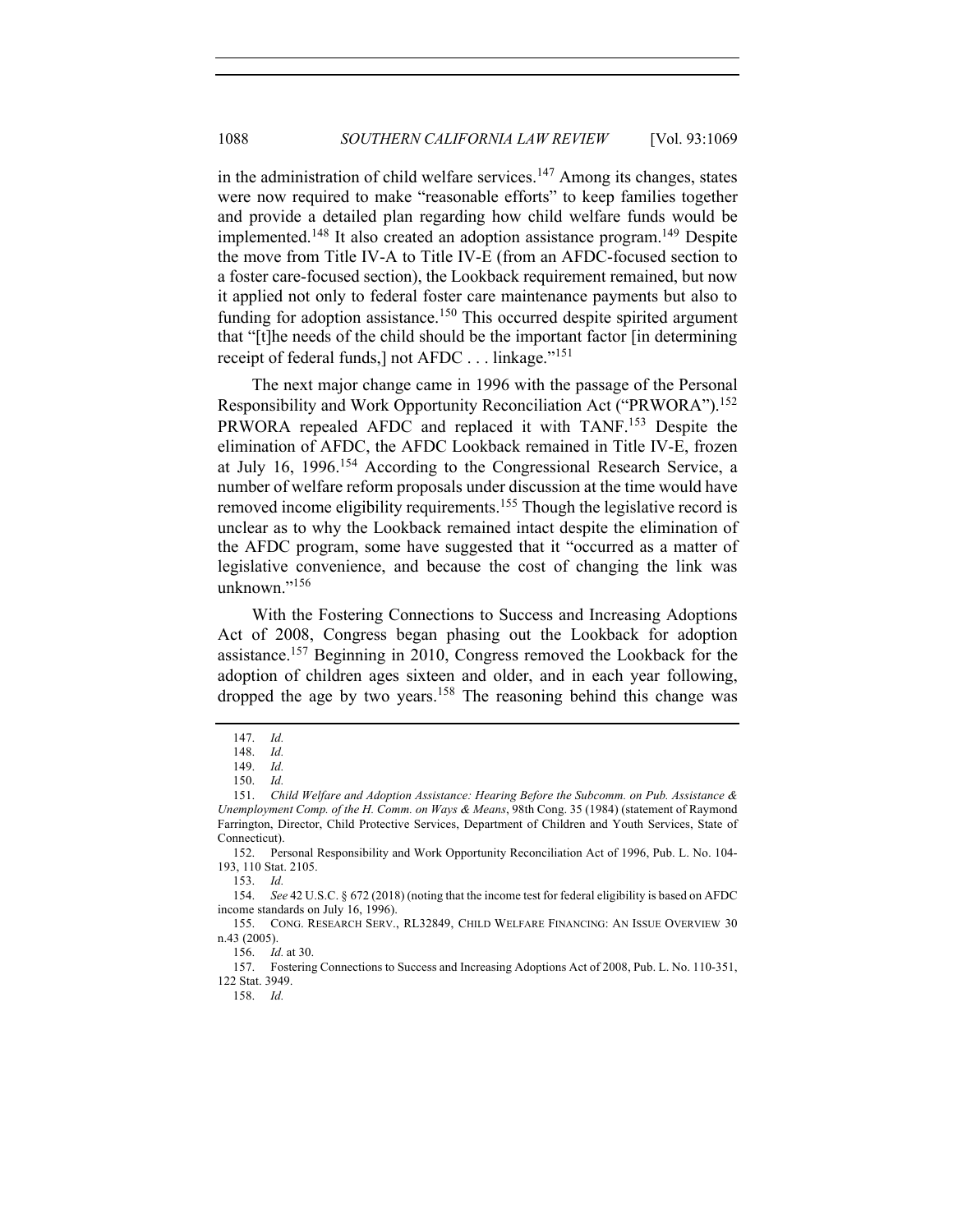largely that AFDC was an "outdated" means for determining eligibility fourteen years after AFDC's repeal.<sup>159</sup> Now, the Lookback for adoption assistance is almost completely eliminated.160

The most recent major change to federal foster care funding is 2018's Family First Prevention Services Act (FFPSA). What is the "most extensive overhaul of foster care in nearly four decades,"161 the FFPSA has been hailed by many as a "historic step" toward keeping children safely with their families.162 The FFPSA alters the distribution of Title IV-E funds along the child welfare continuum described in Section  $I<sup>163</sup>$  Prior to the passage of the FFPSA, the Title IV-E program only covered a portion of expenses for eligible children removed from their homes and placed in a foster family home or in some form of congregate care.<sup>164</sup> Any pre-removal services, supportive services in the least restrictive setting, the child's home, were funded entirely by states.<sup>165</sup> The FFPSA now permits the use of Title IV-E funds for pre-removal services.<sup>166</sup> It also places a cap on the use of federal funds for congregate care like group homes and institutions, the most restrictive, least family-like setting.<sup>167</sup>

Once the FFPSA goes into effect, there will be no Lookback for pre-

161. Wiltz, *supra* note 42.

Letter from Abriendo Puertas/Opening Doors et al., to Mitch McConnell, Charles Schumer, Paul Ryan, and Nancy Pelosi, U.S. Cong. (May 15, 2018), https://www.childrensdefense.org/wp-content/uploads/20 18/08/ffpsa-thank-you-letter-1.pdf [https://perma.cc/92K2-NNWE].

163. Family First Prevention Services Act, Pub. L. No. 115-123, div. E, tit. VII, 132 Stat. 170 (2018).

167. *Id.*

<sup>159.</sup> *Hearing on the Implementation of the Fostering Connections to Success and Increasing Adoptions Act Before the Subcomm. on Income Sec. & Family Support of the H. Comm. on Ways & Means*, 111th Cong. 46 (2009) (statement of Linda Spears, Vice President, Policy and Public Affairs, Child Welfare League of America).

<sup>160.</sup> The intention was that by 2018, the AFDC Lookback requirement would be completely eliminated. With the passage of the Family First Prevention Services Act in 2018, Congress froze the phasing out of the Lookback requirement. Now the only children for which the Lookback requirement remains are those under two years.

<sup>162.</sup> A letter sent on behalf of almost 300 child welfare organizations to Congress stated: [W]e are writing to thank Congress for enacting the *Family First Prevention Services Act* as part of the *Bipartisan Budget Act of 2018*. This landmark bipartisan legislation will strengthen families so more children can remain safely with their parents and kinship caregivers and avoid unnecessary placements in foster care. Children fare best in families, and this newly enacted law represents an historic step toward better aligning federal child welfare policy with this goal. We represent advocates for children, youth, and families, medical and public health professionals, public and private providers, foster parents, adoptive parents, kinship caregivers, and alumni of foster care, and it is our strong belief that these reforms will improve the lives of the most vulnerable children and families.

<sup>164.</sup> 42 U.S.C. § 671 (2018) (stating that the federal government will reimburse states for maintenance payments for children *in foster care*).

<sup>165.</sup> *Id.*

<sup>166.</sup> Family First Prevention Services Act, Pub. L. No. 115-123, div. E, tit. VII, 132 Stat. 170 (2018).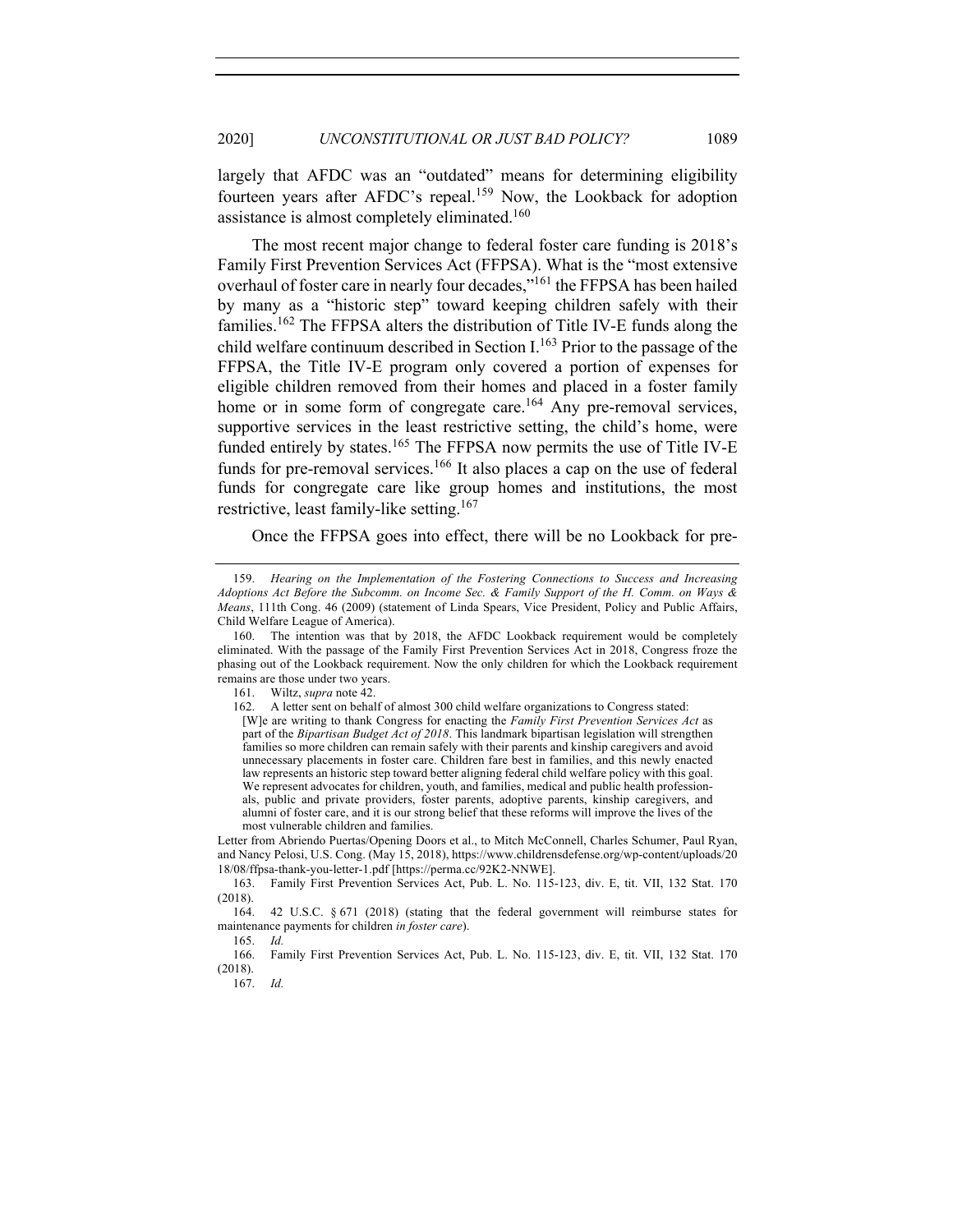removal services aimed to keep children in the home and a very limited Lookback requirement for adoption assistance that is intended to be eventually phased out.<sup>168</sup> The Lookback for federal foster care maintenance payments, however, remains untouched.169

#### III. WHY IS THE AFDC LOOKBACK A PROBLEM?

The AFDC Lookback presents numerous policy problems that have been the subject of much discussion in recent years.<sup>170</sup> A few of these problems are discussed below, though this is by no means an exhaustive list.

#### A. THE LOOKBACK FAILS TO CONSIDER THE NEEDS OF CAREGIVERS

Eligibility for federal assistance is based not on the financial resources of caregivers but on the resources of parents—it is the resources of those *who no longer bear responsibility for the care of the child* that are used for the determination. While this may present a problem to all caregivers, it is most likely to impact relative caregivers and their foster children.

Relative caregivers are statistically more likely to be indigent and therefore in need of maintenance payments than non-related caregivers.<sup>171</sup> Compared to non-related caregivers, relative caregivers are less likely to have a high school degree, more likely to be single, and more likely to be over the age of fifty and living on a fixed-income.<sup>172</sup> In fact, a California study that followed relative and non-relative caregivers for several years discovered that the average household yearly income for related caregivers was nearly \$20,000 less than the average yearly income for non-related

<sup>168.</sup> *See id.*

<sup>169.</sup> *See* 42 U.S.C. § 672.

<sup>170.</sup> *See* U.S. GOV'T ACCOUNTABILITY OFF., GAO-13-323R, SUMMARY OF PROPOSALS TO ADDRESS INCOME ELIGIBILITY REQUIREMENT FOR FEDERAL FOSTER CARE REIMBURSEMENT 14–25 (2013) (summarizing fourteen proposals aimed at solving the federal AFDC-FC problem—twelve of which suggest eliminating any means testing from eligibility, and two of which suggest basing eligibility on TANF standards rather than AFDC). In addition to legislators, child welfare advocates have also called for the repeal of the AFDC Lookback. F. SCOTT MCCOWN, CTR. FOR PUB. POLICY PRIORITIES, THE FEDERAL ROLE IN FUNDING CHILD PROTECTION: HOW ELIMINATING THE "LOOKBACK" COULD HELP TEXAS (2007), http://library.cppp.org/files/4/CPS%20Look%20Back.pdf [https://perma.cc/34VY-KH9 Y]; Christine James-Brown, *Look Back Anniversary Is a Time to Call for New Direction*, HUFFPOST (July 19, 2012, 10:22 AM), https://www.huffpost.com/entry/look-back-anniversary-is-\_b\_1676640 [https://pe rma.cc/JF9J-TKR3]. *Contra* Richard Wexler, *The IV-E "Look Back" Is a Bureaucratic Nightmare; Here's Why We Should Keep It*, IMPRINT (Apr. 5, 2016, 6:16 AM), https://imprintnews.org/child-welfare-2/iv-e-lookback-bureaucratic-nightmare-heres-keep/17193 [https://perma.cc/PXE2-HW8Z] (arguing that, though the Lookback is "clumsy" and "cumbersome," it is one of the few "brakes" that discourages the removal of children from their homes in a system that otherwise incentivizes their removal).

<sup>171.</sup> CONG. RES. SERV., CHILD WELFARE 2012, *supra* note 37, at 18; JENNIFER EHRLE ET AL., KINSHIP FOSTER CARE: CUSTODY, HARDSHIPS, AND SERVICES 1–2 (2003).

<sup>172.</sup> EHRLE ET AL., *supra* note 171.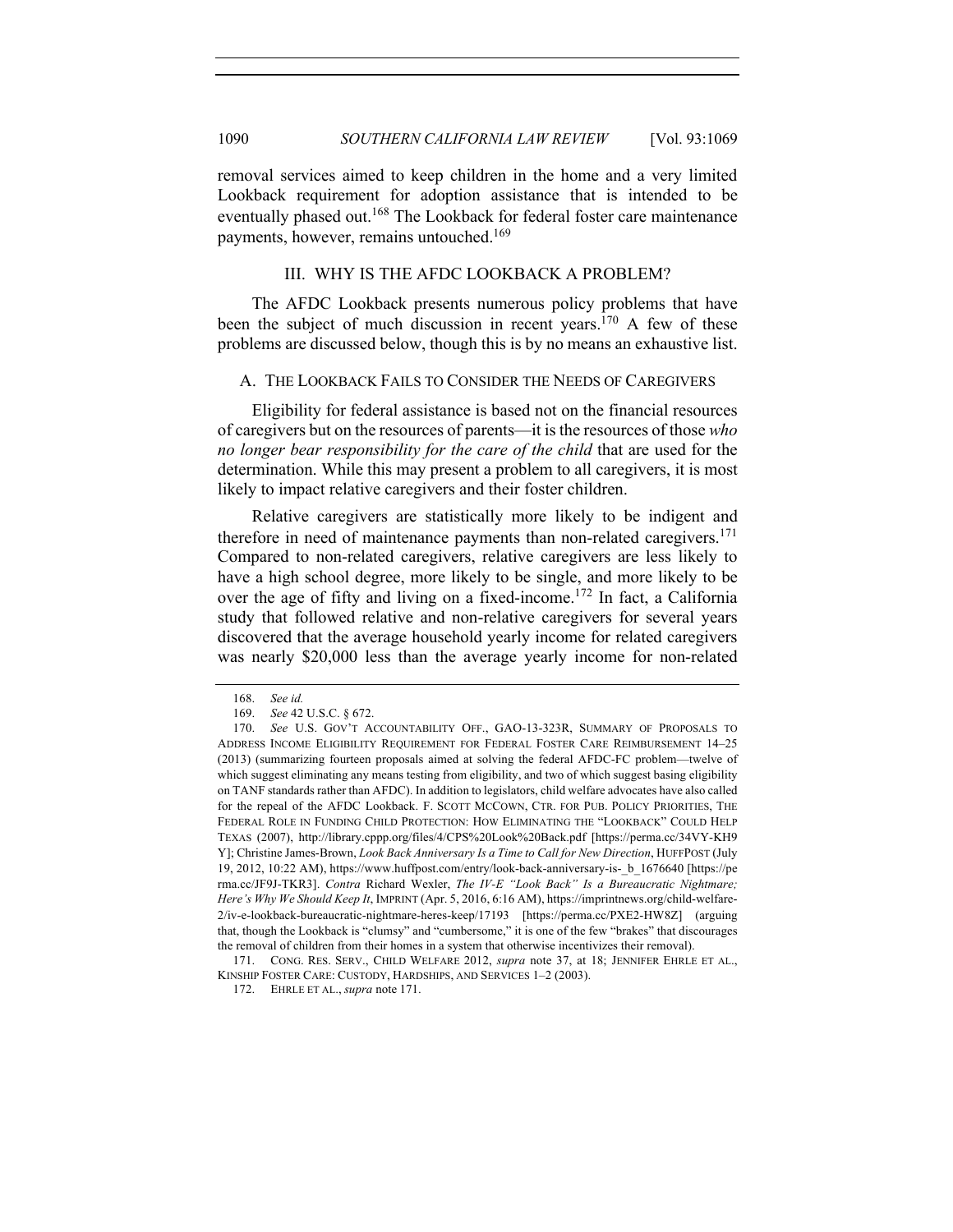caregivers.<sup>173</sup> Because relative caregivers are typically more willing to accept sibling groups and children with disabilities, a relative caregiver's income often must stretch to cover more children or children who need greater care than a non-relative caregiver's income.<sup>174</sup>

It is no surprise then that 50 percent of children in kinship foster care live in a low-income household, while only 24 percent of children in nonrelative foster care do.<sup>175</sup> A recent study revealed that children receiving benefits in kinship foster care were significantly less likely to live in poverty than children living with relatives informally and without benefits.<sup>176</sup> Thus, payments made to related foster families "are integral in reducing the odds of poverty for children in foster care."177

Despite the likelihood that relative caregivers may need maintenance payments, the income of caregivers plays no part in determining which children receive Title IV-E payments. Instead, eligibility is based on the income of those who no longer have the legal or financial obligation to provide for the child. The Ninth Circuit case *California Department of Social Services v. Thompson*, also known as *Rosales*, exemplifies this problem.<sup>178</sup> In *Rosales*, a child had been living informally with his grandmother for some time before the California dependency court took jurisdiction based on his mother's unfitness.<sup>179</sup> In determining his AFDC eligibility, the state considered his mother's income rather than his grandmother's, despite the fact that he was living with his grandmother at the time of removal.<sup>180</sup> Unfortunately, this meant that he was denied Title IV-E payments because, while his grandmother's income was below the AFDC threshold, his mother's was not.181 The Ninth Circuit held that this was an incorrect reading of Title IV-E, and that whatever home the child had been living in at the time of removal should be the subject of the income test.<sup>182</sup> Congress "corrected" this even before the child in *Rosales* received his benefits<sup>183</sup>—now it is always the income of the child's parent or guardian that is tested, even if the

177. *Id.*

<sup>173.</sup> Non-relative caregivers' average yearly income was \$51,320, but relative caregivers' average yearly income was only \$32,424. This includes foster care benefits. Alexander, *supra* note 25, at 397.

<sup>174.</sup> *Id.*

<sup>175.</sup> EHRLE ET AL., *supra* note 171, at 2 fig. 2.

<sup>176.</sup> Jessica Pac et al., *Poverty Among Foster Children: Estimates Using the Supplemental Poverty Measure*, SOC. SERV. REV. 8, 35 (2017).

<sup>178.</sup> Cal. Dep't of Soc. Servs. v. Thompson (*Rosales*), 321 F.3d 835, 838–39 (9th Cir. 2003).

<sup>179.</sup> *Id.* at 844.

<sup>180.</sup> *Id.*

<sup>181.</sup> *Id.*

<sup>182.</sup> *Id.*

<sup>183.</sup> *Rosales v. Thompson*, NAT'L CTR. FOR YOUTH LEADERSHIP, https://youthlaw.org/case/rosales -v-thompson [https://perma.cc/47TF-ZXK2].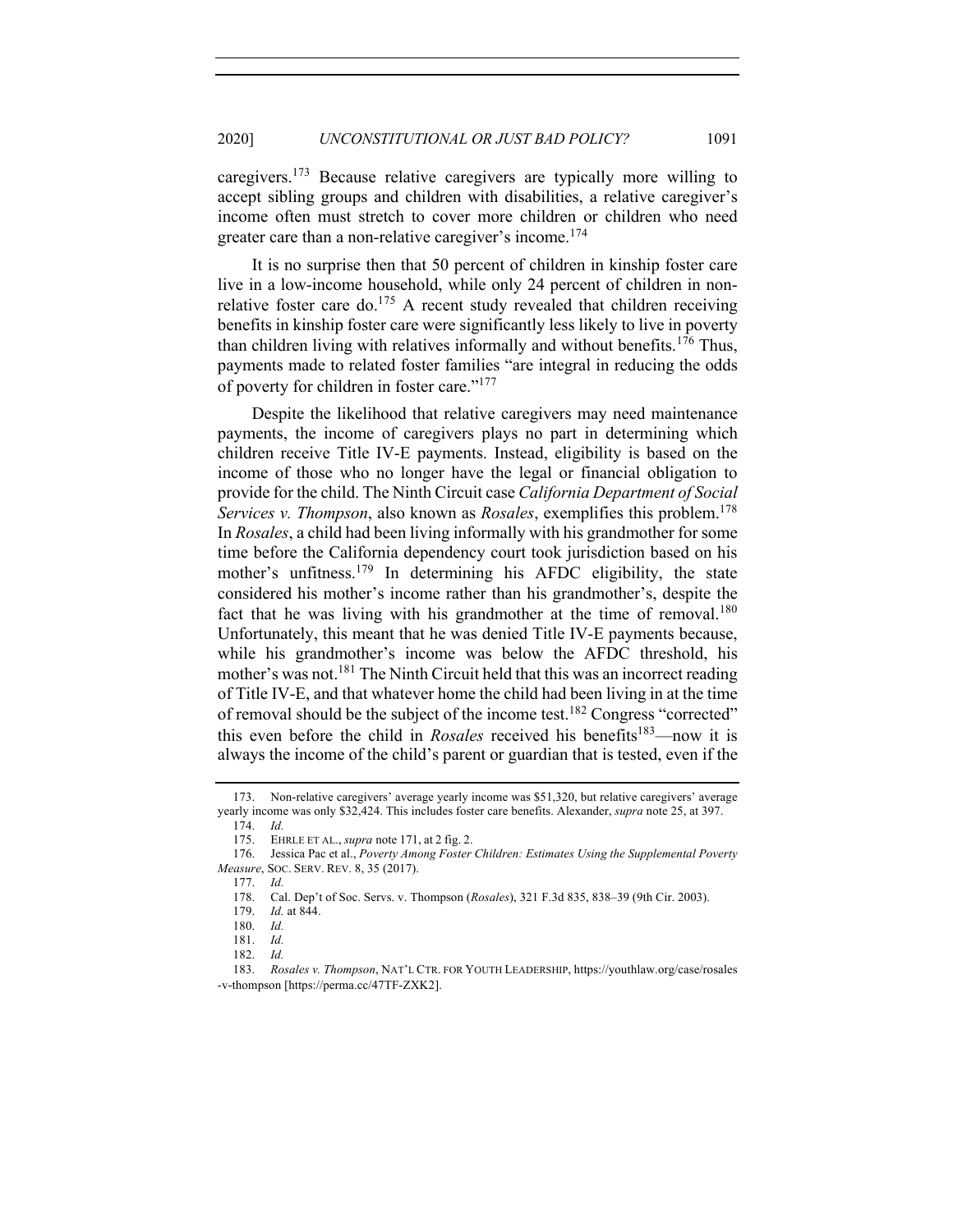child's caregiver's household would qualify for AFDC.<sup>184</sup>

#### B. THE LOOKBACK DOES NOT KEEP PACE WITH INFLATION

The percentage of children who qualify for federal eligibility, or the "penetration rate,"<sup>185</sup> has declined since July 16, 1996.<sup>186</sup> In fact, in 1996, 54 percent of foster children were eligible for Title IV-E; in 2013, that number was only 39 percent.<sup>187</sup> When surveyed about the decline, most state administrators identified the Lookback as the cause.<sup>188</sup> The reason for this is simple: unlike TANF income thresholds, which states may adjust for inflation, the AFDC Lookback is frozen at the July 16, 1996 threshold and cannot be adjusted for inflation.<sup>189</sup>

To illustrate: a family of four in California would need a yearly income below \$15,911 to have been eligible in 1996; if adjusted for inflation that number would be \$23,550 in 2013 and even more today.<sup>190</sup> Thus, a family of four that makes only \$16,000 a year would not qualify, even though the family would qualify if the AFDC standard were adjusted for inflation. In fact, the average income threshold for states—\$695 for a family of three is 64 percent of the 1996 federal poverty guideline but only 39 percent of the 2019 federal poverty guideline.<sup>191</sup> In about three-quarters of states, the 1996

187. *Id.*

188. SCARCELLA ET AL., *supra* note 100; *see also* CONG. RES. SERV., CHILD WELFARE 2012, *supra*  note 37, at 21 (noting that, while not the only factor leading to the penetration rate's decline, "[t]he fact that the income test is not adjusted for inflation makes it an obvious factor in the decline in federal foster care coverage"); *New Report Shows 35,000 Fewer Abused and Neglected Children Eligible for Federal Foster Care Support in 2005, Increasing Burden on States*, NATIVE AM. TIMES, Feb. 16, 2007, at 7; ELIZABETH JORDAN & DANA DEAN CONNELLY, RESEARCH BRIEF: AN INTRODUCTION TO CHILD WELFARE FUNDING, AND HOW STATES USE IT 5 (2016), https://www.childtrends.org/publications/anintroduction-to-child-welfare-funding-and-how-states-use-it-3 [https://perma.cc/67VB-G7BW].

<sup>184.</sup> Deficit Reduction Act of 2005, Pub. L. No. 109-171, 120 Stat. 4 (amending Title IV-E so that the income test is based on the home of the child's parent or guardian, not the home in which the child is living at the time of removal).

<sup>185.</sup> Mangold, *supra* note 2, at 580 ("The percentage of children in out-of-home placements who receive federal maintenance reimbursements under title IV-E of the Social Security Act is called the state penetration rate.").

<sup>186.</sup> U.S. GOV'T ACCOUNTABILITY OFF., GAO-18-376, FOSTER CARE: ADDITIONAL ACTIONS COULD HELP HHS BETTER SUPPORT STATES' USE OF PRIVATE PROVIDERS TO RECRUIT AND RETAIN FOSTER FAMILIES 16–18 (2018) [hereinafter GAO, FOSTER CARE], https://www.gao.gov/assets/700/ 692108.pdf [https://perma.cc/BT98-8JPW].

<sup>189.</sup> Rep. John Lewis highlighted the problem in his 2009 introduction of The Look-Back Elimination Act of 2009: "Congress locked the income eligibility requirement for federal foster care [in 1996] . . . . Since that time, the federal law has not been changed, and despite changing economic realities like inflation and wage growth, states cannot update their income eligibility requirements." 155 Cong. Rec. 118, E2126 (2009).

<sup>190.</sup> GAO, FOSTER CARE, *supra* note 186.

<sup>191.</sup> EMILIE STOLTZFUS, CONG. RESEARCH SERV., MEMORANDUM: THE TITLE IV-E INCOME TEST INCLUDED IN THE "LOOKBACK" 5 (2019).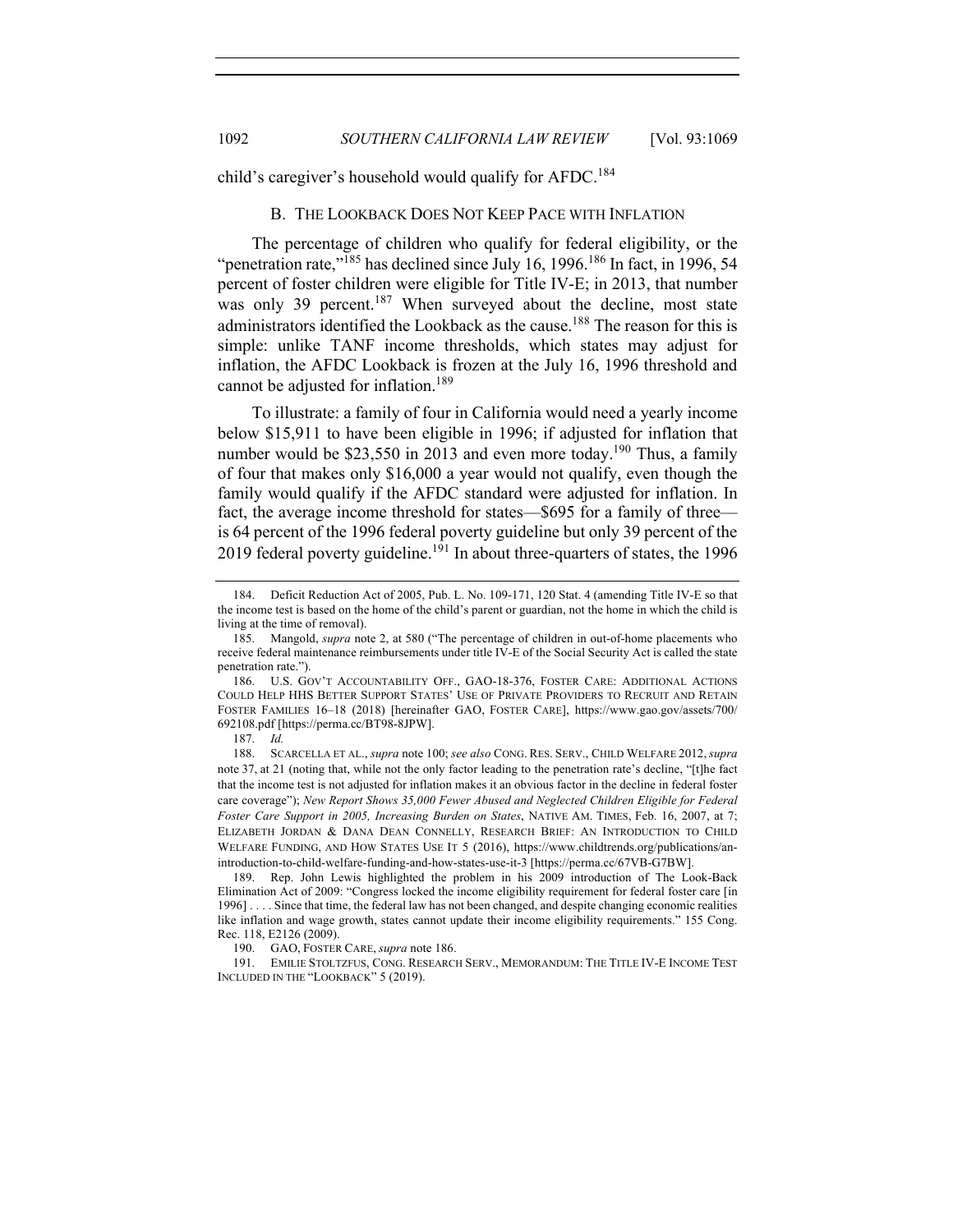income level threshold is 50 percent or less than the federal poverty level.<sup>192</sup> As the late Congressman John Lewis highlighted in his introduction of a bill to eliminate the Lookback, the AFDC limit is "so low that even a parent's part-time job at minimum wage could render a [child] ineligible."<sup>193</sup>

According to Title IV-E, the purpose of the act is to "enabl[e] each State to provide . . . foster care."<sup>194</sup> The financial burden of foster care, which Title IV-E intended to be shared between the federal government and states, is increasingly borne by states. In fact, the increasing burden on states "represents an annual loss of over \$226 million."195 As discussed below, administration regarding the Lookback is costly—it is feasible that in the near future, states may decline to implement Title IV-E altogether because the cost to implement the program outstrips the federal aid available for eligible children.

# C. THE LOOKBACK ENCOURAGES CHILD WELFARE AGENCIES TO MAKE DECISIONS THAT MAY NOT BE IN THE BEST INTEREST OF CHILDREN

One common criticism of the dependency system generally is that it focuses too much on poor families—that it separates children from indigent parents more often than necessary and ignores the transgressions of middleand upper-class parents.<sup>196</sup> There is a long history of child welfare agencies unjustifiably associating poverty and negligence.<sup>197</sup> Even now, children in foster care come overwhelmingly from indigent families.<sup>198</sup>

Some scholars identify the AFDC Lookback as one source of this disparity.<sup>199</sup> The Lookback gives states an incentive to associate negligent parenting with poverty<sup>200</sup> because the federal government reimburses states only for expenses associated with children from poor households.<sup>201</sup> Thus, states have an incentive to take custody of children from indigent parents and overlook the negligence of parents who would not have been AFDCeligible.<sup>202</sup> This is a problem for children both above and below the July 16,

<sup>192.</sup> CONG. RESEARCH SERV., R43458, CHILD WELFARE: AN OVERVIEW OF FEDERAL PROGRAMS AND THEIR CURRENT FUNDING 15 (2018).

<sup>193.</sup> 155 Cong. Rec. 118, E2126 (2009) (statement of Rep. John Lewis).

<sup>194.</sup> 42 U.S.C. § 670 (2018) (stating the Congressional declaration of purpose in creating Title IV-E).

<sup>195.</sup> Armstrong, *supra* note 28, at 211 (discussing a statement made by Erwin McEwen, the then Director of the Illinois Department of Children and Family Services).

<sup>196.</sup> Lawrence-Webb, *supra* note 7, at 20–21.

<sup>197.</sup> *Id.*

<sup>198.</sup> Pac et al., *supra* note 176, at 2.

<sup>199.</sup> *E.g.*, Lawrence-Webb, *supra* note 7, at 20–21.

<sup>200.</sup> Lawrence-Webb, *supra* note 7, at 21.

<sup>201.</sup> *See* 42 U.S.C. § 672.

<sup>202.</sup> Lawrence-Webb, *supra* note 7, at 20–21; Mangold, *supra* note 2, at 580 ("To decrease the state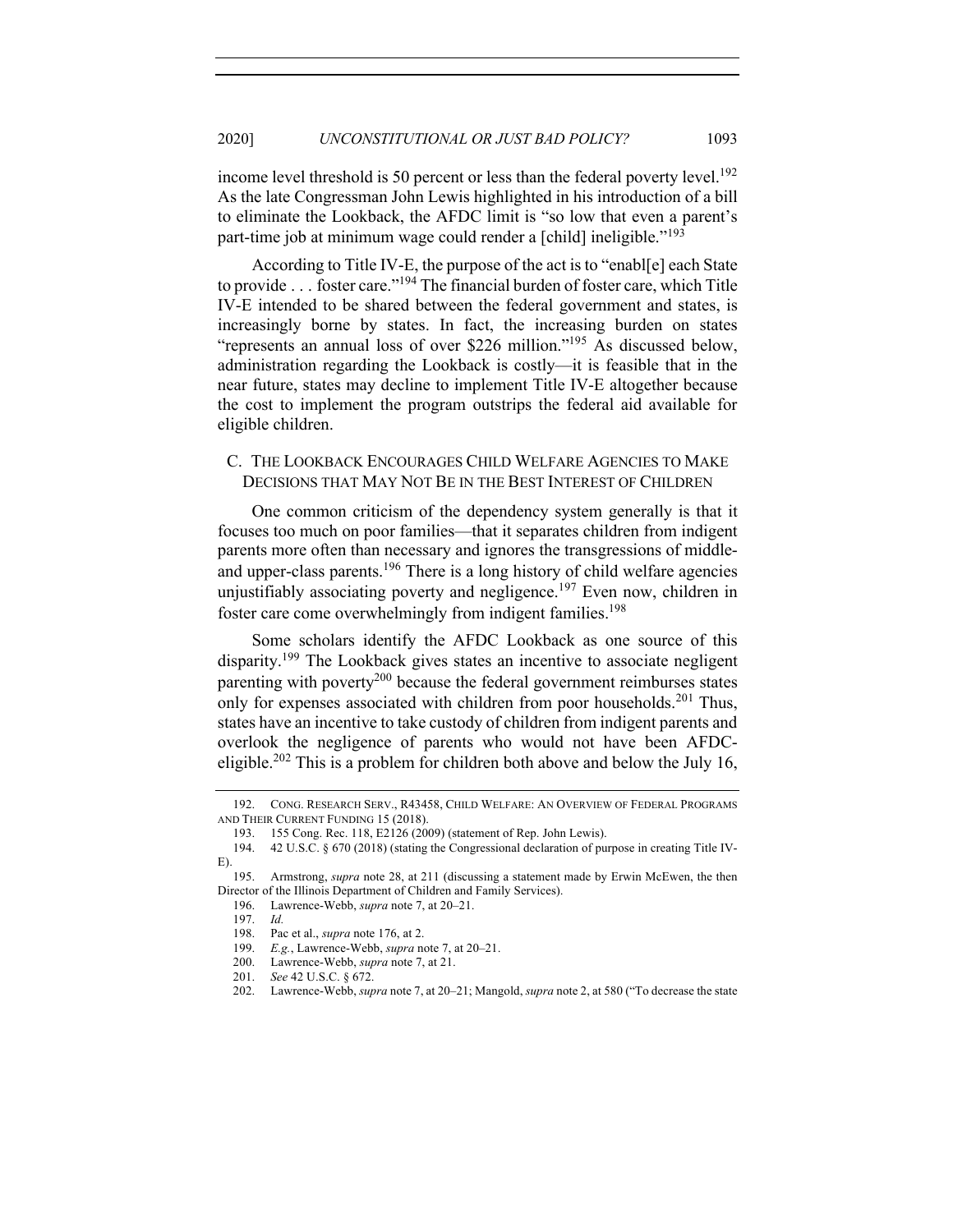1996 income line: if below, a child may be targeted due to his or her poverty; if above, abuse or neglect may go untreated.

The FFPSA may exacerbate this problem. Per the FFPSA, all children—not merely those who are AFDC eligible—are eligible for preremoval service funding.<sup>203</sup> This means that states will have an incentive to keep some children in their parent's homes if those homes are not AFDCeligible, even if removal would be justified. To illustrate, if a child and his family receive pre-removal services under the FFPSA, but, because his home of removal is above the AFDC income standard, he is not eligible for federal maintenance payments, a state will have an incentive to keep the child in the home even if removal would be in his best interest because otherwise the state would lose the federal reimbursement it receives for his care.<sup>204</sup> On a larger scale, this means that the concerning tie between the child welfare system and poverty will only continue to grow.

#### D. THE LOOKBACK IS ADMINISTRATIVELY DIFFICULT AND EXPENSIVE

For every child placed in a family foster home, states must determine whether the child would have been eligible for AFDC by the July 16, 1996 standard at the time of the child's removal. $205$  To do this, states must determine the following for each child: who is and is not within the child's family unit; what dates qualify as the "time of removal"; the income of those within the family unit at the time of removal; the assets of those within the family unit at the time of removal; and the value of those assets at the time of removal.<sup>206</sup> Families involved in the child welfare system are often transient, so this can present a challenge.<sup>207</sup> In fact, this process is so cumbersome that states often must either employ a dedicated staff for these determinations or hire an independent contractor to conduct the investigations.<sup>208</sup> Altogether, the administration involved in determining AFDC eligibility costs states billions of dollars annually, billions of dollars

funding exposure, states can either increase the penetration rate or attempt to limit the number of noneligible children served by foster care.").

<sup>203.</sup> Hughes, *supra* note 59.

<sup>204.</sup> *Id.*

<sup>205.</sup> *See* 42 U.S.C. § 672(a)(1).

<sup>206. 42</sup> U.S.C. §  $672(a)(3)(A)$ –(B) (describing the process of determining the income of a child's home of removal, including calculating a child's assets); U.S. DEP'T OF HEALTH & HUMAN SERVS., TITLE IV-E FOSTER CARE ELIGIBILITY REVIEW GUIDE 40–41 (2012).

<sup>207.</sup> Armstrong, *supra* note 28, at 222–24.

<sup>208.</sup> *Id.* at 225–26; Mangold, *supra* note 2, at 597–99. MAXIMUS is one example of an independent contractor that offers child welfare eligibility outsourcing services. According to their website, they have reviewed over one hundred and seventy-five thousand Title IV-E eligibility cases across twenty-four states. MAXIMUS, https://maximus.com [https://perma.cc/FEN2-V2LJ].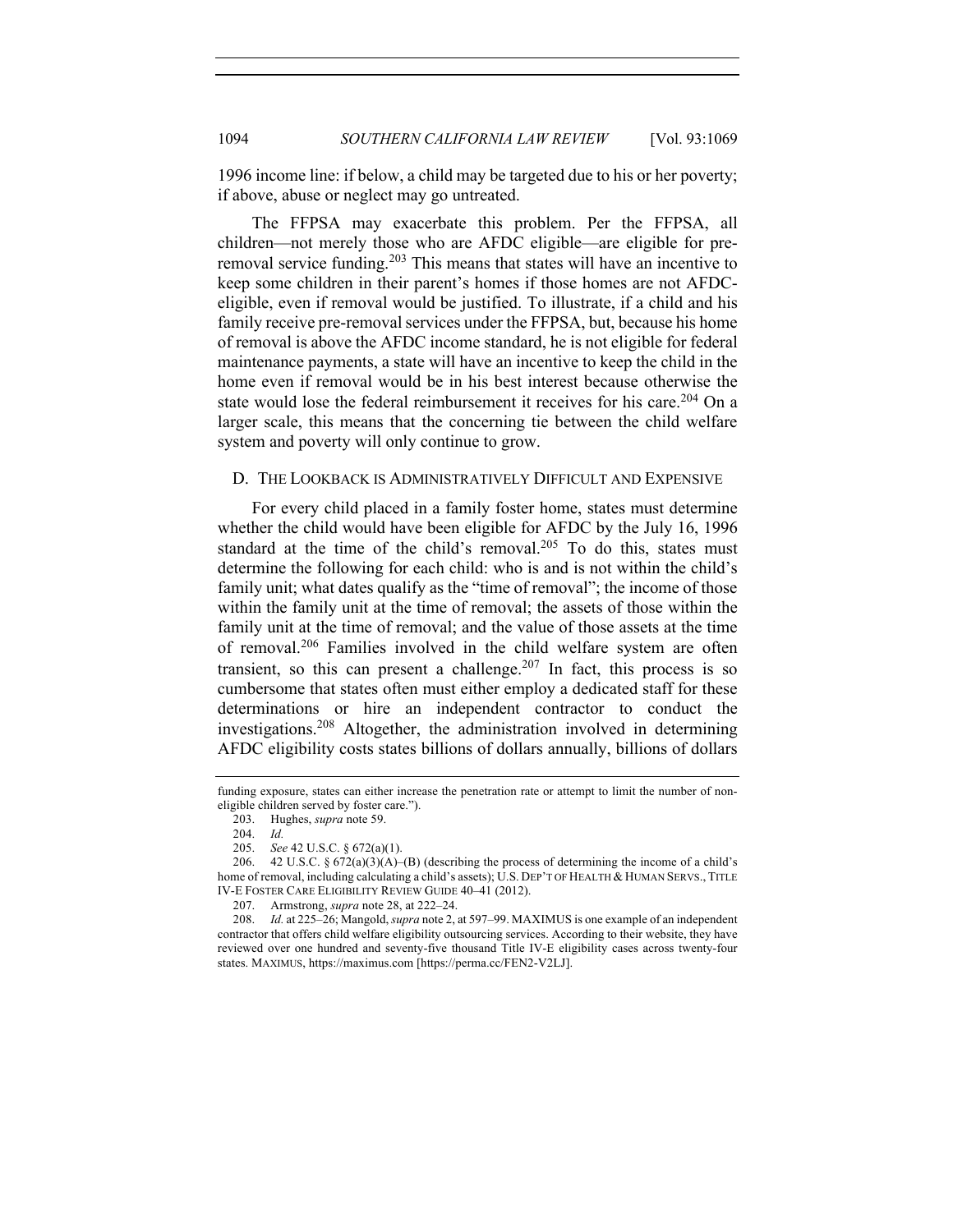that could be used to administer services.<sup>209</sup> As the number of children eligible for Title IV-E declines, it is possible that the cost of implementing the program could soon outweigh any benefits.

## IV. AN OVERVIEW OF EQUAL PROTECTION ANALYSIS

The Fourteenth Amendment forbids each state to "deny to any person within its jurisdiction the equal protection of the laws."<sup>210</sup> In other words, a state statute may not distinguish between individuals or groups "on the basis of criteria wholly unrelated to the objective of that statute."<sup>211</sup> While the Constitution never explicitly makes a similar mandate of the federal government, the Supreme Court has incorporated a promise of equal protection into the Due Process clause of the Fifth Amendment.<sup>212</sup> The reasoning is that it would be "unthinkable" to prevent states from making invidious classifications but allow the federal government to do so.<sup>213</sup> Thus, classifications at both the state and federal level must be "reasonable, not arbitrary, and must rest upon some ground of difference having a fair and substantial relation to the object of the legislation, so that all persons similarly circumstanced shall be treated alike."<sup>214</sup>

The AFDC Lookback implicates Equal Protection because it distinguishes between two classes of children: those whose parents would qualify for AFDC based on a state's 1996 standard and those whose parents would not. While the requirement may implicate Equal Protection, no case has ever challenged the AFDC Lookback on Equal Protection grounds.

## A. TRADITIONAL TIERS OF SCRUTINY ANALYSIS

Distilled to its simplest form, Equal Protection analysis is a comparison of ends and means. Courts consider the purpose of a classification (the ends), or even, sometimes, a hypothesized purpose, $2^{15}$  and compare that purpose to

<sup>209.</sup> Armstrong, *supra* note 28, at 224–26.

<sup>210.</sup> U.S. CONST. amend. XIV, § 1.

<sup>211.</sup> Eisenstadt v. Baird, 405 U.S. 438, 447 (1972) (holding that there was no rational basis for a law to distinguish between married and unmarried persons regarding the purchase of contraceptives, and that it was therefore unconstitutional).

<sup>212.</sup> Bolling v. Sharpe, 347 U.S. 497, 499 (1954) (holding that a guarantee of equal protection is implicit in the Fifth Amendment and therefore applies to the federal government and the District of Columbia).

<sup>213.</sup> *Id.* at 500 ("In view of our decision that the Constitution prohibits the states from maintaining racially segregated public schools, it would be unthinkable that the same Constitution would impose a lesser duty on the Federal Government.").

<sup>214.</sup> *Eisenstadt*, 405 U.S. at 447 (quoting Reed v. Reed, 404 U.S. 71, 75–76 (1971)).

<sup>215.</sup> *E.g.*, U.S. R.R. Ret. Bd. v. Fritz, 449 U.S. 166, 179 (1980) ("Where, as here, there are plausible reasons for Congress' [sic] action, our inquiry is at an end. It is, of course, 'constitutionally irrelevant whether this reasoning in fact underlay the legislative decision . . . . " (quoting Flemming v. Nestor, 363) U.S. 603, 612 (1960))).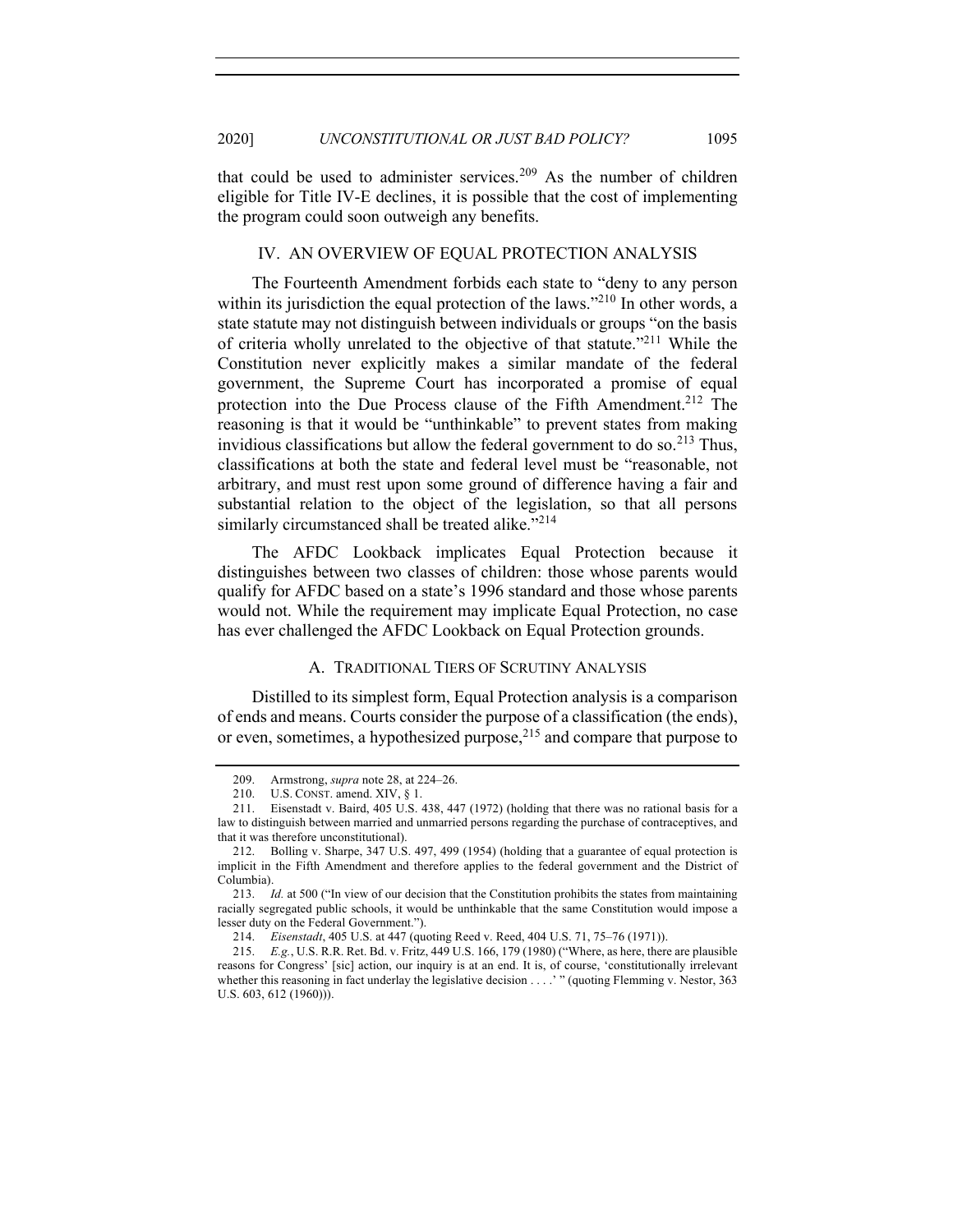the classification itself (the means).<sup>216</sup> If the purpose is insufficient to justify the classification, the law is unconstitutional; if the purpose is sufficient, but the classification is insufficiently tailored to that purpose, the law is, again, unconstitutional.<sup>217</sup> Thus, only laws with both a sufficient purpose and a classification sufficiently tailored to that purpose are constitutional.

How sufficient that purpose needs to be and how tailored that classification needs to be to that purpose depend on where the classification falls within three "tiers of scrutiny."

"Strict scrutiny" is the most stringent tier. Under strict scrutiny, laws are presumptively unconstitutional unless the government proves that the purpose of the action is compelling, and the action is narrowly tailored to achieve that compelling purpose.<sup>218</sup> This is a difficult burden to meet; very few challenged laws pass the test of strict scrutiny.<sup>219</sup>

Courts apply strict scrutiny to two types of classifications. First, courts use strict scrutiny when a government distinguishes between classes based on certain suspect categories—classifications that "supply a reason to infer antipathy."<sup>220</sup> Classifications based on race,<sup>221</sup> national origin,<sup>222</sup> religion,<sup>223</sup>

219. As famously articulated by Gerald Gunther, strict scrutiny is "'strict' in theory and fatal in fact." Gerald Gunther, *Forward: In Search of Evolving Doctrine on a Changing Court: A Model for a Newer Equal Protection*, 86 HARV. L. REV. 1, 8 (1972).

220. Pers. Adm'r v. Feeney, 442 U.S. 256, 272 (1979).

222. *E.g.*, Hernandez v. Texas, 347 U.S. 475, 479 (1954) ("The exclusion of otherwise eligible persons from jury service solely because of their ancestry or national origin is discrimination prohibited by the Fourteenth Amendment.").

<sup>216.</sup> *E.g.*, Pennell v. City of San Jose, 485 U.S. 1, 14–15 (1988) (holding that a city ordinance that treated differently two classes of landlords—those that do and do not have "hardship" tenants—was not an Equal Protection violation, given that the purpose of the ordinance was to serve the legitimate purpose of protecting tenants, and it was not irrational to treat landlords who might have vulnerable tenants differently in service of that purpose).

<sup>217.</sup> *E.g.*, Craig v. Boren, 429 U.S. 190, 191 (1976) (recognizing that the proposed governmental interest—traffic safety—was legitimate, but nevertheless declaring the law unconstitutional because the classification was not sufficiently related to the achievement of the interest); *Eisenstadt*, 405 U.S. at 442– 43 (holding that the government interest in preventing unmarried persons from purchasing contraceptives was insufficient because "the statutory goal was to limit contraception in and of itself," which "conflicted 'with fundamental human rights' " (quoting Griswold v. Connecticut, 381 U.S. 479 (1965))).

<sup>218.</sup> *See* Parents Involved in Cmty. Sch. v. Seattle Sch. Dist. No. 1, 551 U.S. 701, 784 (2007) (stating that the government bears the burden of justifying classifications based on a suspect class, like race).

<sup>221.</sup> *E.g.*, McLaughlin v. Florida, 379 U.S. 184, 192 (1964) ("But we deal here with a classification based upon the race of the participants, which must be viewed in light of the historical fact that the central purpose of the Fourteenth Amendment was to eliminate racial discrimination emanating from official sources in the States. This strong policy renders racial classifications 'constitutionally suspect,' and subject to the 'most rigid scrutiny,' and 'in most circumstances irrelevant' to any constitutionally acceptable legislative purpose." (citations omitted)).

<sup>223.</sup> *E.g.*, Church of Lukumi Babalu Aye v. City of Hialeah, 508 U.S. 520, 546 (1993) ("A law that targets religious conduct for distinctive treatment or advances legitimate governmental interests only against conduct with a religious motivation will survive strict scrutiny only in rare cases.").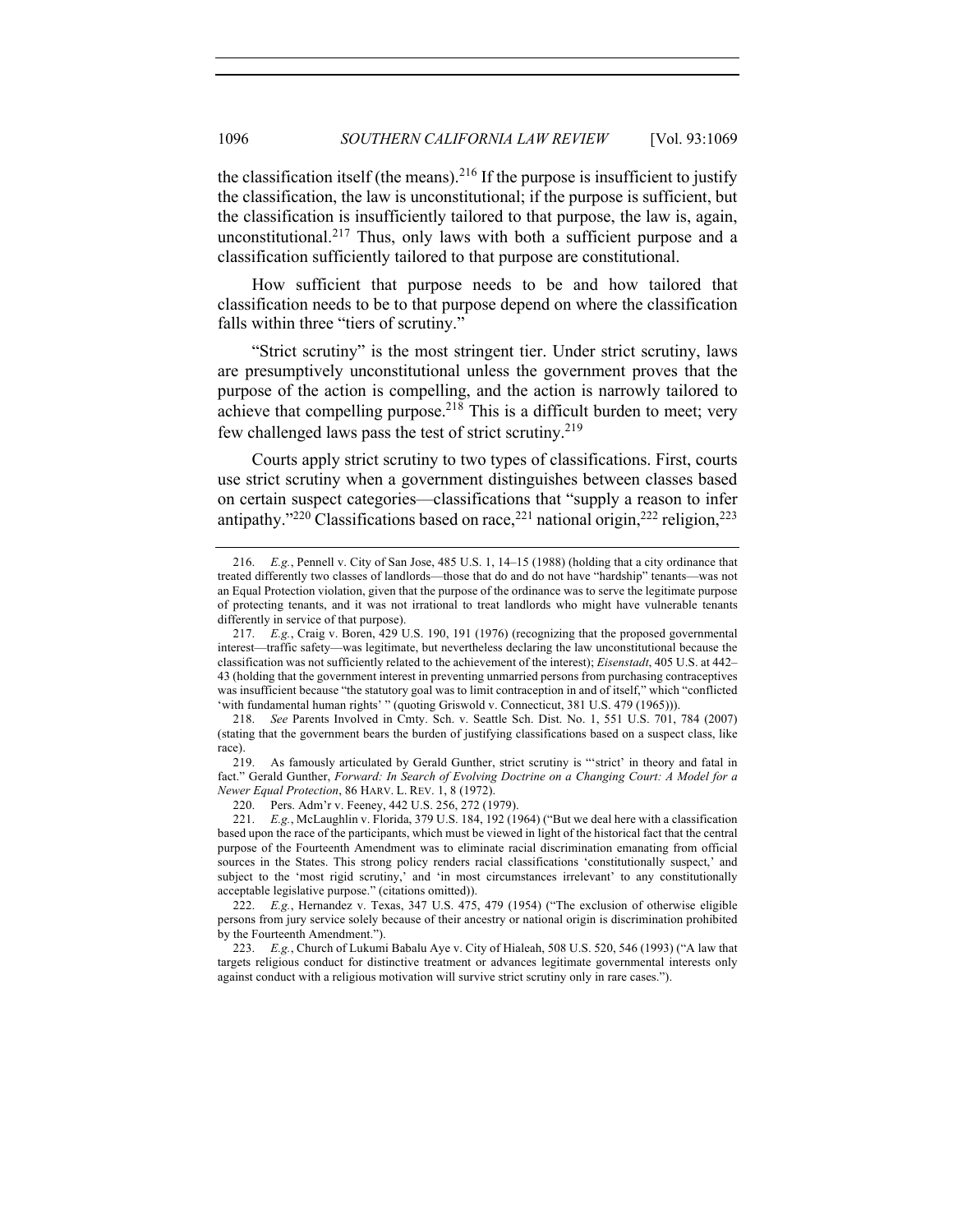and alienage<sup>224</sup> are subject to strict scrutiny for this very reason. Thus, a statute that excludes from jury service people of Chinese ancestry would be subject to strict scrutiny because the statute distinguishes between classes of people on the basis of national origin, one of the suspect categories.

Second, courts apply strict scrutiny to classifications that discriminate as to the exercise of a fundamental right.<sup>225</sup> For example, a law mandating that all citizens owing unpaid taxes be sterilized would be subject to strict scrutiny not because the classification between tax-paying and tax-owing citizens is problematic, but because the right to procreation is so fundamental it may not arbitrarily be granted to one class of persons while being withheld from another. $226$ 

While strict scrutiny is the tier most critical of government action, "rational basis review" is the most deferential. Laws that receive only rational basis review are rarely deemed unconstitutional on Equal Protection grounds.<sup>227</sup> This is because legislation is presumed to have a rational basis.<sup>228</sup> To overcome that presumption, a challenger must prove that either there is no possible legitimate purpose to the legislation,  $2^{29}$  or, if there could be a legitimate purpose, that the classification rests on grounds "wholly irrelevant" to the achievement of that purpose. $^{230}$ 

Under rational basis review, courts are not limited to rationales actually proposed by the government and may hypothesize and speculate as to possible intent.<sup>231</sup> Because nearly any rationale may suffice to justify a classification under rational basis review, it falls to the challenger to "negative every conceivable basis" that might support the classification.<sup>232</sup>

<sup>224.</sup> *E.g.*, Nyquist v. Mauclet, 432 U.S. 1, 8–10 (1977) (applying strict scrutiny to a law that barred resident aliens from receiving financial aid for education).

<sup>225.</sup> *E.g.*, Shapiro v. Thompson, 394 U.S. 618, 631 (1969) (holding that a classification which burdened the right to travel from one state to another was a violation of the Equal Protection Clause); Skinner v. Oklahoma, 316 U.S. 535, 541–43 (1942) (holding that a law which permitted the sterilization of convicted criminals was unconstitutional on equal protection grounds).

<sup>226.</sup> *See Skinner*, 316 U.S. at 541–43.

<sup>227.</sup> ERWIN CHEMERINSKY, CONSTITUTIONAL LAW: PRINCIPLES AND POLICIES 712 (5th ed. 2015) ("Since 1937, the Court has sided with the government in the vast majority of instances in which rational basis review has been used.").

<sup>228.</sup> Hodel v. Indiana, 452 U.S. 314, 323 (1981) (stating that legislation has a "presumption of constitutionality" (citations omitted)).

<sup>229.</sup> *E.g.*, U.S. Dep't of Agric. v. Moreno, 413 U.S. 528, 538 (1973) (holding that a provision of the Food Stamp Act was irrelevant to the state's purpose and was therefore unconstitutional).

<sup>230.</sup> McGowan v. Maryland, 366 U.S. 420, 425 (1961) (holding that a state law which criminalized the selling of certain goods on Sunday was not "wholly irrelevant" to the government's legitimate purpose, and therefore did not violate the Equal Protection Clause).

<sup>231.</sup> U.S. R.R. Ret. Bd. v. Fritz, 449 U.S. 166, 179 (1980); Williamson v. Lee Optical of Okla., Inc., 348 U.S. 483, 487 (1955).

<sup>232.</sup> Madden v. Kentucky, 309 U.S. 83, 88 (1940) (holding that there was a rational basis to Kentucky's discriminatory treatment of in-state and out-of-state tax accounts, and that the classification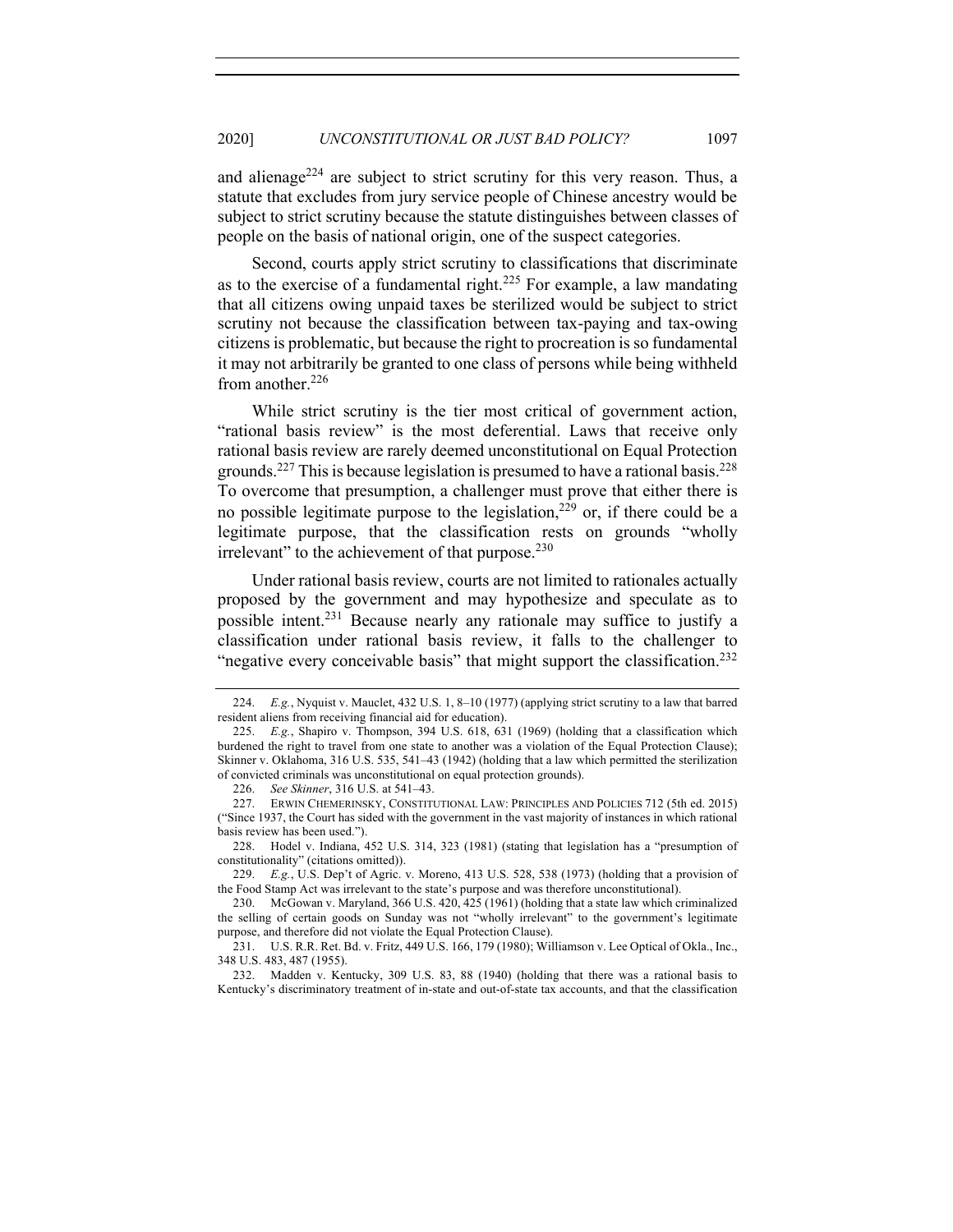As Justice Marshall noted in *Hodel v. Indiana*, this is a "heavy burden."233

Occasionally, the Supreme Court finds that a classification warrants more scrutiny than rational basis review but less than strict scrutiny. Courts apply "intermediate scrutiny" to "quasi-suspect" classifications, like gender.<sup>234</sup> Like strict scrutiny, the burden rests with the government where intermediate scrutiny applies.235 Unlike strict scrutiny, however, the legislation need not be absolutely necessary to serve a compelling interest, but only substantially related to an important interest.<sup>236</sup>

Rational basis review is the default; unless there is reason to apply heightened scrutiny—either strict or intermediate scrutiny—courts will only apply the minimum level of scrutiny.237

One key difference between heightened scrutiny and rational basis review is the degree to which courts will tolerate over-inclusive classifications (classifications that include additional persons beyond those within the class the government action intended to affect) and underinclusive classifications (classifications that exclude persons the government intended to affect).<sup>238</sup> If a government action is reviewed with strict scrutiny, it must be narrowly tailored to serve its purpose; if a government action is reviewed with rational basis review, courts will tolerate a fair amount of over- and under-inclusiveness.239

For example, in *New York City Transit Authority v. Beazer*, the Supreme Court considered a New York regulation that prevented individuals who used narcotics from holding Transit Authority positions.<sup>240</sup> The law was over-

was therefore constitutional).

<sup>233.</sup> *Hodel*, 452 U.S. at 332 (explaining that social and economic legislation is presumptively valid unless a challenger proves that "any combination of legitimate purposes" cannot sustain the classification (quoting Vance v. Bradley, 440 U.S. 93, 97 (1979))).

<sup>234.</sup> *E.g.*, Craig v. Boren, 429 U.S. 190, 197 (1976) (applying intermediate scrutiny to a statute that allowed women to drink certain alcoholic beverages at age eighteen but withheld the same privilege from men until the age of twenty-one).

<sup>235.</sup> *E.g.*, United States v. Virginia, 518 U.S. 515, 533 (1996) (holding that a Virginia classification based on gender was unconstitutional because the classification did not serve an important governmental interest).

<sup>236.</sup> *Craig*, 429 U.S. at 197; CHEMERINSKY, *supra* note 227.

<sup>237.</sup> Clark v. Jeter, 486 U.S. 456, 461 (1988) ("At a minimum, a statutory classification must be rationally related to a legitimate governmental purpose.").

<sup>238.</sup> For example, if a state passed a piece of legislation intended to benefit men, but the language of the legislation was that the benefit goes to "persons over six feet tall," the legislation would be both over- and under-inclusive. It would be over-inclusive because it would include women who are over six feet tall; it would be under-inclusive because it would exclude men who are under six feet tall.

<sup>239.</sup> Vance v. Bradley, 440 U.S. 93, 108 (1979) ("Even if the classification involved here is to some extent both underinclusive and overinclusive, and hence the line drawn by Congress imperfect, it is nevertheless the rule that in a case like this 'perfection is by no means required.' " (quoting Phillips Chem. Co. v. Dumas Indep. Sch. Dist., 361 U.S. 376, 385 (1960))).

<sup>240.</sup> N.Y.C. Transit Auth. v. Beazer, 440 U.S. 568, 572 (1979).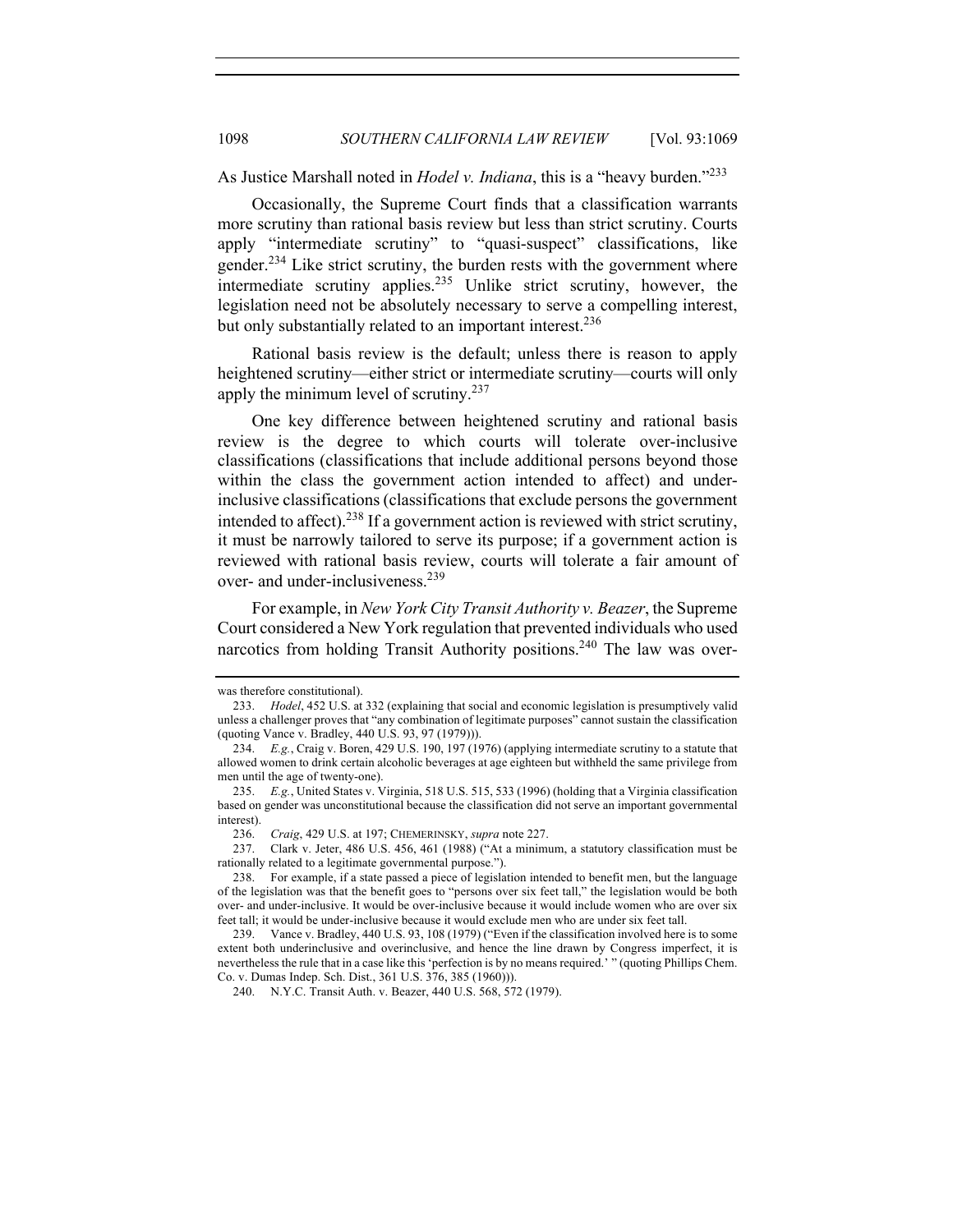inclusive because it denied employment to individuals who legally used methadone in heroin treatment programs, but, despite its over-inclusivity, the Supreme Court upheld the regulation.<sup>241</sup> The Court held that overinclusiveness would be tolerated under rational basis review if the regulation was related to a legitimate government interest, in this case public safety.<sup>242</sup> The Court offered the reasoning that a less over-inclusive rule would be more costly than the regulation as it stood.<sup>243</sup> Had the Court evaluated the regulation with strict scrutiny, a more narrow tailoring would likely be required, even if that regulation would be more costly to implement.

#### B. JUSTICE MARSHALL'S SLIDING-SCALE APPROACH

The tiers of scrutiny, though securely established precedent, are often the subject of criticism. Justice Marshall is among the tiers' most noted critics,<sup>244</sup> though he is certainly not alone.<sup>245</sup> Legal scholars have noted that the Court applies not three tiers of scrutiny but a plethora of standards: in some cases strict scrutiny is truly strict, but in others less  $\text{so:}^{246}$  in some cases

245. Justice Stevens, too, was highly critical of the rigidity of the Equal Protection doctrine. *E.g.*, Bush v. Vera, 517 U.S. 952, 1010 (1996) (Stevens, J., dissenting) ("The conclusion that race-conscious districting should not always be subject to strict scrutiny merely recognizes that our equal protection jurisprudence can sometimes mislead us with its rigid characterization of suspect classes and levels of scrutiny."). Rather than applying different levels of scrutiny—which, per Justice Stevens, amounted to a "double standard"—the Court ought to simply engage in a case-by-case inquiry examining the relevance of disparate treatment to a legitimate public purpose. Craig v. Boren, 429 U.S. 190, 211–12 (1976) (Stevens, J., concurring) ("There is only one Equal Protection Clause. It requires every State to govern impartially. It does not direct the courts to apply one standard of review in some cases and a different standard in other cases. Whatever criticism may be leveled at a judicial opinion implying that there are at least three such standards applies with the same force to a double standard."). More specifically, courts should consider not whether a class is suspect or not, but instead should ask three questions: "What class is harmed by the legislation, and has it been subjected to a 'tradition of disfavor' by our laws? What is the public purpose that is being served by the law? What is the characteristic of the disadvantaged class that justifies the disparate treatment?" *Cleburne Living Ctr.*, 473 U.S. at 453 (Stevens, J., concurring). These inquiries reveal whether a rational basis supports a legislative classification. *Id.* A racial classification will almost certainly be struck down not because race is an inherently suspect classification but because race is unlikely to be relevant to a legitimate public purpose; gender classifications will sometimes be upheld, sometimes struck down, not because gender is "quasi-suspect" but because gender is "sometimes relevant and sometimes irrelevant." *Id.* at 453–54.

246. *Compare* City of Richmond v. J.A. Croson Co., 488 U.S. 469, 494 (1989) (striking down a local level race-based affirmative action program, despite a lack of harmful intent, because "the standard of review under the Equal Protection Clause is not dependent on the race of those burdened or benefited by a particular classification"), *with* Metro Broad., Inc. v. FCC, 497 U.S. 547, 565 (1990) ("[R]aceconscious classifications adopted by Congress to address racial and ethnic discrimination are

<sup>241.</sup> *Id.* at 591–92.

<sup>242.</sup> *Id.* at 592.

<sup>243.</sup> *Id.* at 590.

<sup>244.</sup> City of Cleburne v. Cleburne Living Ctr., Inc., 473 U.S. 432, 455 (1985) (Marshall, J., concurring in part and dissenting in part); Plyler v. Doe, 457 U.S. 202, 230–31 (1982) (Marshall, J., concurring); Mass. Bd. of Ret. v. Murgia, 427 U.S. 307, 321 (1976) (Marshall, J., dissenting); San Antonio Indep. Sch. Dist. v. Rodriguez, 411 U.S. 1, 98–99 (1973) (Marshall, J., dissenting); Dandridge v. Williams, 397 U.S. 471, 519–21 (1970) (Marshall J., dissenting).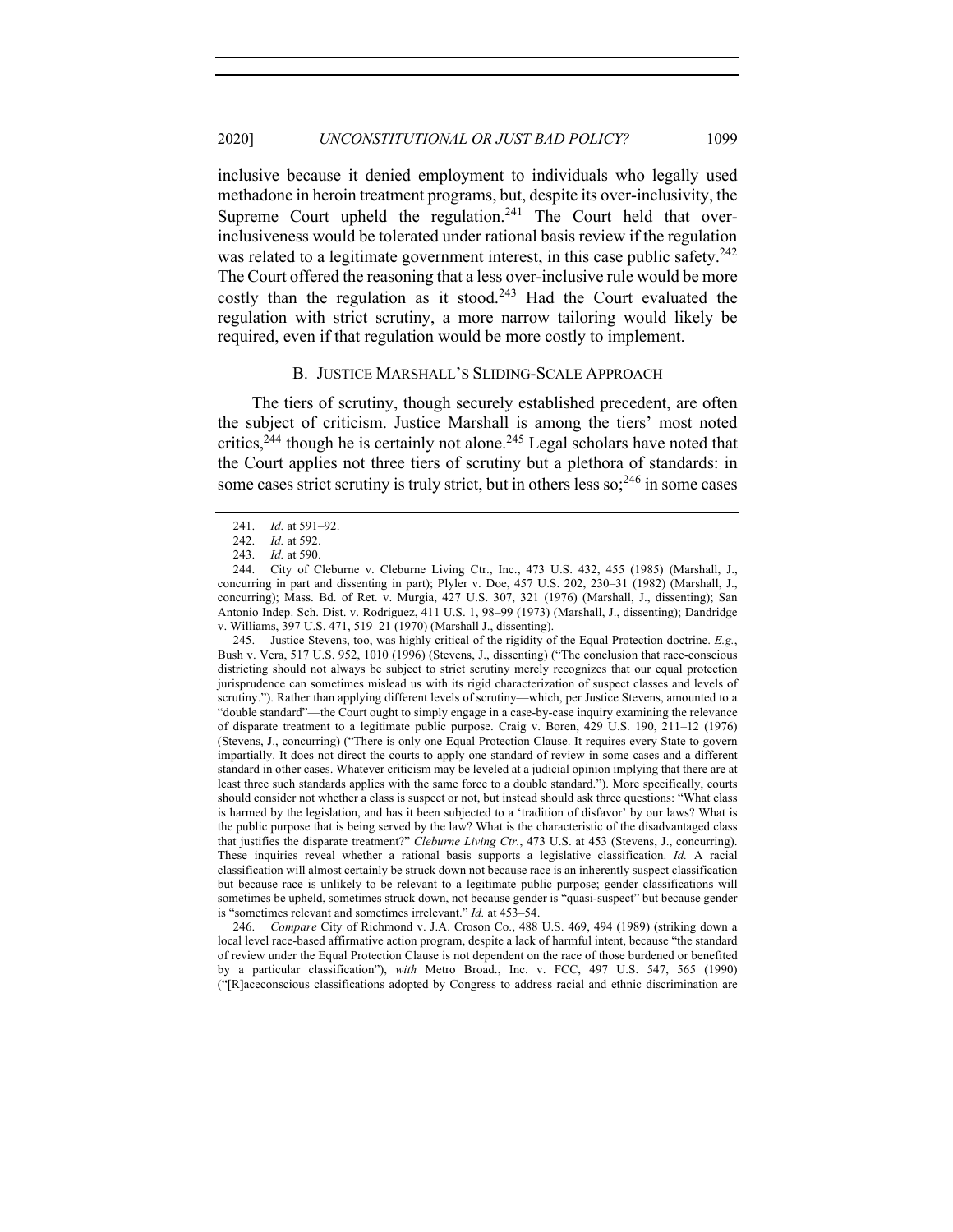intermediate scrutiny is distinct from strict scrutiny, yet in others it is almost one and the same; $247$  and in some cases rational basis review seems like no review at all, while in others it is as though the Court applies a more pointed review.248

Justice Marshall first took aim at the tiers of scrutiny in his dissent to the 1970 Supreme Court case *Dandridge v. Williams*. In *Dandridge*, the Supreme Court upheld a Maryland AFDC program that set a maximum grant that a family could receive.<sup>249</sup> The effect of this maximum was that small families would receive benefits for each child, but large families would receive benefits for some children but none for others.<sup>250</sup> The majority applied only deferential rational basis review to the scheme because it neither infringed on a fundamental right nor discriminated against a suspect class.<sup>251</sup> As is so often the case under rational basis review, the majority upheld the classification. <sup>252</sup> In his dissent, Justice Marshall argued that the Court should not apply one highly deferential review in some cases and one highly critical review in others. Instead, the Court should base its scrutiny on three factors: first, "the character of the classification in question"; second, "the relative importance to individuals in the class discriminated against of the governmental benefits that they do not receive"; and third, "the asserted state interests in support of the classification."<sup>253</sup>

One could conceptualize Justice Marshall's approach as a sliding scale:<sup>254</sup> the more invidious the classification, or the more important the government benefit denied, the more scrutiny ought to be applied to the classification. After considering those first two factors, courts then consider the government's asserted interest in the classification. If the asserted government interest is relatively unimportant compared to the invidiousness of the classification and the importance of the benefit denied, the government action is likely a Fourteenth or Fifth Amendment Equal Protection violation.

subject to a different standard than such classifications prescribed by state and local governments.").

<sup>247.</sup> *Compare* Miss. Univ. for Women v. Hogan, 458 U.S. 718, 724 (1982) (holding that a gender classification receiving intermediate scrutiny required only an "important governmental objective"), *with*  United States v. Virginia, 518 U.S. 515, 534 (1996) (holding that a gender classification required an "exceedingly persuasive justification," rather than just an important justification, to be constitutional).

*Compare* Lyng v. Int'l Union, 485 U.S. 360, 370 n.8 (1988) (rejecting the argument that animus on the part of the legislature would justify greater scrutiny than traditional rational basis review), *with Cleburne Living Ctr.*, 473 U.S. at 449–50 (claiming to apply rational basis review but refusing to hypothesize legislative rationales as is typically common in rational basis review, largely because there was reason to believe the government's challenged action was based on distaste for a particular group).

<sup>249.</sup> Dandridge v. Williams, 397 U.S. 471, 473–75 (1970).

<sup>250.</sup> *Id.*

<sup>251.</sup> *See id.* at 486–87.

<sup>252.</sup> *Id.* at 487.

<sup>253.</sup> *Id.* at 520–21 (Marshall, J., dissenting).

<sup>254.</sup> Gunther, *supra* note 219, at 17.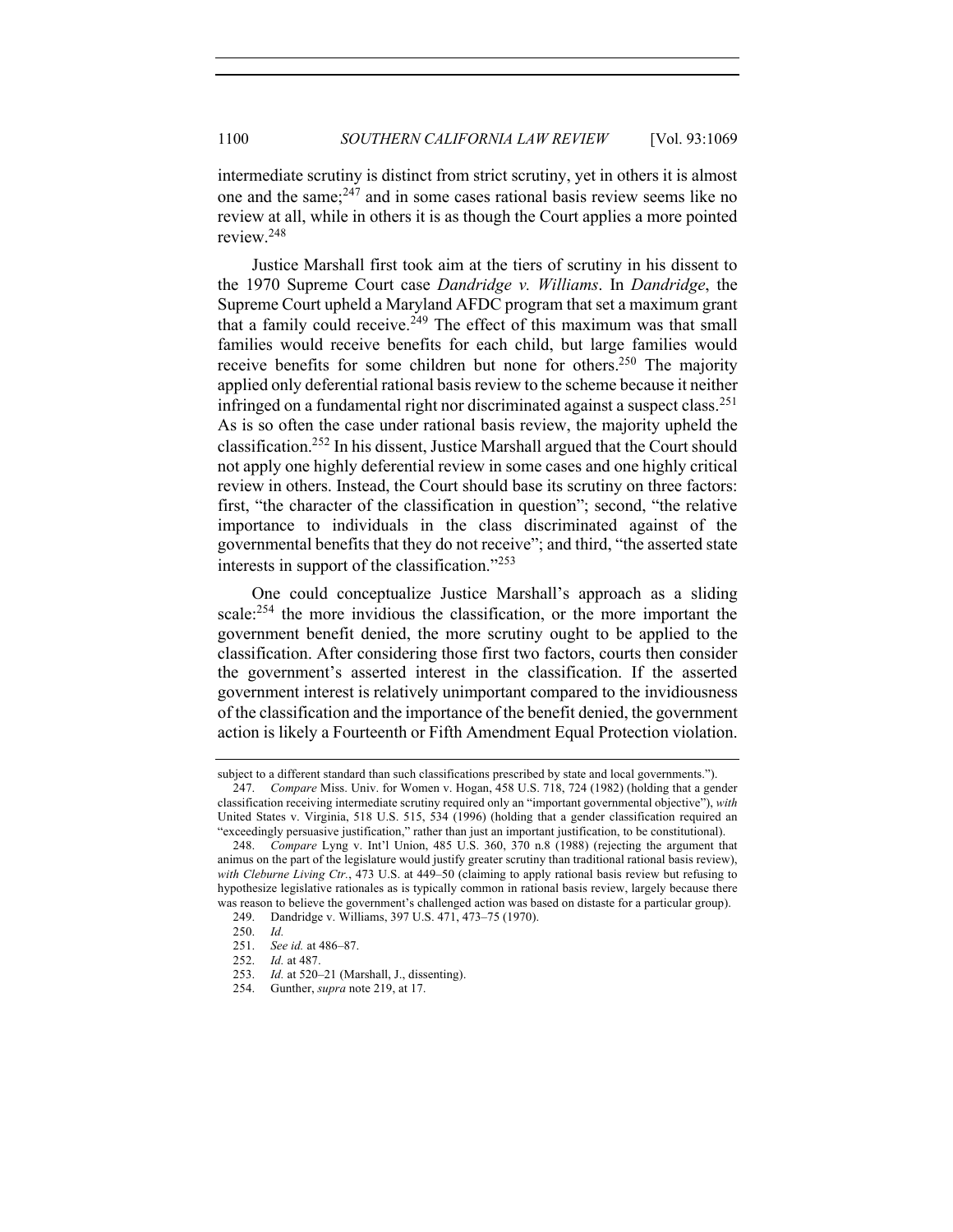Justice Marshall used this analysis to argue that the Maryland AFDC limitation was unconstitutional on equal protection grounds in *Dandridge*. He first considered the character of the classification: the "distinction between large and small families" was not "one that readily commend[ed] itself as a basis for determining which children [we]re to have support approximating subsistence and which [we]re not" because the factor was one over which children had no control.<sup>255</sup> Similarly, the importance of the governmental benefits denied, welfare payments, "the stuff that sustains those children's lives," also pointed to greater scrutiny.<sup>256</sup> Because the character of the classification and importance of welfare benefits to children pointed to greater scrutiny, Justice Marshall was skeptical of the state's asserted interests—conserving funds, encouraging employment, and keeping welfare payments consistent with those earning a minimum wage—and engaged in a more searching inquiry than is traditional to rational basis review.257 He concluded that Maryland's AFDC limitation was unconstitutional, not because it discriminated as to the exercise of a fundamental right or between suspect classifications, but because there was insufficient reason to deny something as crucial as welfare payments on the basis of something as trivial as family size.<sup>258</sup>

Justice Marshall consistently argued that this approach, rather than the rigid, tiered analysis, was more appropriate when considering social legislation.259 According to Justice Marshall, under tiered analysis, the "only critical decision" was which tier ought to be applied—if subject to heightened scrutiny, the statute would almost surely be struck down, and if not, almost surely upheld.<sup>260</sup> The problem, per Justice Marshall, was that the Court had "apparently lost interest in recognizing further 'fundamental' rights and 'suspect' classes."<sup>261</sup> This was "no surprise" to Marshall: why, after all, would the Court "expand the number of categories of rights and classes subject to strict scrutiny, when each expansion involves the invalidation of virtually every classification bearing upon a newly covered

<sup>255.</sup> *Dandridge*, 397 U.S. at 523 (Marshall, J., dissenting).

<sup>256.</sup> *Id.* at 522.

<sup>257.</sup> *Id.* at 524.

<sup>258.</sup> *Id.* at 525.

<sup>259.</sup> Lyng v. Castillo, 477 U.S. 635, 643 (1986) (Marshall, J., dissenting); City of Cleburne v. Cleburne Living Ctr., Inc., 473 U.S. 432, 460 (1985) (Marshall, J., dissenting); Plyler v. Doe, 457 U.S. 202, 231 (1982) (Marshall, J., dissenting); Mass. Bd. of Ret. v. Murgia, 427 U.S. 307, 318 (1976) (Marshall, J., dissenting); Marshall v. United States, 414 U.S. 417, 432 (1974) (Marshall, J., dissenting); San Antonio Indep. Sch. Dist. v. Rodriguez, 411 U.S. 1, 98 (1973) (Marshall, J., dissenting); Richardson v. Belcher, 404 U.S. 78, 90–91 (1971) (Marshall, J., dissenting).

<sup>260.</sup> *Murgia*, 427 U.S. at 319 (Marshall, J., dissenting).

<sup>261.</sup> *Id.* at 318–19.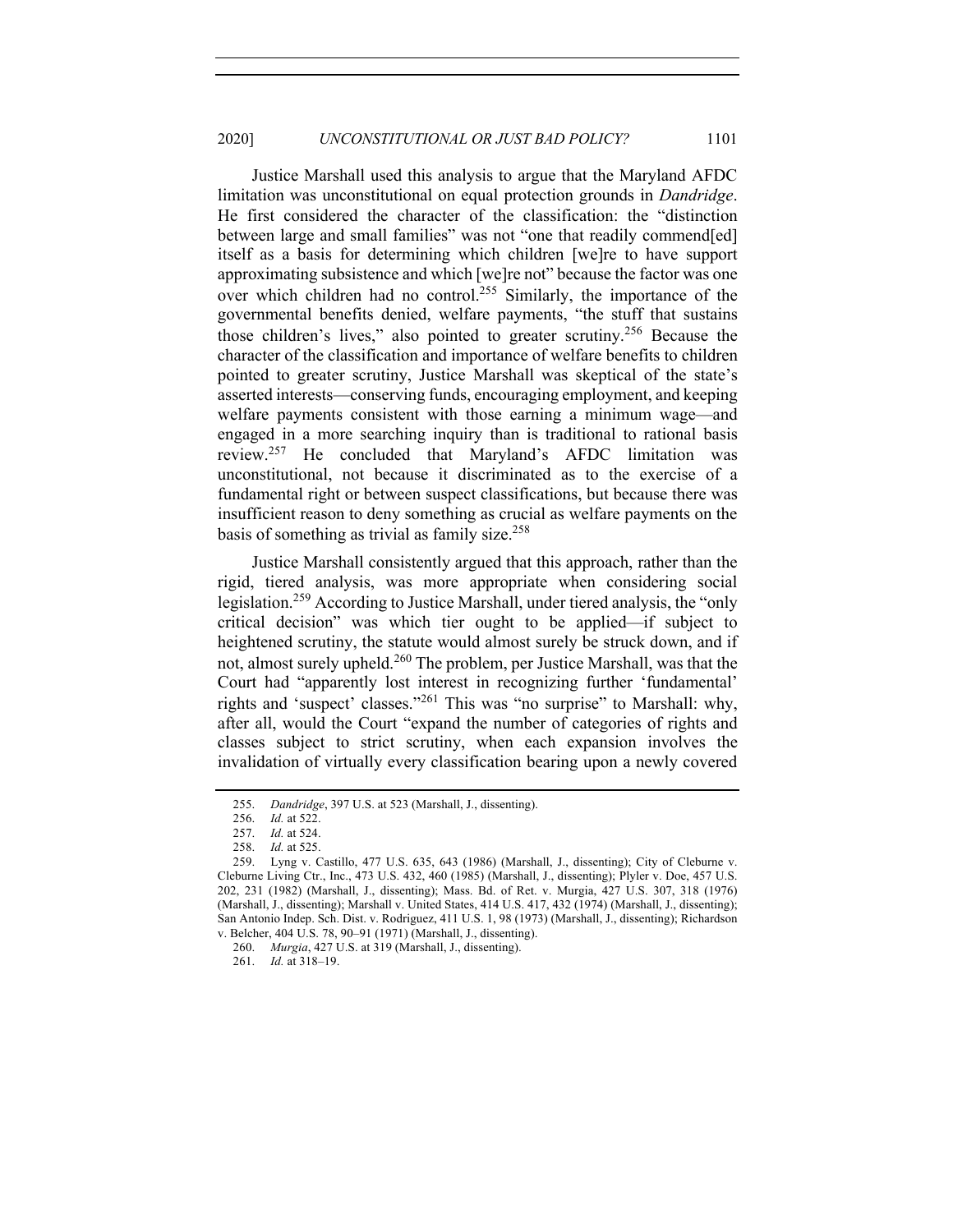category"? $262$  And just because the Court was reluctant to recognize additional fundamental rights or suspect classes, it did not follow that the legislation should receive virtually no scrutiny under rational basis review.<sup>263</sup>

Justice Marshall argued not only that the Court ought to apply this sliding-scale approach, but also that, in many cases, the Court was already using this analysis.<sup>264</sup> According to Justice Marshall, "[t]ime and again" the Court had struck down legislation receiving only rational basis review after engaging in the "probing look" doctrinally reserved for suspect classifications.265 Justice Marshall was highly critical of silently applying a sliding-scale approach while publicly discussing tiered analysis, as this lead to "unpredictable" results, forcing parties and judges to "assess the constitutionality of legislation . . . on an *ad hoc* basis."266 Thus, Justice Marshall argued, the Court ought to drop the "pretense" of tiered analysis and outwardly recognize the sliding-scale approach as doctrine.<sup>267</sup>

There is reason to believe that Justice Marshall was right: the alternative approach proposed by Justice Marshall explains otherwise surprising Equal Protection decisions. For example, in *United States Department of Agriculture v. Moreno*, the Supreme Court struck down a provision of the Food Stamp Act despite applying only rational basis review and determining that Congress might have had a legitimate purpose for the provision. <sup>268</sup> The challenged provision granted food stamps to many but rendered ineligible households if one or more person in the household was unrelated to the other members.269 While the Court agreed that the proposed purpose—preventing welfare fraud—might be legitimate, it nevertheless struck down the law after using the sort of trenchant analysis typical of heightened scrutiny.<sup>270</sup>

Under rational basis review, courts usually accept proposed purposes for government action and even speculate as to possible purposes themselves. In *Moreno*, however, the Court was skeptical of the proposed purpose (preventing welfare fraud), but rather than speculate as to other possible purposes it dove into the legislative history behind the act to note that the actual purpose may have been to exclude "hippies" from participation in the program.271 Similarly, in applying rational basis review,

<sup>262.</sup> *Id.* at 319.

<sup>263.</sup> *Id.*

<sup>264.</sup> *Id.*

<sup>265.</sup> *Id.* at 320.

<sup>266.</sup> *Id.* at 321.

<sup>267.</sup> *Id.*

<sup>268.</sup> U.S. Dep't of Agric. v. Moreno, 413 U.S. 528, 529–38 (1973).

<sup>269.</sup> *Id.* at 530.

<sup>270.</sup> *Id.* at 529–38. 271. *Id.* at 534.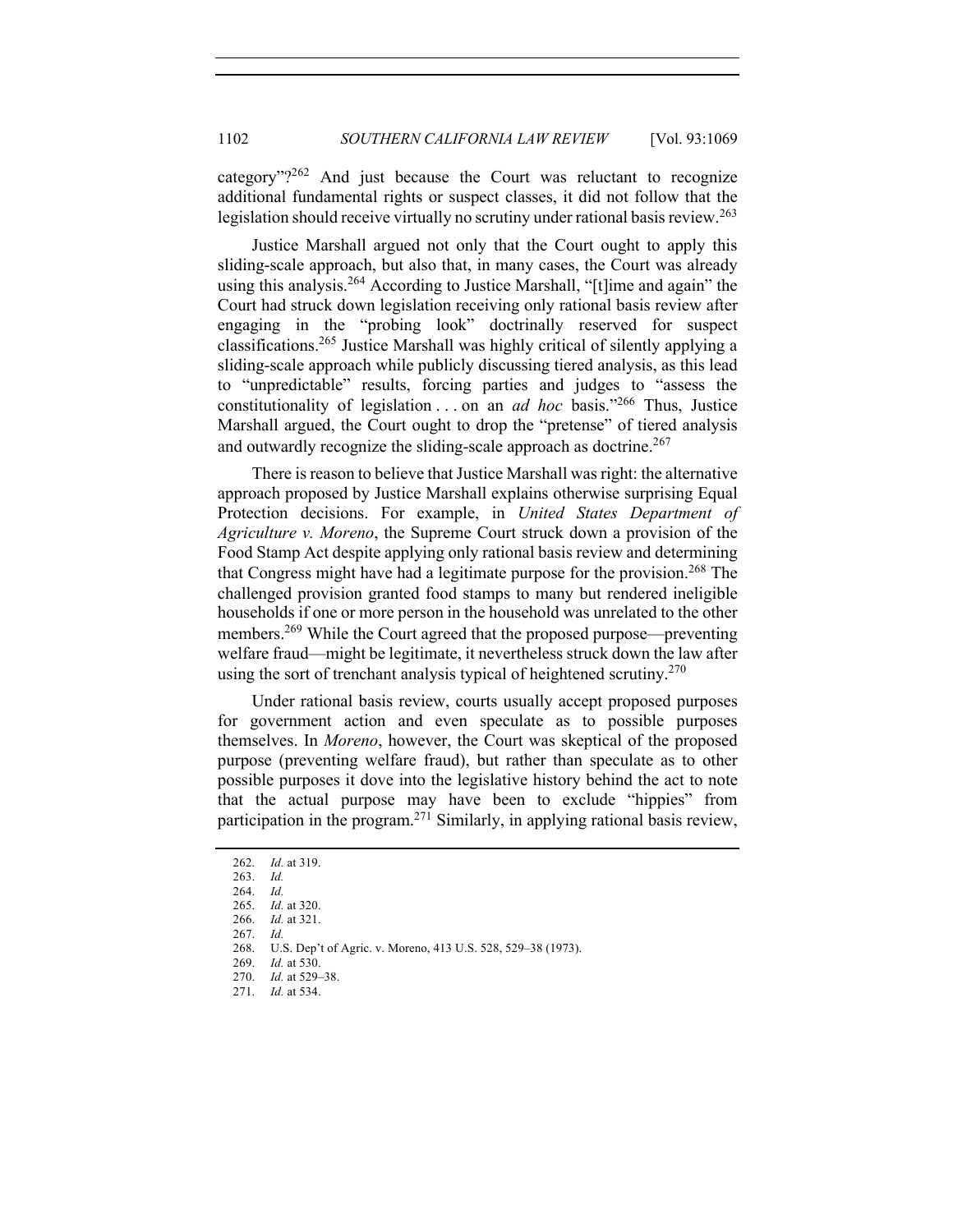courts usually only consider whether legislators could rationally believe that the classification might lead to a legitimate purpose and do not probe far into evidence. In *Moreno*, however, the Court analyzed whether the provision of the Food Stamp Act in question would actually prevent welfare fraud in practice and even noted that there was no evidence connecting households of unrelated persons to welfare fraud.<sup>272</sup> Finally, the Court even considered the over- and under-inclusiveness of the food stamp provisions<sup> $273$ </sup> despite the fact that courts are usually tolerant of over- and under-inclusiveness when a government action receives only rational basis review.<sup>274</sup> Thus, while claiming to only apply rational basis review, the analysis was strikingly similar to heightened scrutiny.

Justice Marshall's Equal Protection analysis explains this anomaly. In *Moreno*, Justice Brennan's majority opinion engages in an analysis similar to that described in *Dandridge*. Despite claiming to apply only rational basis review, Justice Brennan is critical of the food stamp provision *because* it involves the "denial of essential federal food assistance."<sup>275</sup> In other words, he grants greater scrutiny to the legislation because of the second of Justice Marshall's factors: the importance of the government benefit to the disadvantaged class. Because the Court applies greater scrutiny, the Court is more demanding of proposed legislative rationales and less willing to propose its own hypothetical rationales,<sup>276</sup> and even engages in the sort of over- and under-inclusiveness analysis rarely used under rational basis review.277

*Moreno* is not alone in applying Justice Marshall's approach while claiming to apply traditional tiered scrutiny. <sup>278</sup> For example, in *Plyler v. Doe*, the Supreme Court struck down a Texas law that allowed public school districts to deny enrollment to children if they were not legal citizens.<sup>279</sup> The

<sup>272.</sup> *Id.* at 535 (referring to the government's assertion that the limitation would prevent welfare fraud as a "wholly unsubstantiated assumption").

<sup>273.</sup> *Id.*

<sup>274.</sup> *Id.*

<sup>275.</sup> *Id.* at 535–36.

<sup>276.</sup> *Id.* 

<sup>277.</sup> *Id.* at 535–46.

<sup>278.</sup> This is true even of cases decided after Justice Marshall's retirement from the Court. For example, in *Romer v. Evans*, 517 U.S. 620, 632–33 (1996), Justice Kennedy applied rational basis review to strike down an amendment to the Colorado Constitution that would prohibit sexual orientation-based antidiscrimination laws. While claiming to apply rational basis review, Justice Kennedy considered the same factors Justice Marshall listed in *Dandridge*—the character of the classification (one affecting a "politically unpopular group"), the nature of the governmental benefit denied (legal protection from discrimination)—and then balanced those concerns against Colorado's stated interests (protecting freedom of association and conserving resources to fight other forms of discrimination), before holding the amendment unconstitutional. *Romer*, 517 U.S. at 627, 634–35 (quoting *Moreno*, 413 U.S. at 534).

<sup>279.</sup> Plyler v. Doe, 457 U.S. 202, 230 (1982).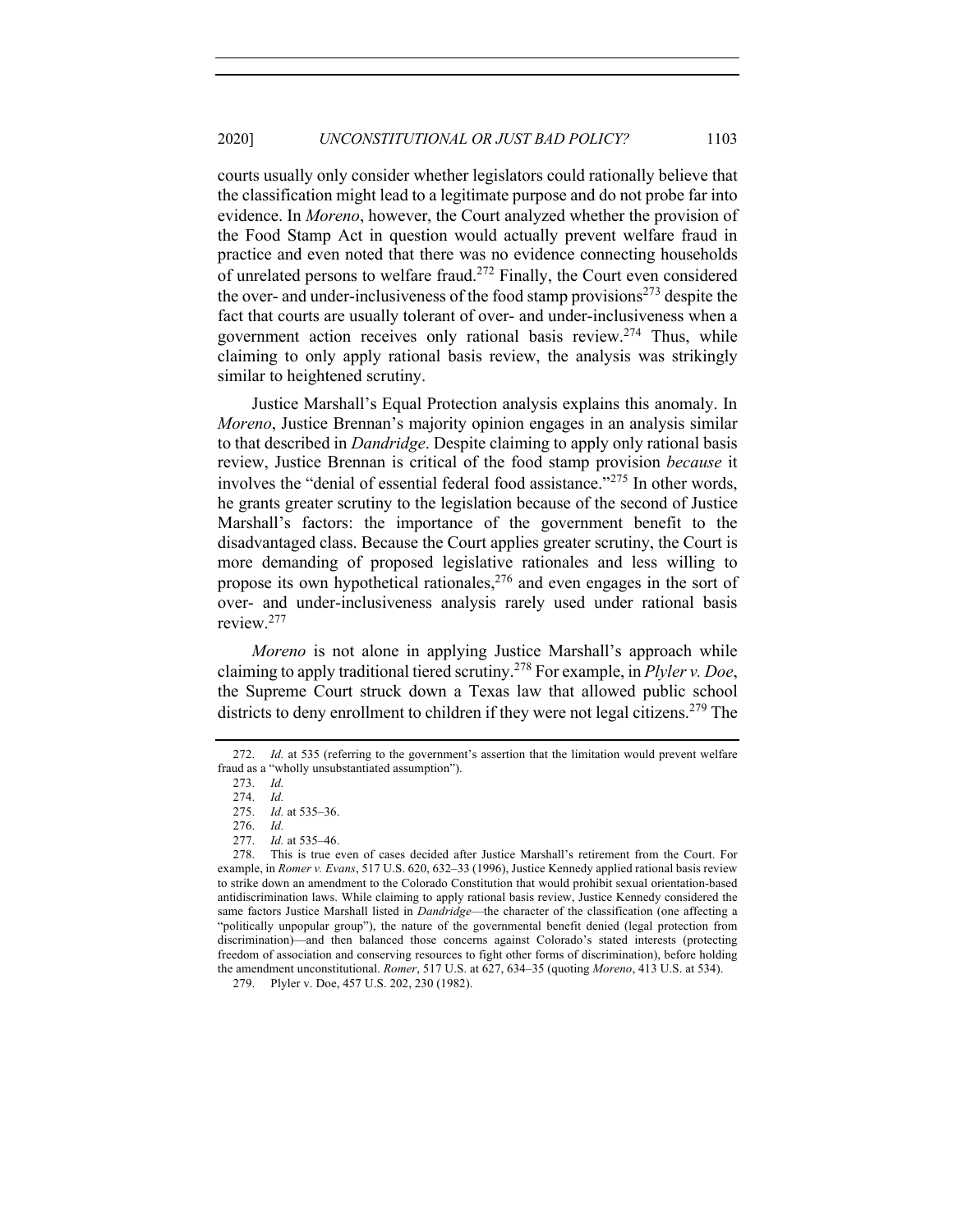Court considered the character of the classification (a distinction between groups of children based on factors outside of their control)<sup>280</sup> and the importance of the benefit denied (basic education).<sup>281</sup> After that analysis revealed "the proper level of deference to be afforded" to the Texas law—a heightened scrutiny—the Court then considered Texas's asserted interests before concluding that the law was, indeed, an Equal Protection violation.<sup>282</sup>

#### V. THE AFDC LOOKBACK AND EQUAL PROTECTION

As mentioned before, the level of scrutiny a court applies to a classification will often determine the success of an Equal Protection claim—though not always. If challenging the Lookback on Equal Protection grounds, the odds of success drastically improve if one convinces the court that heightened scrutiny ought to apply.

## A. THE LEVEL OF SCRUTINY APPLIED TO THE AFDC LOOKBACK UNDER TRADITIONAL EQUAL PROTECTION

What standard of scrutiny ought to apply varies based on how one frames the AFDC Lookback. Below, I have considered different ways one could frame the Lookback and any arguments that might be made that the classification should receive heightened scrutiny. As will be made clear, however, a court would likely decline to apply heightened scrutiny under the traditional approach.

#### 1. The AFDC Lookback Classifies Based on Wealth

The most obvious way to frame the AFDC Lookback is that it distinguishes between two groups of children based on the wealth of their parents. However, the Supreme Court has never held that classifications based on wealth are inherently suspect, a fact the Court has repeated frequently.<sup>283</sup>

While poverty is not itself a suspect class, the division between the poor and the wealthy bears statistical similarity to divisions based on suspect

<sup>280.</sup> *Id.* at 220 (arguing that the character of the classification was one deserving of scrutiny because "legislation directing the onus of a parent's misconduct against his children does not comport with fundamental conceptions of justice").

<sup>281.</sup> *Id.* at 221 (noting the importance of education "in maintaining our basic institutions," and that a lack of education has a "lasting impact . . . on the life of the child").

<sup>282.</sup> *Id.* at 223.

<sup>283.</sup> Harris v. McRae, 448 U.S. 297, 323 (1980) ("[T]his Court has held repeatedly that poverty, standing alone, is not a suspect classification."); San Antonio Indep. Sch. Dist. v. Rodriguez, 411 U.S. 1, 29 (1973) ("[T]his Court has never heretofore held that wealth discrimination alone provides an adequate basis for invoking strict scrutiny.").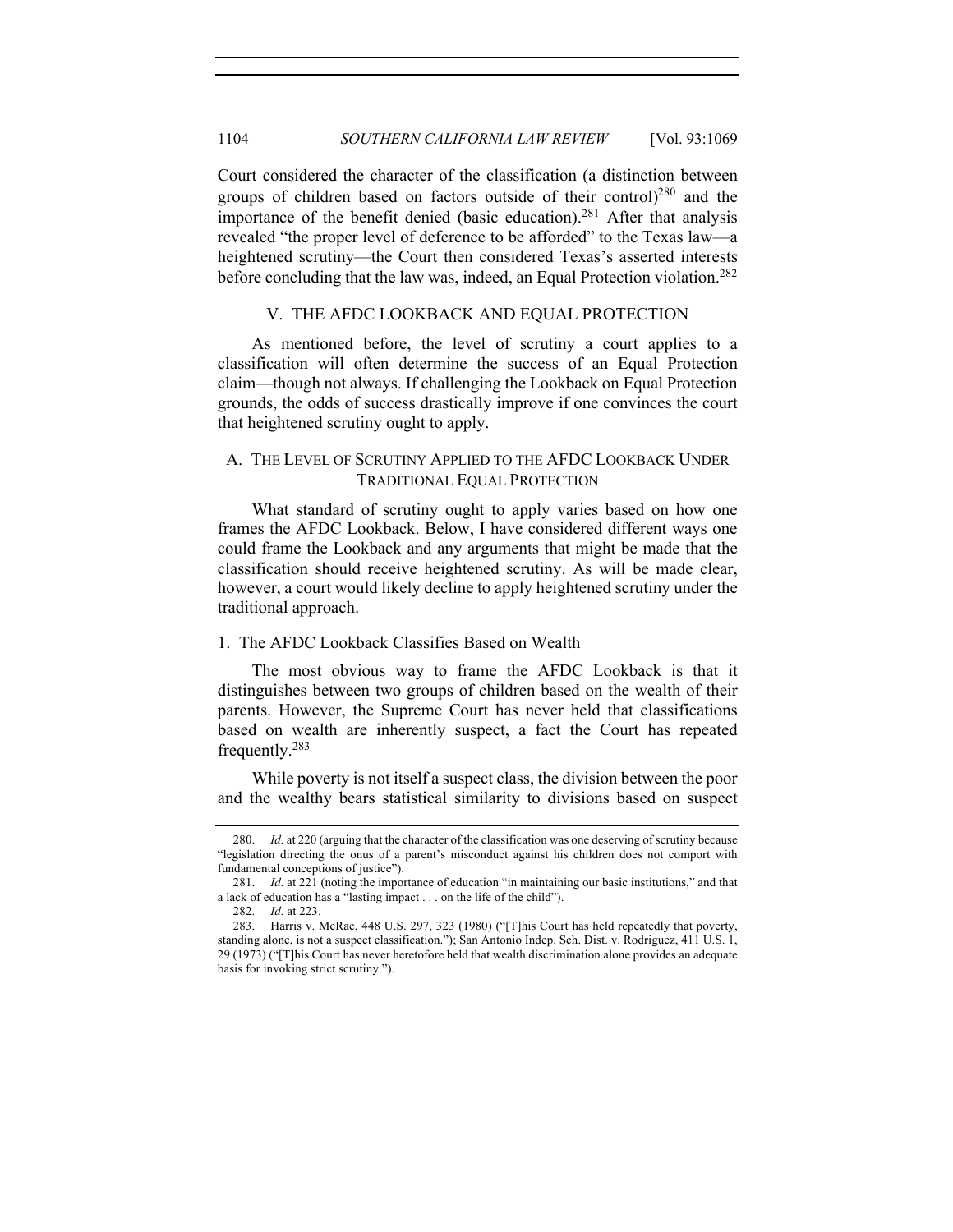classifications, especially race.<sup>284</sup> Again, the Supreme Court has never held that wealth discrimination is race discrimination based on this statistical similarity, and the Ninth Circuit has held outright that it does not.<sup>285</sup> But, if a statute that is facially neutral unduly impacts a suspect class and the intention was that it impact that suspect class, the statute may be unconstitutional on Equal Protection grounds.<sup>286</sup> Thus, a challenger could argue that a wealth classification deserves strict scrutiny because it was intended to be racially discriminatory. To do this, though, a challenger would need to prove both that the intention behind the facially neutral law is discriminatory, and that the effect of the facially neutral law is discriminatory.<sup>287</sup> This is no easy task.

One could argue that the wealth discrimination in the AFDC Lookback has a disparate impact on suspect and quasi-suspect classes. Among kin foster caregivers, African American women are disproportionately represented.<sup>288</sup> It could be argued, then, that the impact this has on foster caregivers—specifically, that they are footing the bill, so to speak, based on another household's income—has a disparate impact on both a suspect class (race) and a quasi-suspect class (gender). For this to be successful, though, one would need to prove that there is both a discriminatory impact and a discriminatory intent, and there is no evidence that legislators intended that the Lookback exclude African American children from the federal maintenance payment program. In fact, the history of the Flemming Rule and the AFDC Lookback evidence the opposite: the intention was to *prevent* racial discrimination by states in their administration of AFDC benefits.

#### 2. The AFDC Lookback Prevents Families from Living Together

While the Supreme Court has never held that classifications based on wealth are suspect, the Court has applied heightened scrutiny to wealth classifications if that classification interferes with the exercise of a

<sup>284.</sup> In 2016, the median income for non-Hispanic White households was \$65,041, but \$39,490 for Black households. CENSUS BUREAU, INCOME AND POVERTY IN THE UNITED STATES: 2016, at 7 (2017), https://www.census.gov/content/dam/Census/library/publications/2017/demo/P60-259.pdf [https://perm a.cc/62P8-VRBQ].

<sup>285.</sup> Ybarra v. Town of Los Altos Hills, 503 F.2d 250, 253 (9th Cir. 1974) ("[D]iscrimination against the poor does not become discrimination against an ethnic minority merely because there is a statistical correlation between poverty and ethnic background.").

<sup>286.</sup> *E.g.*, Rogers v. Lodge, 458 U.S. 613, 622 (1982) (holding that a facially neutral voting system was unconstitutional because the intention behind it was racially discriminatory).

<sup>287.</sup> United States v. Armstrong, 517 U.S. 456, 465 (1996) (holding that a criminal defendant seeking to establish an equal protection violation must show both a discriminatory intent and a discriminatory impact).

<sup>288.</sup> Dorothy E. Roberts, *Kinship Care and the Price of State Support for Children*, 76 CHI.-KENT L. REV. 1619, 1623 (2001) (describing the importance of kinship care in the Black community and the impact that kinship foster care policies have on the community).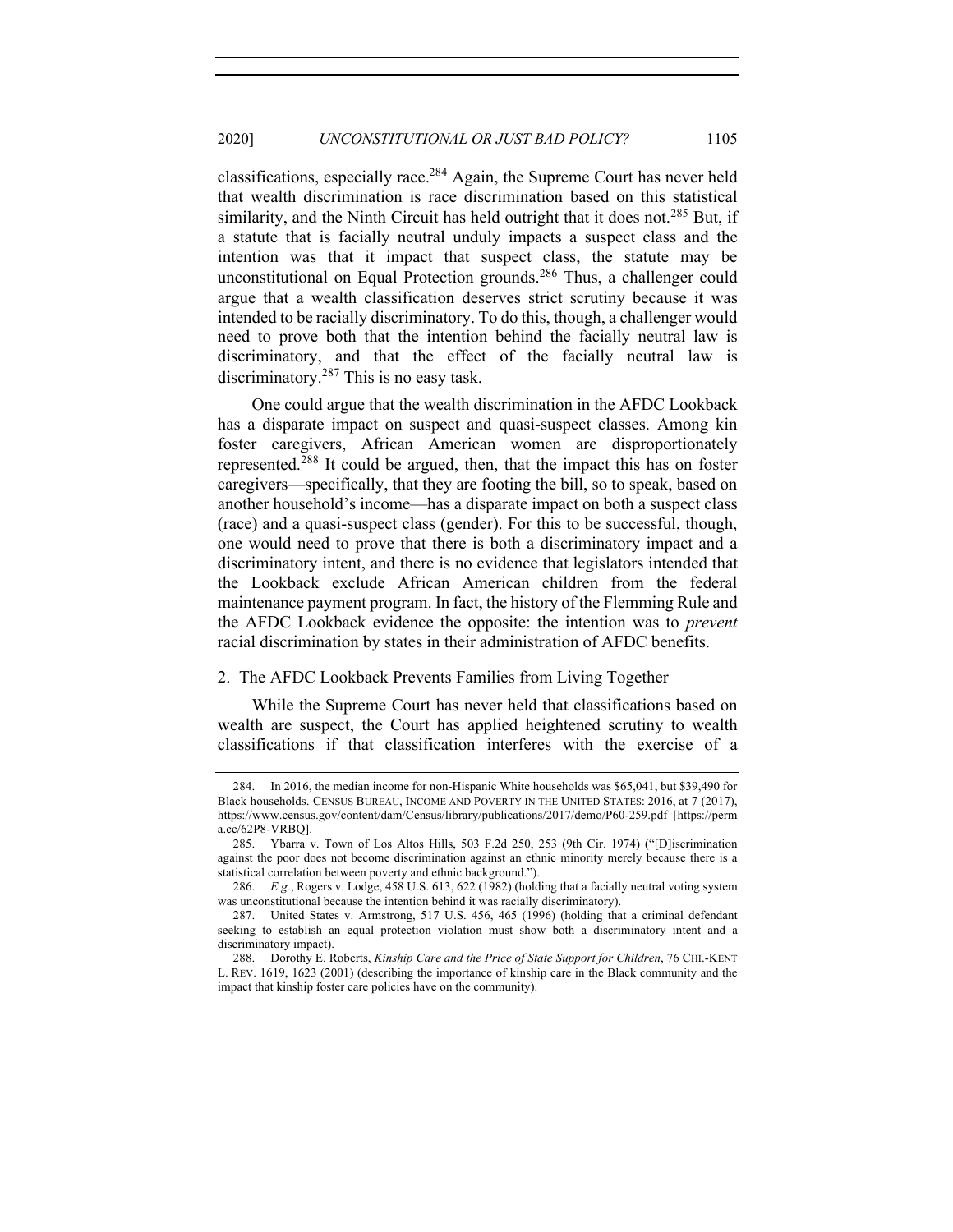fundamental right.289 In *Harper v. Virginia State Board of Elections*, for example, the Supreme Court held that a poll tax that discriminated based on wealth was unconstitutional not because wealth was a suspect class but because the statutory discrimination prevented the poor from exercising their fundamental right to vote.<sup>290</sup> Similarly, wealth classifications burdening the right to become a candidate for public office<sup>291</sup> and the right to a criminal defense have also been deemed unconstitutional on Equal Protection grounds.292 Notably, though, the Supreme Court has held that there is no fundamental right to subsistence.<sup>293</sup>

One might argue that the AFDC Lookback deserves heightened scrutiny because it burdens a fundamental right: the right to keep a family together. In *Moore v. City of East Cleveland*, the Supreme Court held that a zoning law that prevented a grandmother from living with her two grandsons unconstitutionally infringed on the exercise of the fundamental right to live with one's relatives, including extended family.<sup>294</sup> One might argue that because the AFDC Lookback disproportionately impacts relative caregivers, forcing some to decline accepting foster children because they do not meet the 1996 AFDC standard for their state, it burdens an extended family's fundamental right to live together. This connection is perhaps too tenuous for courts, as evidenced by the fact that equal protection challenges to classifications between relative and non-relative caregivers have received only rational basis review.<sup>295</sup>

# 3. The AFDC Lookback Limits the Application of Other Title IV-E Protections

Another way to frame what the AFDC Lookback does is not that it excludes children whose homes of removal are above the 1996 AFDC standard from participating in the federal payment program (though it does),

294. Moore v. City of East Cleveland, 431 U.S. 494, 520 (1977).

<sup>289.</sup> *E.g.*, Harper v. Va. State Bd. of Elections, 383 U.S. 663, 665 (1966) ("[O]nce the franchise is granted to the electorate, lines may not be drawn which are inconsistent with the Equal Protection Clause of the Fourteenth Amendment.").

<sup>290.</sup> *Id.*

<sup>291.</sup> *E.g.*, Lubin v. Panish, 415 U.S. 709, 718 (1974) ("Selection of candidates solely on the basis of ability to pay a fixed fee without providing any alternative means is not reasonably necessary to the accomplishment of the State's legitimate election interests.").

<sup>292.</sup> Griffin v. Illinois, 351 U.S. 12, 16–17 (1956) (holding that a fee for a convicted criminal to receive a copy of their record for appeal was a violation of both the Due Process and Equal Protection clauses).

<sup>293.</sup> Lavine v. Milne, 424 U.S. 577, 584 n.9 (1976) ("Welfare benefits are not a fundamental right, and neither the State nor Federal Government is under any sort of constitutional obligation to guarantee minimum levels of support." (citing Dandridge v. Williams, 397 U.S. 471 (1970))).

<sup>295.</sup> *E.g.*, Lipscomb v. Simmons, 962 F.2d 1374, 1380 (9th Cir. 1992) (en banc) (applying rational basis review to an Oregon statute that awarded state benefits exclusively to unrelated caregivers).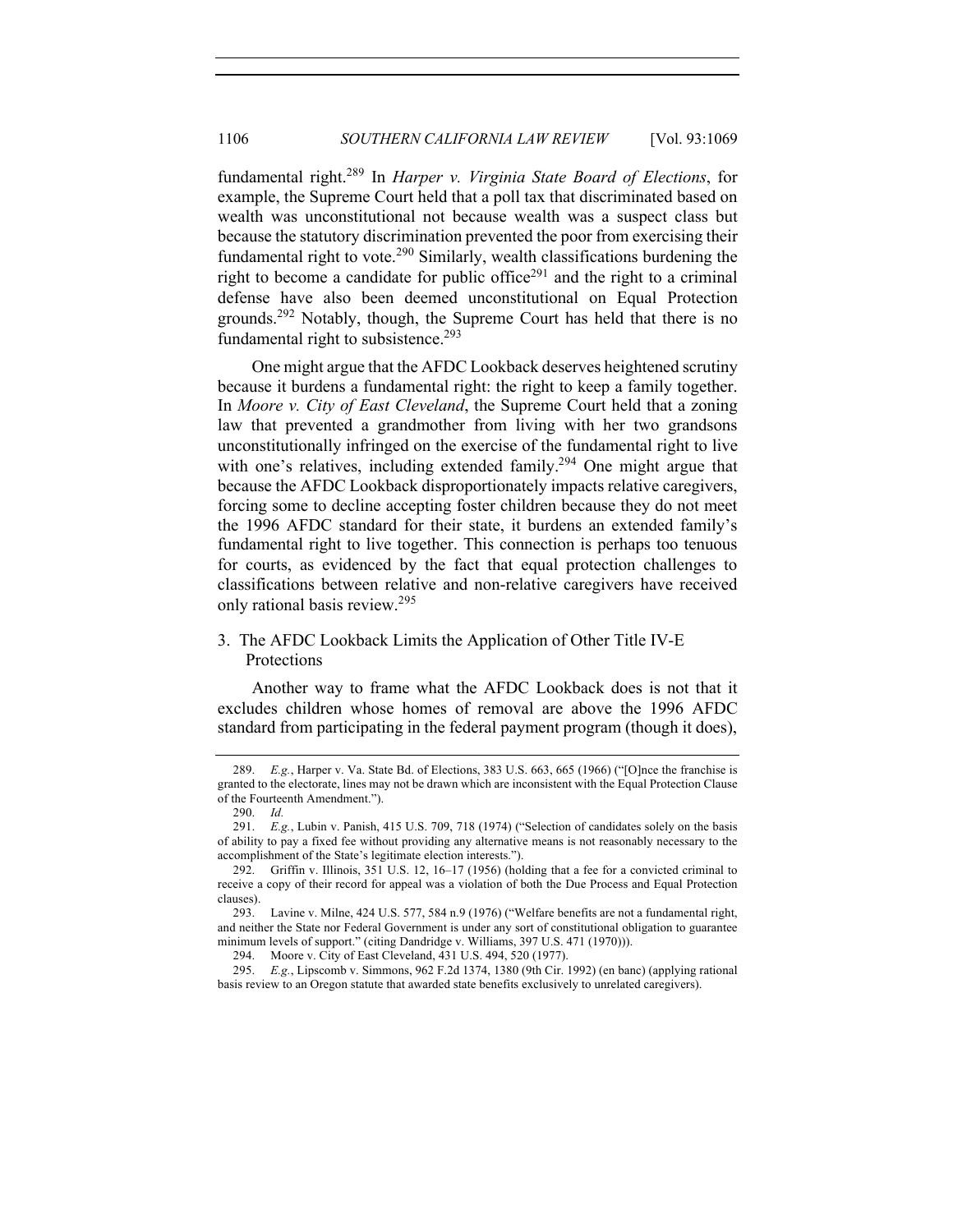but that it excludes those same children from the protections provided by the other criteria for Title IV-E eligibility.

As mentioned above, the AFDC Lookback is only one of the eligibility requirements for participation in the Title IV-E program. In addition to having been removed from an AFDC-qualifying household, a child must be the responsibility of the state and have been placed in a licensed home. More importantly, the child must also have been removed by either a judicial determination that "continuation in the home . . . would be contrary to the welfare of the child" or by the parent or guardian voluntarily placing the child with a relative.296 And if removal was based on a judicial determination, the state must have made "reasonable efforts" to prevent the need for removal.<sup>297</sup>

The fact that Title IV-E excludes children who have been removed from the custody of their parents without a judicial determination should not be surprising. The Court has held time and again that parents have a fundamental—though not unlimited—right in the custody and care of their children.<sup>298</sup> In most cases, a parent is warranted some due process—for example, a judicial determination—before his or her child may be removed from the home.<sup>299</sup> It is certainly rational that the federal government would opt not to fund the removal of children without judicial determination and in violation of this constitutional right. But, by coupling this eligibility requirement with the AFDC Lookback, Title IV-E limits the application of the judicial determination requirement only to AFDC-qualifying children.

To illustrate: if a child's home of removal qualifies for AFDC, Title IV-E encourages states to refrain from removing the child without a judicial

299. *E.g.*, *Stanley*, 405 U.S. at 649 (holding that, "as a matter of due process of law," a father "was entitled to a hearing on his fitness as a parent before his children were taken from him").

<sup>296.</sup> 42 U.S.C. § 672(a)(2)(A) (2018) (enumerating eligibility criteria for federal reimbursement of foster care maintenance payments).

<sup>297.</sup> *Id.* § 672(a)(2)(A)(ii).

<sup>298.</sup> *E.g.*, Stanley v. Illinois, 405 U.S. 645, 651 (1972) ("The Court has frequently emphasized the importance of the family. The rights to conceive and to raise one's children have been deemed 'essential,' 'basic civil rights of man,' and 'rights far more precious . . . than property rights' . . . ." (citations omitted)). *See also* Santosky v. Kramer, 455 U.S. 745, 753 (1982) ("[F]reedom of personal choice in matters of family life is a fundamental liberty interest protected by the Fourteenth Amendment. The fundamental liberty interest of natural parents in the care, custody, and management of their child does not evaporate simply because they have not been model parents . . . . Even when blood relationships are strained, parents retain a vital interest in preventing the irretrievable destruction of their family life."); Prince v. Massachusetts, 321 U.S. 158, 166 (1944) ("It is cardinal with us that the custody, care and nurture of the child reside first in the parents, whose primary function and freedom include preparation for obligations the state can neither supply nor hinder. And it is in recognition of this that these decisions have respected the private realm of family life which the state cannot enter."); Skinner v. Oklahoma, 316 U.S. 535, 541 (1942) ("Marriage and procreation are fundamental to the very existence and survival of the race."); Meyer v. Nebraska, 262 U.S. 390, 399 (1923) (holding that a parent's power to control the education of his or her own child including the right enroll a child in foreign language classes).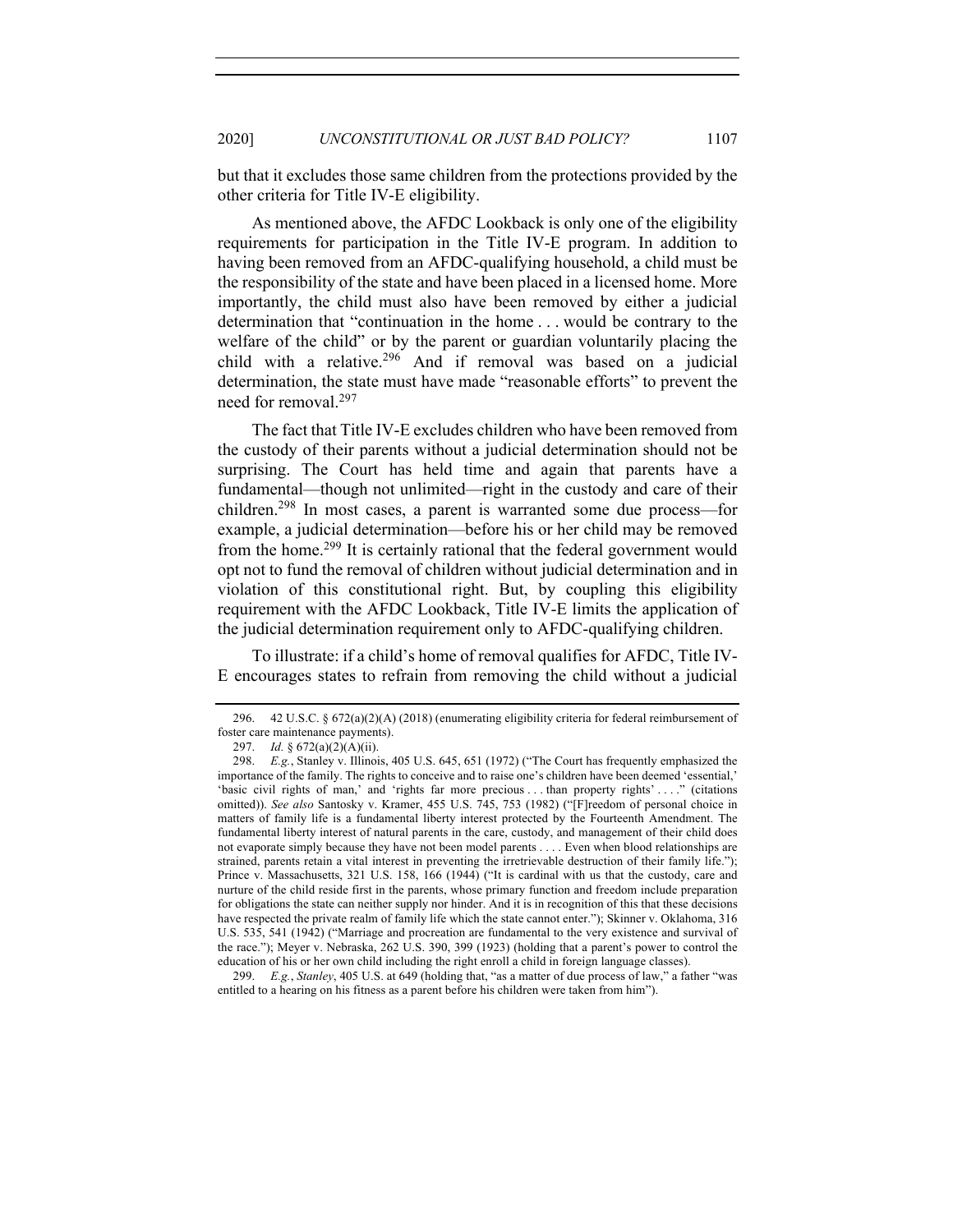determination because otherwise the child would not qualify for the Title IV-E program and the state alone would be responsible for paying any maintenance payments. If a child's home of removal does not qualify for AFDC, it does not matter whether the child was removed with or without a judicial determination—no matter what, the state will not receive any federal funds for the care of this particular child. Thus, Title IV-E protects children whose homes of removal qualify for AFDC from removal without judicial determination but does not provide the same protection to children whose homes do not qualify for AFDC.

The problem with this particular way of framing the issue is that Title IV-E distinguishes between two classes as to who receives federal protection of the fundamental right, but it does not actually burden the exercise of the fundamental right. In other words, Title IV-E does not actually remove children from the custody of their parents without judicial determination, it just declines to protect some of those children from state removal without judicial determination.

A parallel could be drawn to the 1980 Supreme Court case *Harris v. McRae*. In *Harris*, the Court considered the constitutionality of the "Hyde Amendment," an amendment to the Medicaid program that denied public funding for certain abortions, limiting indigent women's access to an abortion.300 While the Supreme Court recognized a fundamental right to abortion access,  $301$  a five Justice majority upheld the Hyde amendment.  $302$ The rationale was that, while the "government may not place obstacles in the path of a woman's exercise of her freedom of choice, it need not remove those not of its own creation."<sup>303</sup> In other words, the federal government could not infringe on the exercise of that right, but need not offer additional protections as to the exercise of the right—in this case, Medicaid payments.

The same argument could be made about the AFDC Lookback: it would be unconstitutional if Title IV-E directly removed non-eligible children from their homes without judicial determination or if Title IV-E incentivized removal without judicial determination. But Title IV-E does neither of these things: it simply declines to offer additional federal protection against removal for some children but not others.

<sup>300.</sup> Harris v. McRae, 448 U.S. 297, 300–01 (1980).

<sup>301.</sup> Roe v. Wade, 410 U.S. 113, 154 (1973).

<sup>302.</sup> *Harris*, 448 U.S. at 326–27.

<sup>303.</sup> *Id.* at 316.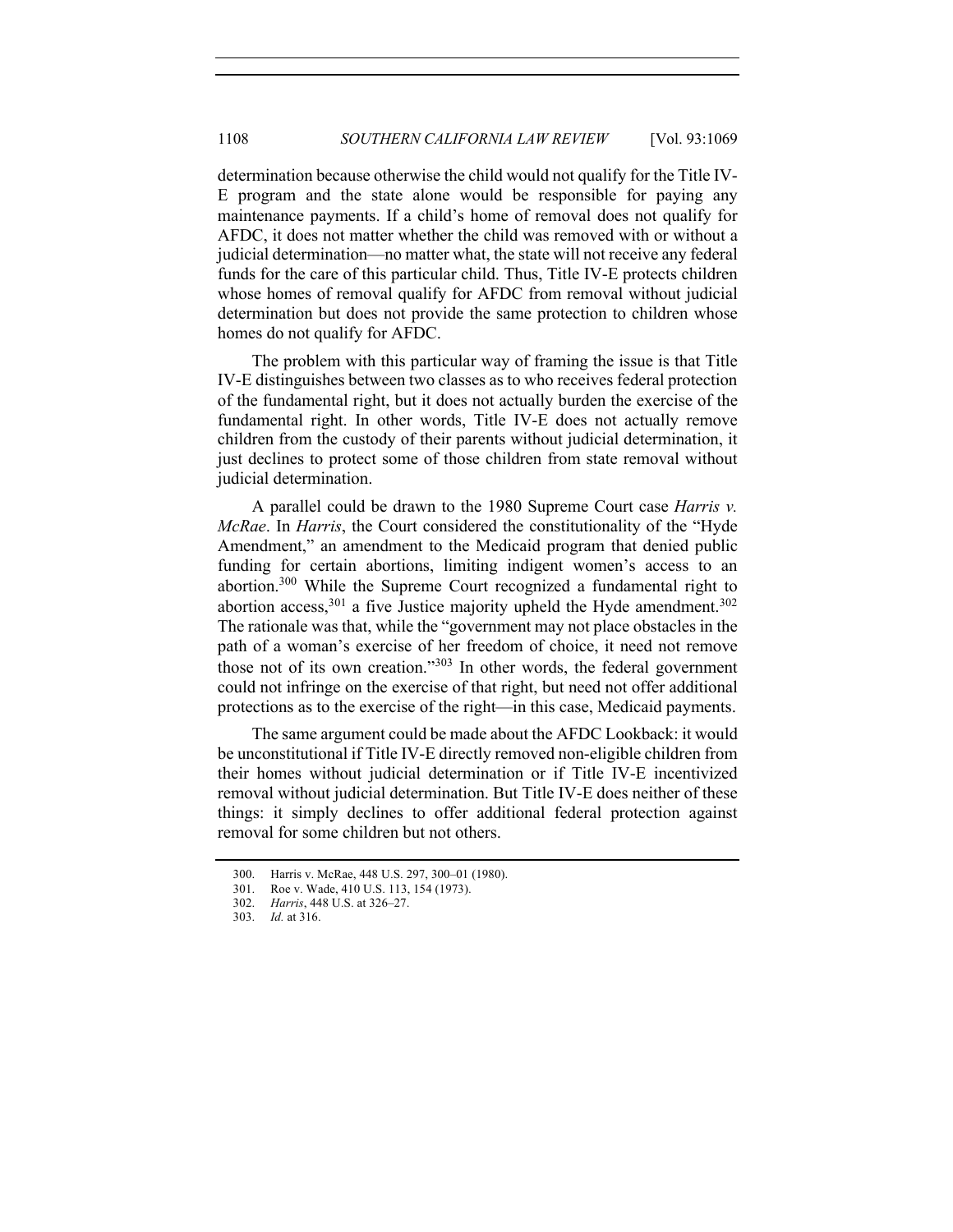## B. THE LEVEL OF SCRUTINY APPLIED TO THE AFDC LOOKBACK UNDER JUSTICE MARSHALL'S SLIDING SCALE APPROACH

As described above, Justice Marshall argued that courts, while claiming to apply strict or intermediate scrutiny or rational basis review, often instead apply a sliding scale, varying scrutiny based on the character of the classification and the importance of the benefit denied to the class, before comparing those factors to the importance of the government interest served by the act. Here, all of these factors point to the application of more probing scrutiny in analyzing the Lookback, even if traditional Equal Protection analysis does not.

First, consider the character of the classification. In the case of the Lookback, the disadvantaged class is children—and through them their foster families—whose homes of removal do not meet the 1996 AFDC income standard. The Supreme Court noted in *Levy v. Louisiana* that children who belong to a class due to "no action, conduct, or demeanor of theirs" warranted special protection under Equal Protection,  $304$  a notion repeated in *Plyler*. <sup>305</sup> In the case of the Lookback, children are in much the same position: foster children have no control over whether their parents' incomes are above or below the July 16, 1996 AFDC income level, or whether a child welfare agency chooses to leave them in the home of their parents or remove them and place them with a foster parent, or whether, if removed, the child is placed with a foster parent who needs maintenance payments to care for the child. To determine whether a child is guaranteed maintenance payments in his or her foster home based on the income of his or her parents is as punishing to vulnerable children as it is non-sensical.

Second, the benefit denied to the class—maintenance payments—is crucial to those disadvantaged by the legislation. As described above, maintenance payments enable foster families to provide the basic care children need. In many cases, maintenance payments may amount to subsistence payments—payments necessary to keep the child in question safe and healthy. Just as was the case *Moreno* and Justice Marshall's *Dandridge* dissent, benefits providing food and other basic welfare needs are so important as to push Justice Marshall's sliding scale toward a heightened scrutiny.

If a court were to silently apply Justice Marshall's approach to Equal Protection, as is sometimes the case, it would likely apply a greater scrutiny than traditional rational basis review.

<sup>304.</sup> Levy v. Louisiana, 391 U.S. 68, 72 (1968).

<sup>305.</sup> Plyler v. Doe, 457 U.S. 202, 220 (1982).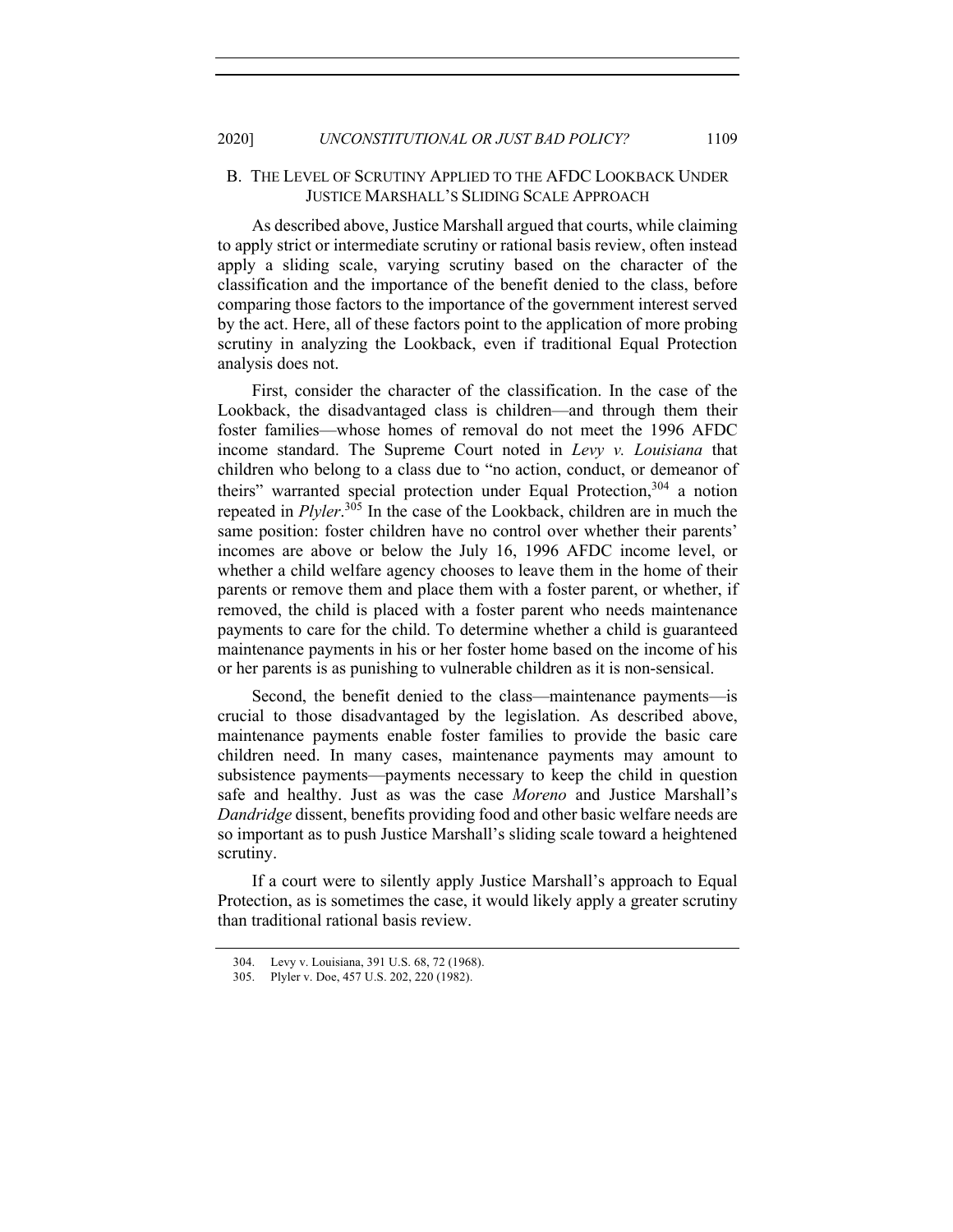## VI. TESTING "EVERY CONCEIVABLE RATIONALE" OF THE AFDC LOOKBACK

As described above, one could argue that the AFDC Lookback warrants heightened scrutiny—either under the traditional approach or Justice Marshall's approach to Equal Protection. Because rational basis review is the minimum level of review applied to a challenged government action, I have approached the analysis as though the Lookback would receive only rational basis review: to prove that the Lookback is unconstitutional under rational basis review, one would need to prove that the classification between children with AFDC-eligible parents and children without either lacks any legitimate purpose, or is irrelevant to the achievement of a legitimate purpose. As established, this is a heavy burden; it requires one to "negative" every possible rationale for the limitation, not simply the rationale the legislature used.

Below are possible rationales for the Lookback and an examination of whether each is rationally related to a legitimate government interest.<sup>306</sup> As will be made clear, most rationales could not stand even under the most deferential rational basis review. If a rationale could possibly survive rational basis review (and there is, in my opinion, only one that might), I also consider whether the rationale could survive heightened scrutiny should a court approach the question as Justice Marshall argued courts often do.

# A. "THE AFDC LOOKBACK PREVENTS STATES FROM USING 'SUITABLE HOME' REQUIREMENTS"

The original rationale of the AFDC Lookback was that it would prevent states from denying children's AFDC benefits based on arbitrary or discriminatory reasons. Preventing the arbitrary and discriminatory application of laws is certainly a legitimate interest of the federal government,<sup>307</sup> and was certainly a legitimate interest in 1961 when the AFDC Lookback was created.

The modern structure of welfare cannot sustain this rationale. A link to AFDC does not prevent states from denying welfare benefits to children based on the "unsuitability" of their homes for one simple reason: AFDC is no longer a statutory source of welfare benefits. Whereas the previous justification was that the federal government would only reimburse states for

<sup>306.</sup> Note that I do not consider here rationales that would obviously serve only illegitimate purposes (for example, that the purpose of the Lookback is to encourage the separation of indigent parents from their children).

<sup>307.</sup> *See* Yick Wo v. Hopkins, 118 U.S. 356, 373 (1886) (holding that a city ordinance "which clothes a single individual" with the power to punish persons based on their nationality was "inoperative and void.").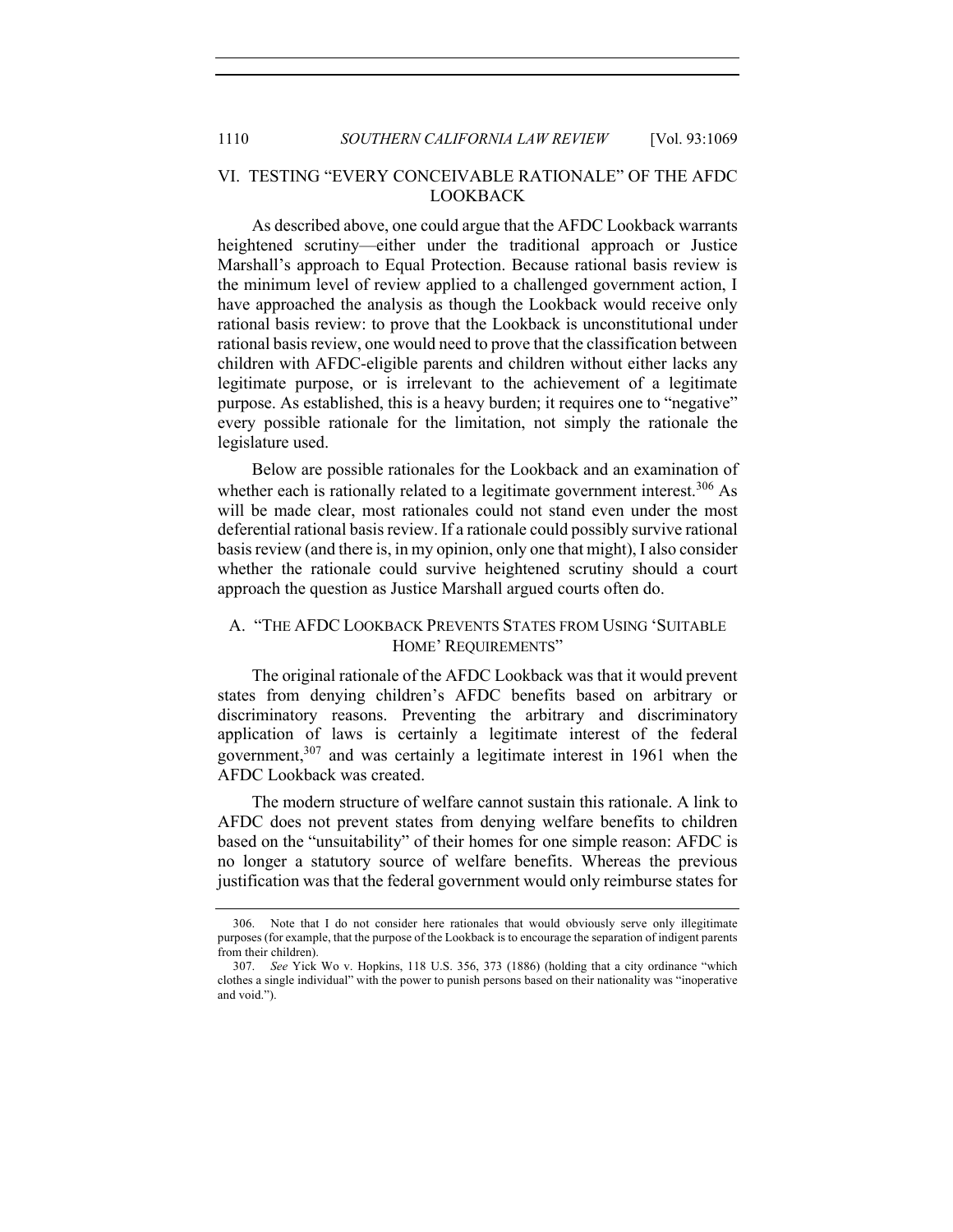the removal of children if those children continued to receive their benefits, there is no such promise here: a state could remove a child from his or her home, place the child in a foster home, and then deny the child benefits under TANF, AFDC's successor, without conflicting with any part of Title IV-E. There is no rational connection between the original intent of the legislation and its modern application.

## B. "THE AFDC LOOKBACK ENCOURAGES STATES TO MAKE DECISIONS IN THE BEST INTERESTS OF CHILDREN"

As mandated by its *parens patriae* obligation, a state has a duty to make decisions regarding the foster children in its custody in accordance with the children's best interest.308 One potential rationale for the Title IV-E eligibility requirements is that they encourage states to conduct procedures that are in the best interest of children.

Most of the Title IV-E eligibility requirements do have some sort of connection to a child's best interest. For example, the requirement that a court must make a judicial determination that "continuation in the home . . . would be contrary to the welfare of the child"<sup>309</sup> before a child is removed from his or her home serves to ensure that states do not arbitrarily remove children from their homes absent good cause. Another requirement, that the foster family home in which the child is placed must meet certain licensing requirements, $3^{10}$  serves the best interest of children by ensuring that homes in which the state places children are safe.<sup>311</sup> Certainly, the argument can and has been made that these requirements do not serve the best interest of children in practice, $3^{12}$  but the requirements themselves at least bear a rational relationship to a child's health, safety, and happiness.

Unlike these requirements, the AFDC Lookback has no connection to

<sup>308.</sup> Santosky v. Kramer, 455 U.S. 745, 766 (1982) (arguing that the state has "a *parens patriae*  interest in preserving and promoting the welfare of the child").

<sup>309.</sup> 42 U.S.C. § 672(a)(2)(A) (2018) (enumerating eligibility criteria for federal reimbursement of foster care maintenance payments).

<sup>310.</sup> *Id.* § 672(a)(2)(C).

<sup>311.</sup> Some argue that licensing requirements are too strict for relative caregivers, and that in many cases, it would be in the best interest of children to place the child with a relative that does not meet a state's licensing requirement rather than with a licensed non-relative. *E.g.*, Randi Mandelbaum, *Trying to Fit Square Pegs Into Round Holes: The Need for a New Funding Scheme for Kinship Caregivers*, 22 FORDHAM URB. L.J. 907, 922–23 (1995) ("Many of the child protection and safety requirements for licensure, however, are unduly formalistic and formulaic. Low-income kinship caregivers are often unable to meet these requirements and are thus prohibited from participating in the foster care program." (citations omitted)). Some states apply their licensing requirements more flexibly to kin caregivers. *E.g.*, CONN. GEN. STAT. § 17a-114-14 (2010) (waiving licensing requirements—like the requirement that a foster home have a certain number of bedrooms—in cases where a foster child is placed with a relative caregiver).

<sup>312.</sup> *See, e.g.*, Alexander, *supra* note 25, at 410–13.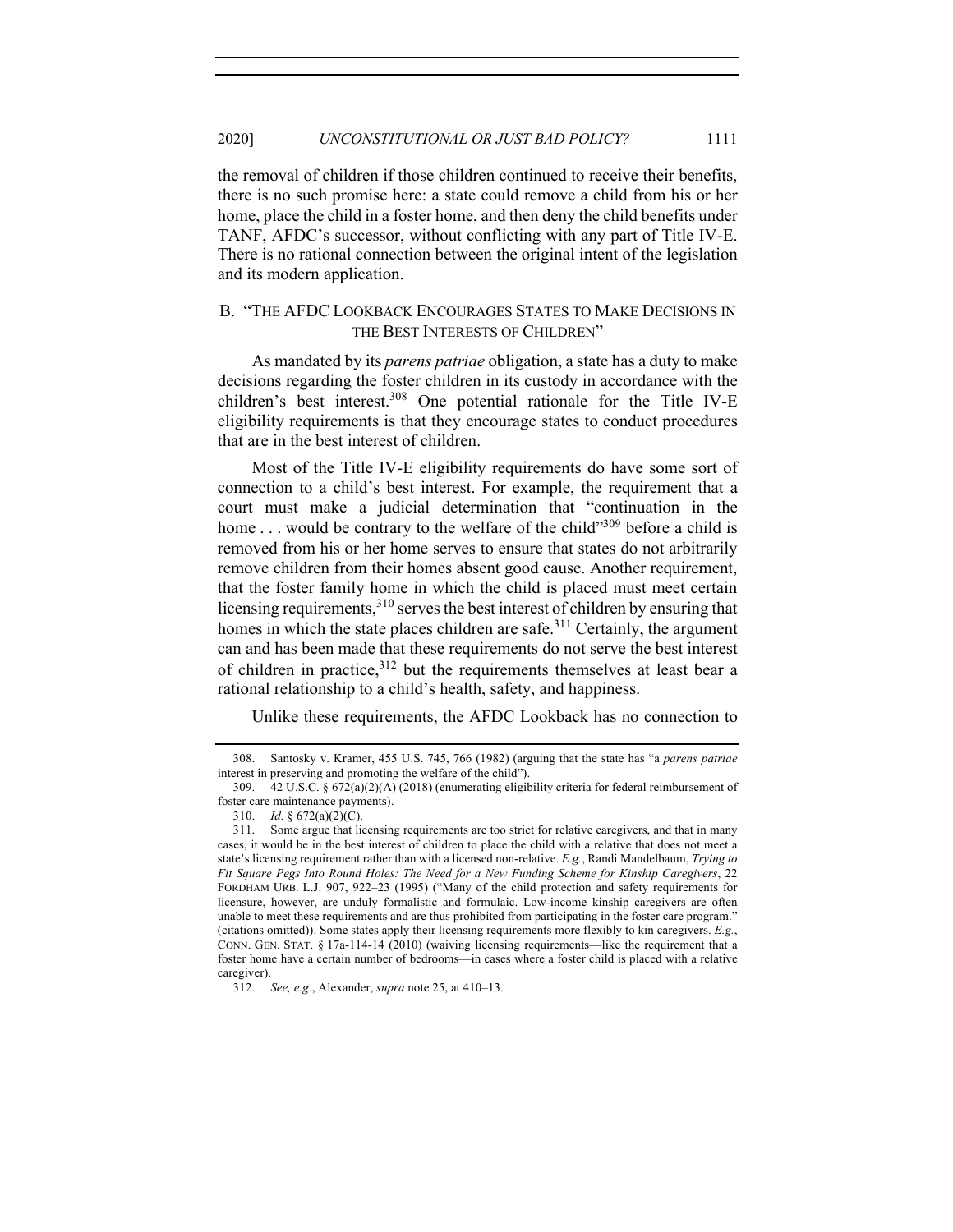health or safety concerns. In fact, as argued above, the very nature of Title IV-E undermines the execution of a state's *parens patriae* power because it encourages states to make decisions based on potential reimbursement rather than a child's best interest. For example, the AFDC Lookback disincentivizes the removal of some children from potentially abusive homes: if a child's home is not AFDC-eligible, the state is reimbursed for a portion of the child's in-home services (per the FFPSA), but is saddled with the entire bill as soon as the child is removed. The structure of Title IV-E encourages states to consider factors beyond those relevant to the interests of the child, namely, the state's own financial interests.

This does not necessarily mean that the AFDC Lookback is unconstitutional on equal protection grounds. After all, the promise of equal protection "does not prohibit legislatures from enacting stupid laws."<sup>313</sup> The fact that the requirement undermines the goal of a child's safety is not unconstitutional if the legislature had a rational basis to believe that it would serve that goal—or any goal.<sup>314</sup> However, to justify the requirement with the rationale that it serves the best interest of children requires some sort of connection between the rule—only children whose homes of removal would have been eligible for AFDC receive federal benefits—and a child's interests, and there simply is none.

The licensing requirement illustrates the distinction: kin caregivers are less likely to pass licensing requirements,  $315$  and thus the licensing requirement will prevent funding of a placement that is in a child's best interest in some cases. However, the requirement still bears some sort of connection to child safety, even if it does so clumsily. This is not the case regarding the AFDC Lookback.

# C. "THE AFDC LOOKBACK ENCOURAGES STATES TO IMPROVE THE ADMINISTRATION OF FOSTER CARE BENEFITS"

Another possible rationale for the AFDC Lookback is that it encourages states to improve the administration of foster care benefits. Some of the other Title IV-E requirements serve this purpose. For example, the requirement that children be placed in licensed foster homes encourages states to develop a system that effectively and efficiently licenses foster homes, thereby maximizing the number of Title IV-E eligible children. Similarly, the

<sup>313.</sup> N.Y. State Bd. of Elections v. Lopez Torres, 552 U.S. 196, 209 (2008) (quoting Justice Marshall, referring to the Court's legislative deference).

<sup>314.</sup> *See* Lindsley v. Nat. Carbonic Gas Co., 220 U.S. 61, 78–79 (1911) ("When [a] classification . . . is called in question, if any state of facts reasonably can be conceived that would sustain it, the existence of that state of facts at the time the law was enacted must be assumed.").

<sup>315.</sup> Mandelbaum, *supra* note 311.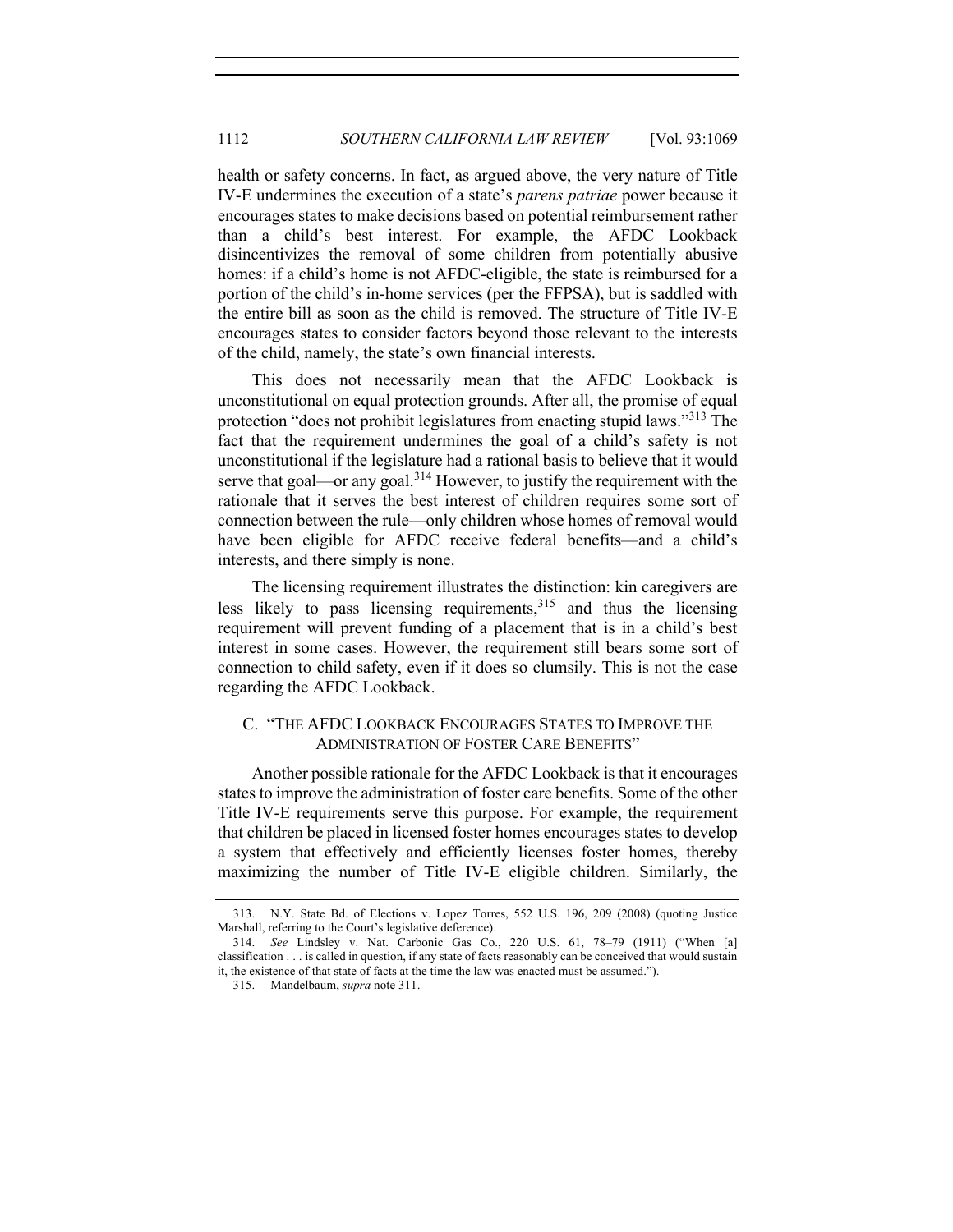requirement that states make a reasonable effort to prevent removal before placing a child in foster care encourages states both to make reasonable efforts and to document those reasonable efforts effectively.

The AFDC Lookback encourages states to investigate and document AFDC eligibility as effectively as possible. Unlike the other requirements, however, there is no other purpose for determining AFDC eligibility apart from the Lookback itself. The federal licensing requirement serves a rational federal interest because licensing foster homes at the state level serves an important state purpose. States have a safety interest in licensing foster homes, and Title IV-E encourages states to implement effective systems to maximize their reimbursement. By contrast, AFDC eligibility serves no other purposes apart from Title IV-E eligibility. To justify the AFDC Lookback by arguing that Congress has a rational interest in ensuring states effectively determine AFDC eligibility is a circular argument: a requirement for AFDC eligibility cannot be justified by arguing that the reason for the requirement is to have an efficient system for determining if the requirement is met.

## D. "THE AFDC LOOKBACK PROTECTS THE FEDERAL GOVERNMENT'S LIMITED RESOURCES"

The federal government has a legitimate interest in protecting its limited financial resources.<sup>316</sup> For example, the Ninth Circuit held in *Lipscomb v. Simmons* that concern for the public fisc justified an Oregon policy that granted state foster care payments to non-related caregivers but did not grant them to relative caregivers.<sup>317</sup> The state argued that it could not pay for every child and so it had to draw a line.<sup>318</sup> This line between related and unrelated foster parents was rationally related to the government's interest and the purpose of the foster care legislation in general.<sup>319</sup> If not every child's placement could be funded, it was rational to exclude relatives because relatives were more likely to accept a child regardless of whether they received state maintenance payments.<sup>320</sup> By cutting payment to those most likely to care for children without payment, the state could then "maximize the amount of money available for the benefit of abused and neglected children in need of foster care."321

One might argue that the AFDC Lookback serves a similar purpose

<sup>316.</sup> Lipscomb v. Simmons, 962 F.2d 1374, 1380–81 (9th Cir. 1992) (en banc).

<sup>317.</sup> *Id.*

<sup>318.</sup> *Id.* at 1384.

<sup>319.</sup> *Id.* at 1380–81. 320. *Id.*

<sup>321.</sup> *Id.* at 1380.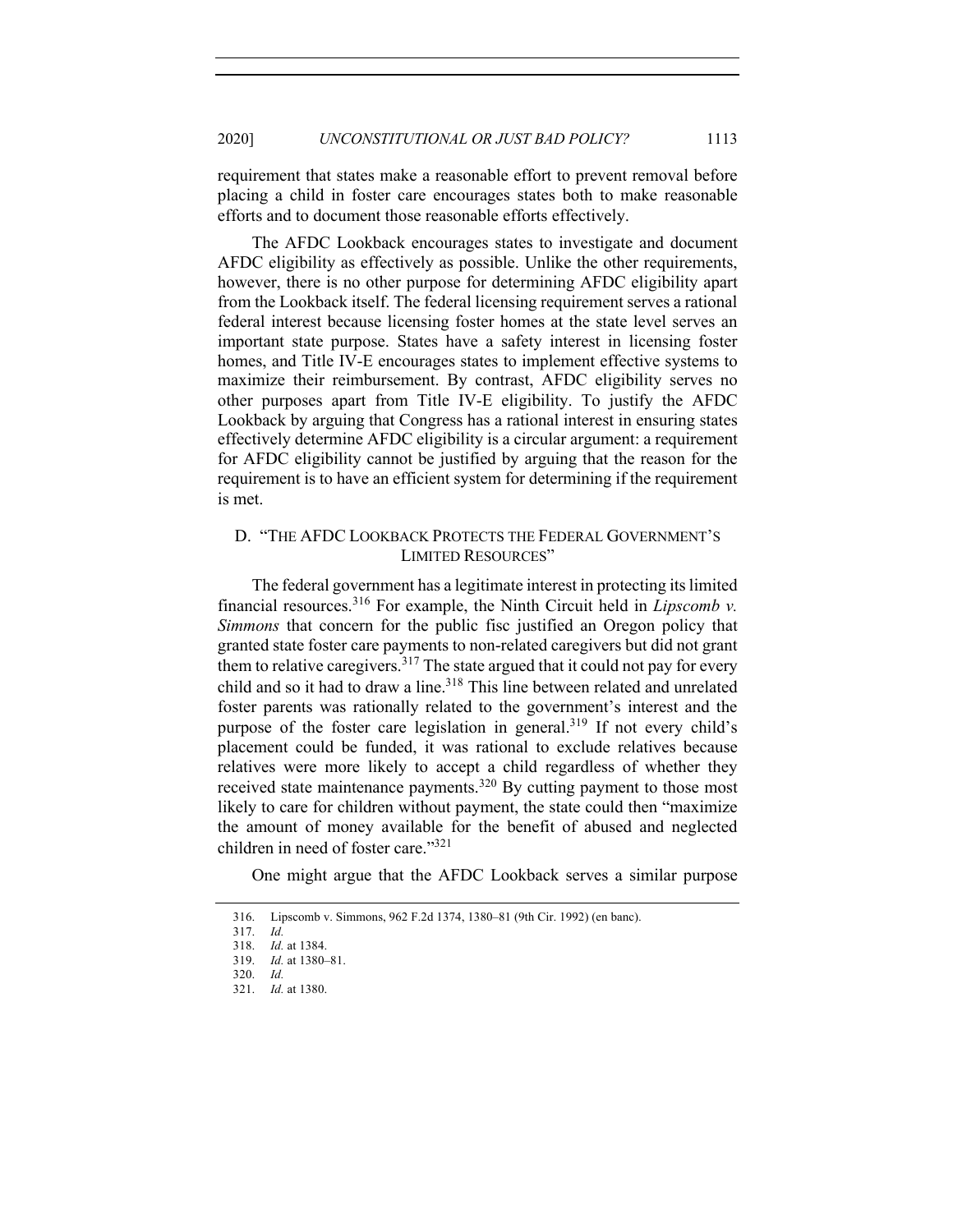here. By limiting the children eligible for foster care maintenance payments, the federal government may maximize the amount that can be spent on the in-home services now permitted by the FFPSA. If the government ensures that states provide proper in-home services, this would perhaps reduce the need for foster care.

This logic would justify any limitation on the Title IV-E eligibility of children no matter how ridiculous or invidious. If the federal government specified that only left-handed children were eligible for the Title IV-E program, it would certainly save resources that could then fund in-home services. It would be unconstitutional, however, because the classification is not rationally related to either the purpose of Title IV-E or the objective of the limitation.322

It may be rational for the federal government to exclude from eligibility children placed in *foster homes* that do not require maintenance payments resources are limited and it is rational to limit the federal guarantee of maintenance payments only to the children *placed* in homes where maintenance payments are necessary. Unless there is a reason why states need federal reimbursement for children removed from AFDC-eligible homes specifically and do not for other children, the line drawn is as arbitrary as the left-handed classification.

1. "The Federal Government Has Limited Resources—the AFDC Lookback Ensures Those Resources Go to the Children Most in Need"

One possible rationale is that, because the federal government has limited resources, it must ensure that those resources serve the children most in need of maintenance payments. This is certainly a reasonable rationale for many wealth classifications. For example, the state of Georgia draws the line for receipt of TANF benefits at \$745 a month for a family of three; families of three with an income of \$746 a month are ineligible for TANF in the state.<sup>323</sup> While there is no substantial difference between a person whose income is barely below \$745 per month and a person whose income is barely above \$745 per month, this classification would likely pass rational basis review.324 Protecting limited resources is a rational basis for drawing a line that limits the number of people eligible for TANF; the question is whether the placement of the line is rationally related to the overall purpose of the legislation. In the case of Georgia's income limitation it would be: the overall

<sup>322.</sup> *Cf.* Shapiro v. Thompson, 394 U.S. 618, 632 (1969) (arguing that the proposed basis for a residency requirement in receipt of welfare benefits was irrational because it related neither to the overall purpose of AFDC or the proposed purpose of the residency requirement).

<sup>323.</sup> GA. DEP'T HUM. SERVS., *supra* note 37.

<sup>324.</sup> *Id.*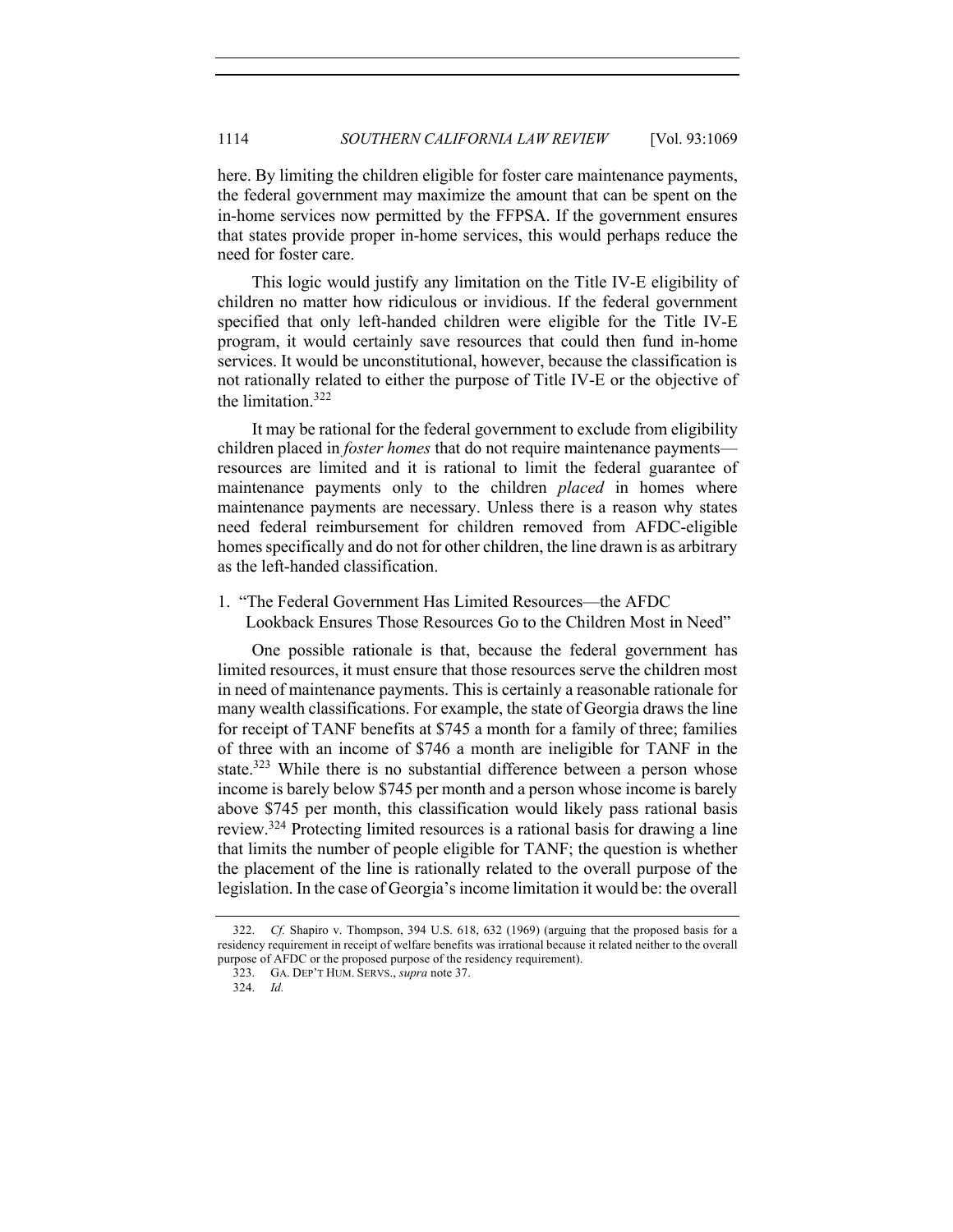purpose of TANF is to ensure families have enough resources to care for their children, so excluding families that are more likely to have resources of their own (in other words families with a greater income) is rationally related to the overall goal. By contrast, drawing a line that excludes, say, families that live in blue houses would not be rationally related to the overall goal because there is no rational reason to believe that families living in blue houses would be less likely to need maintenance payments than other families.

Like Georgia's TANF limitation, the AFDC Lookback is an income classification, and like Georgia's TANF limitation, the federal government certainly has a legitimate interest in ensuring that limited resources are used to aid the foster children who are most in need. The problem with this potential rationale is that the AFDC Lookback does not help states provide aid to the foster children who are most in need, it helps states provide aid to the foster children who would have been the most in need *if they remained in their home of removal*. The children to whom this applies have been removed from the care of the person or persons on whom the AFDC Lookback income test is based and placed in the care of another person or persons who might themselves be indigent. Yet the income of a caregiver has no impact on whether a child is eligible for Title IV-E payments.

To draw a parallel, it is as though the state of Georgia, in an attempt to conserve its limited resources, set an income threshold for the receipt of TANF benefits at \$745 a month for a family of three. But rather than test a family's own income to determine whether that family receives benefits, the state tests the income of the family's neighbor to make the determination. The fact that an income test is used at all is not irrational, the income test is just applied to the wrong household.

As mentioned before, scenarios where a caregiver's income is below the 1996 AFDC limit but a parent's income is not occur relatively frequently.<sup>325</sup> It is common to place children with grandparents living on a fixed income, for example.<sup>326</sup> If a limitation was rationally related to the legitimate governmental interest of ensuring that states grant aid to the children who are most in need, the AFDC Lookback would be based on *caregiver* income, not the income of the home of removal.

The FFPSA highlights this irrationality. Now, per the FFPSA, states may use federal funds for in-home services.<sup>327</sup> While there are limitations on

<sup>325.</sup> *E.g.*, Cal. Dep't of Soc. Servs. v. Thompson, 321 F.3d 835, 838–39 (9th Cir. 2003).

<sup>326.</sup> EHRLE ET AL., *supra* note 171.

<sup>327.</sup> Family First Prevention Services Act, Pub. L. No. 115-123, div. E, tit. VII, 132 Stat. 170 (2018).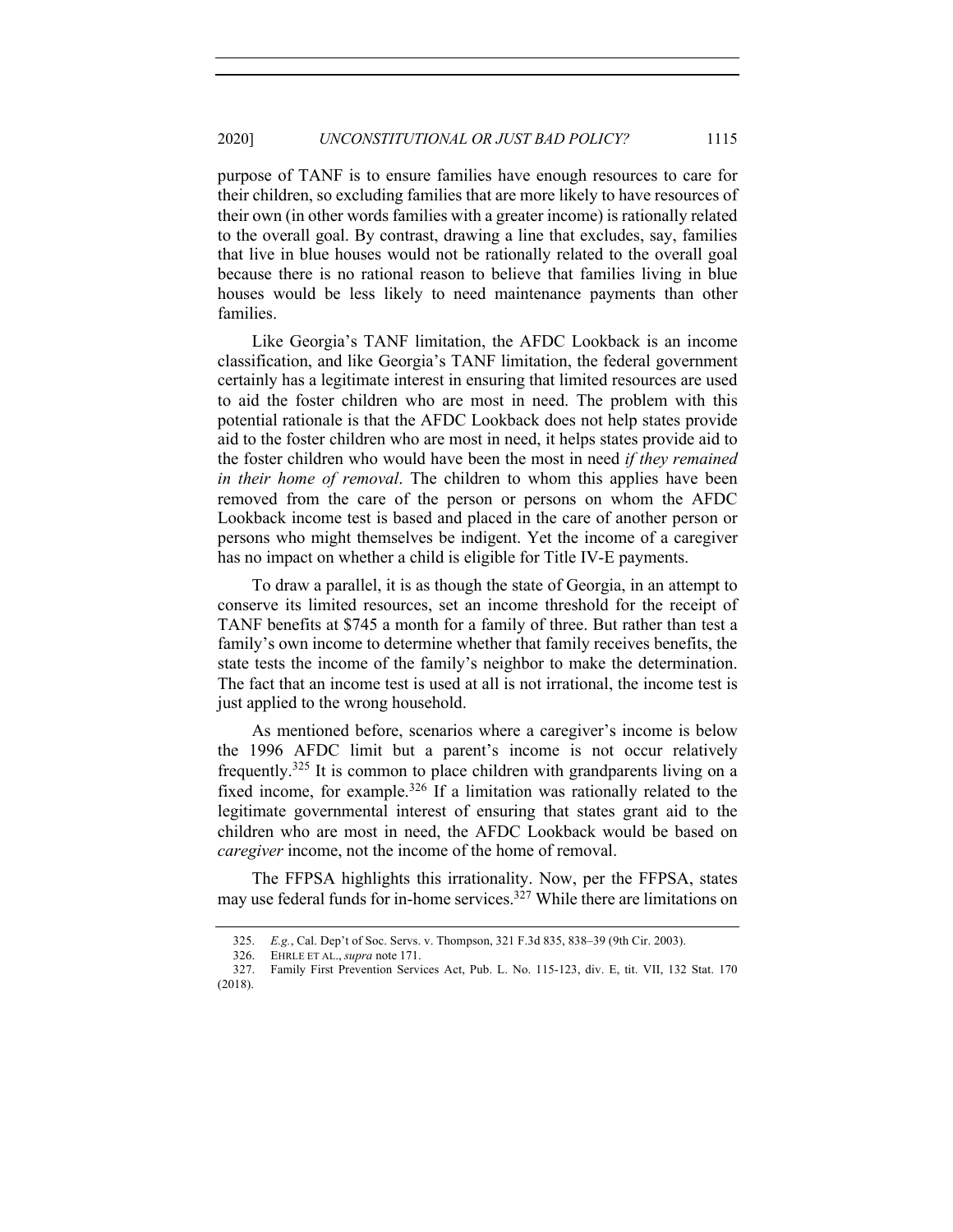what in-home services it may be used for, there is no AFDC Lookback equivalent limiting which families are eligible. In other words, the income of a child's parent is relevant when the child is placed outside of the home but is irrelevant when the child remains in the home.

2. "The Federal Government Has Limited Resources—the AFDC Lookback Uses Those Resources to Encourage States to Provide Payments to Children They Might Otherwise Decline to Fund"

Another possible rationale mimics the intention of the Flemming Rule: states might decline to provide maintenance payments for certain children.<sup>328</sup> If the federal government felt that this was wrong, it might offer to reimburse states for the care of those children, and in doing so, discourage states from denying them maintenance payments.

*Lipscomb v. Simmons*illustrates that states sometimes do choose to fund only certain classes of foster children—in that case, only children who lived with a non-related foster parent.<sup>329</sup> There is no reason to believe, though, that states would decline to fund the maintenance of children from indigent households if not for the AFDC Lookback. States might decline to fund children who do not need a financial incentive for placement,  $330$  or children likely to be placed in an affluent household. Children from AFDC-eligible households do not fit into either of these categories. In fact, if there is a rational basis for a classification based on the AFDC eligibility of a foster child's home of removal, it would be the inverse of the law as it stands now: income levels tend to be similar across members of the same family;<sup>331</sup> thus, if a child's home of removal is relatively affluent, it is likely that the child's relatives—and therefore, potential caregivers—are also relatively affluent and able to care for a child without the receipt of maintenance payments. States might then decline to fund children from AFDC *ineligible* homes on the grounds that a kin caregiver would likely be able to care for a child from that home without financial assistance. If this were the case, a federal law offering states reimbursement for the funding only of children from AFDCineligible homes might have a rational basis, but not the inverse.

<sup>328.</sup> *Cf.* Lawrence-Webb, *supra* note 7 (describing the origin of the Flemming Rule as an attempt to prevent states from denying aid to certain children).

<sup>329.</sup> Lipscomb v. Simmons, 962 F.2d 1374, 1376 (9th Cir. 1992) (en banc).

<sup>330.</sup> *Id.*

<sup>331.</sup> *See* Raj Chetty et al., *Economic Mobility*, *in* PATHWAYS: THE POVERTY AND INEQUALITY REPORT 2015, at 55 (2015).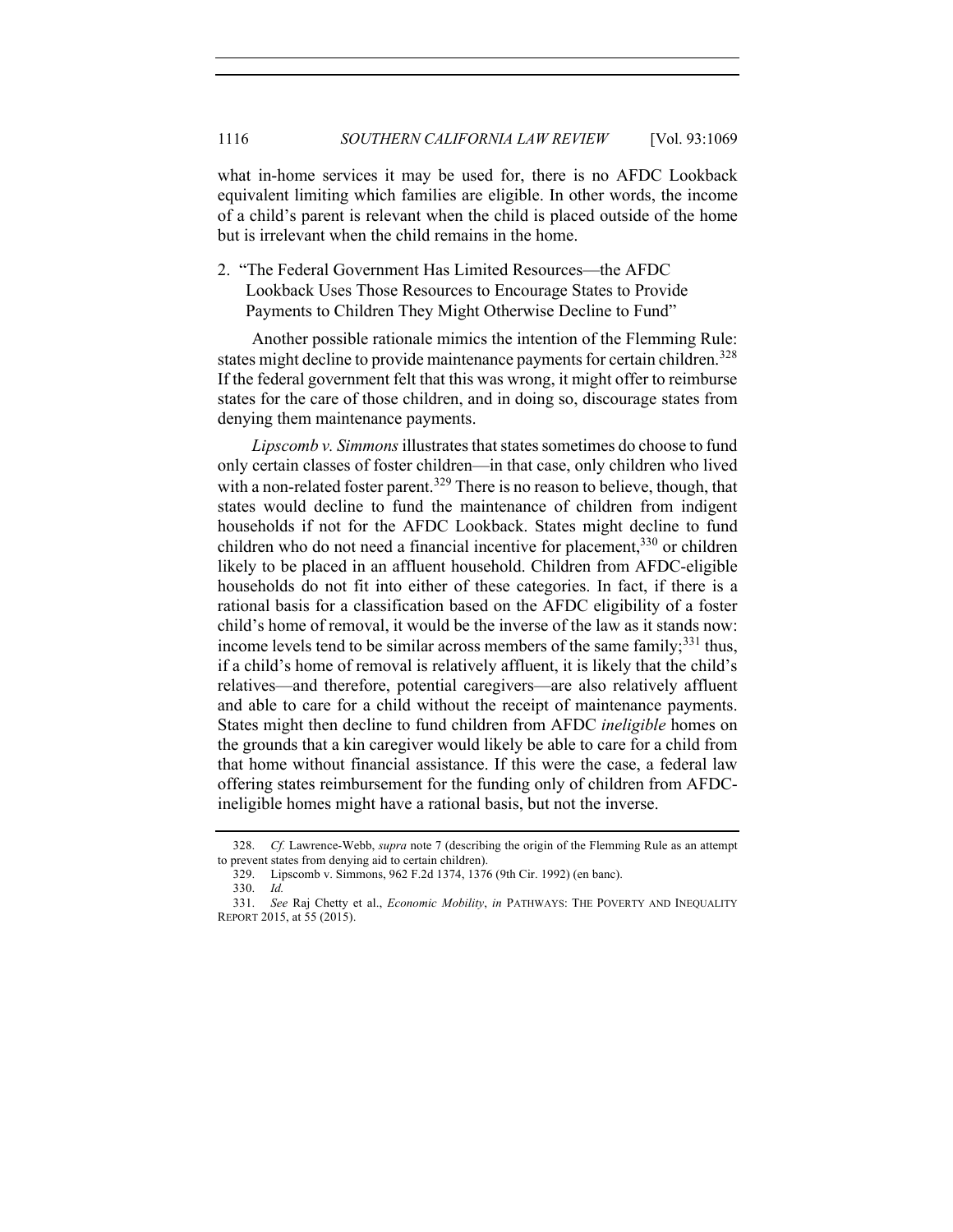## 3. "The Federal Government Has Limited Resources—the AFDC Lookback Ensures That There is Adequate Funding for the Children Requiring the Most Expensive Care"

The maintenance of some children is more expensive than others. Children with physical, emotional, or intellectual disabilities and children who are sick are typically more expensive to care for than other children.<sup>332</sup> States' maintenance payment structures often reflect this, with households caring for children with disabilities or illnesses receiving greater maintenance payments than others.333 One possible rationale for the AFDC Lookback is that it ensures states have adequate funding to offer maintenance payments for the children for whom care is more expensive.

For this to be the case, there would need to be some sort of correlation between the issues that make some children more expensive to provide care and AFDC eligibility. Certainly, some physical, emotional, and intellectual disabilities are more likely to be diagnosed in low-income households.<sup>334</sup> Similarly, poor children are more likely to suffer from certain illnesses and more likely to be described as having behavioral issues.<sup>335</sup> This is perhaps the strongest justification for the AFDC Lookback: because children from the poorest households are more likely to suffer problems that would make their care expensive, the state has a rational interest in ensuring state governments have adequate funds for the care of those children.

Certainly, there are children who do not come from low-income households that suffer from similar ailments, and certainly there is an evergrowing swath of homes that are, by modern standards, impoverished but do not qualify for federal maintenance standards based on the 1996 standard for AFDC eligibility. The AFDC Lookback, then, is both under- and overinclusive.<sup>336</sup>

<sup>332.</sup> Donna Anderson et al., *The Personal Costs of Caring for a Child with a Disability: A Review of the Literature*, 122 PUB. HEALTH REPS. 3, 4 (2007); Mark Stabile & Sara Allin, *The Economic Costs of Childhood Disability*, 22 FUTURE OF CHILD. 65, 65 (2012).

<sup>333.</sup> *E.g.*, CAL. WELF. & INST. CODE § 11461(e)(1) (West 2020).

<sup>334.</sup> Amy J. Houtrow, *At the Intersection of Poverty and Disability: Supplemental Security Income for Children with Disabilities Due to Mental Health Problems*, 96 PHYSICAL MED. & REHABILITATION 2094, 2094 (2015) ("Poverty is a risk factor for poor health outcomes and disability, and having a disability in the family is a risk factor for poverty.").

<sup>335.</sup> *See* REED JORDAN ET AL., HOST YOUTH: THE CHALLENGES OF GROWING UP IN LOW-INCOME HOUSING 1–4 (2013), https://www.urban.org/sites/default/files/publication/24186/412953-HOST-Youth -The-Challenges-of-Growing-up-in-Low-Income-Housing.PDF [https://perma.cc/QT9J-88JW].

<sup>336.</sup> If the AFDC Lookback was a state classification rather than federal, it would be hard to justify the over- and under-inclusiveness. States have a *parens patriae* duty to each individual child they take into their charge. An over- or under-inclusive policy that denies benefits to some state wards who need it in their home of placement, as a state AFDC Lookback would, would not serve the *individual interests* of each child in state custody. An over- or under-inclusive policy that lets some state wards fall through the cracks would mean a state has failed in its *parens patriae* duty to some children in its custody. The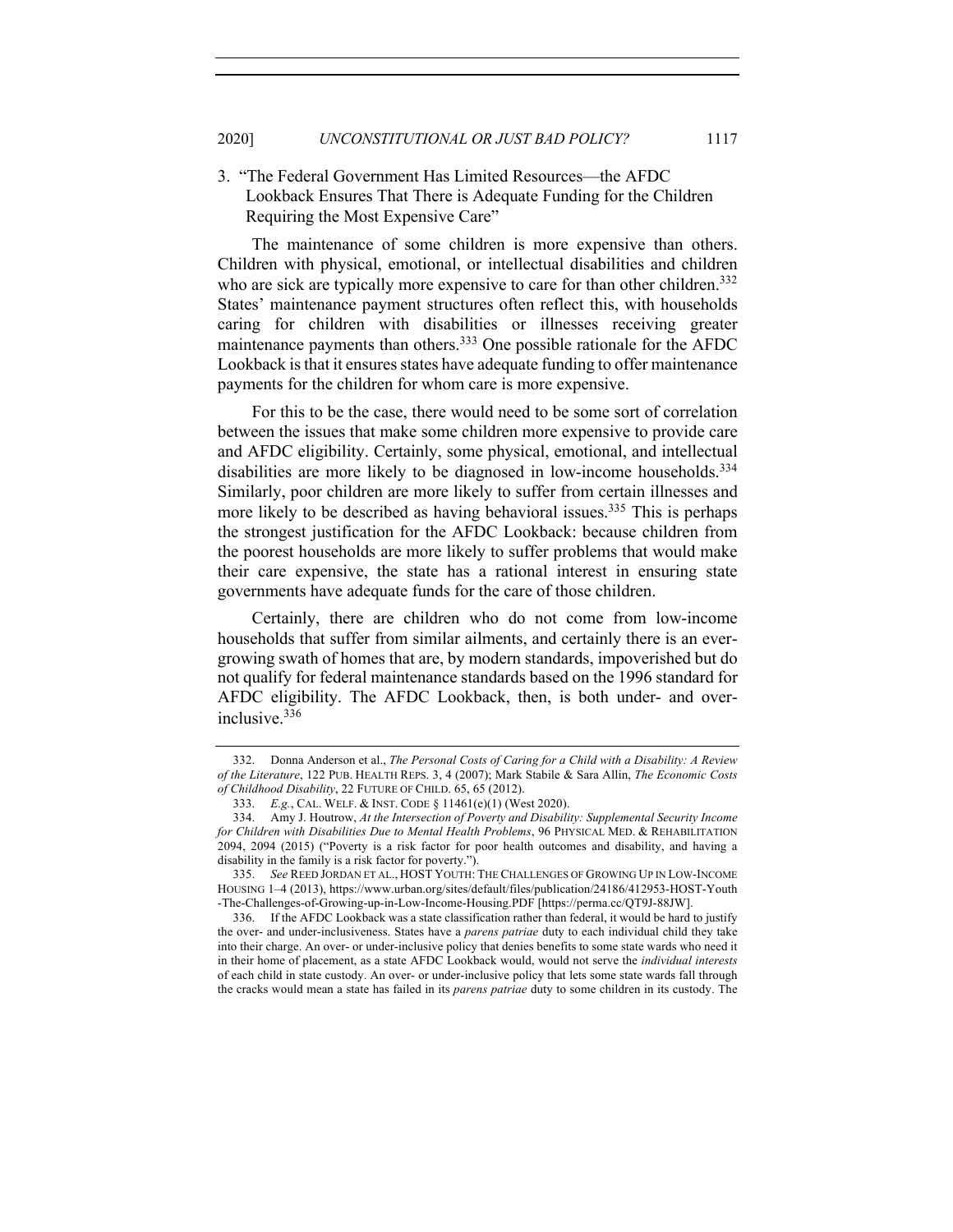If the AFDC Lookback classification received strict or even intermediate scrutiny, the under- or over-inclusiveness might prove it to be an unconstitutional violation of equal protection.<sup>337</sup> However, because this classification would likely only receive rational basis review, there is no need for the classification to be narrowly tailored or substantially related to the purpose of the legislation.338

Under rational basis review, over- and under-inclusive legislation is often tolerated because a more precise articulation would be more expensive or more difficult to apply.<sup>339</sup> That is not the case here. If the rationale for the AFDC Lookback is that children from the poorest homes are statistically more likely to suffer problems that would necessitate higher maintenance payments, one potential solution would be to link receipt of maintenance payments from the federal government to AFDC eligibility. As mentioned before, this is over-inclusive because many AFDC eligible children do not suffer from the problems that necessitate higher payments, and it is underinclusive because many non-AFDC eligible do. A more precise articulation of the rule would be: the federal government, because it cannot afford to reimburse states for the maintenance payments of all children, will reimburse states only for children who are actually diagnosed with certain physical, emotional and intellectual disabilities. This would be a more precise law aimed at the same purpose. Additionally, this more precise version would be cheaper and easier to apply. AFDC eligibility is a costly determination that serves no purpose to the child welfare system apart from its role in Title IV-E. The determination of a foster child's eligible diagnosis, however, does serve a purpose outside of determining Title IV-E eligibility: states grant increased maintenance payments to those children, and so the determination of a child's diagnosis could serve both Title IV-E and state purposes, making eligibility determination a less superfluous and expensive task.

While some over- and under-inclusiveness is tolerated under rational basis review, it does not follow that *all* over- and under-inclusiveness is tolerated.<sup>340</sup> With every year that passes, the frozen AFDC Lookback

dissent made a similar argument in *Lipscomb v. Simmons*. Lipscomb v. Simmons, 962 F.2d 1374, 1388– 89 (9th Cir. 1992) (en banc) (Kozinski, J., dissenting) ("When the state acts *in loco parentis* . . . it takes on a grave responsibility *to that child*, stepping into the shoes of the parents whose place it takes. The decisions it makes with respect to the child must . . . be guided by an overarching objective: maximizing the child's welfare. Each child is entitled to have key decisions as to its care made in light of his own best interests, rather than to serve some collateral purpose." (emphasis in original) (citations omitted)). Because the federal government does not take children into its custody, it does not have the same *parens patriae* duty to children in state custody.

<sup>337.</sup> *See* Planned Parenthood of the Great Nw. v. State, 375 P.3d 1122, 1139 (Alaska 2016).

<sup>338.</sup> Vance v. Bradley, 440 U.S. 93, 109 (1979).

<sup>339.</sup> N.Y.C. Transit Auth. v. Beazer, 440 U.S. 568, 573 (1979).

<sup>340.</sup> *See* U.S. Dep't of Agric. v. Moreno, 413 U.S. 528, 537 (1973).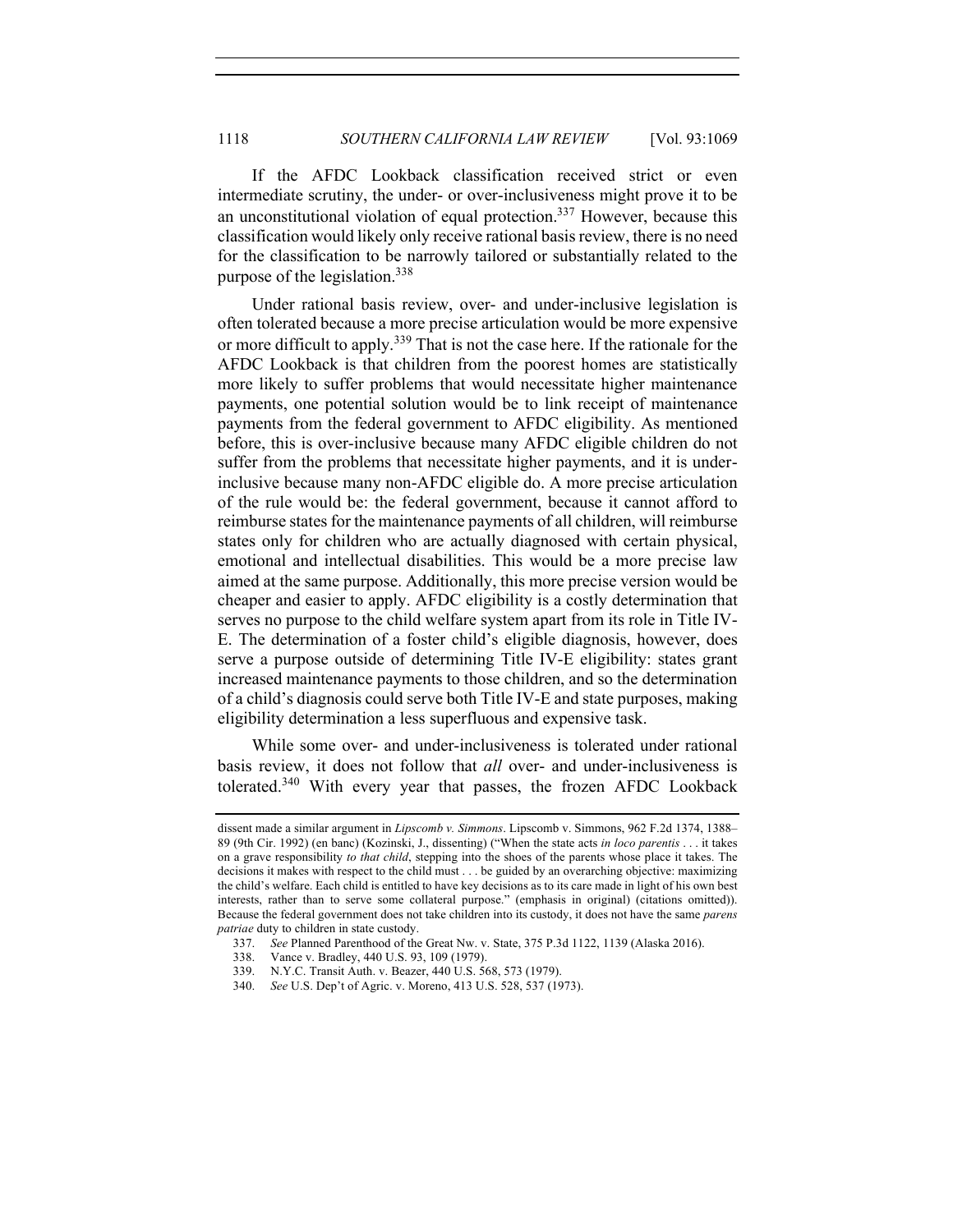becomes more and more over- and under-inclusive as inflation makes fewer and fewer households and therefore fewer and fewer children meet the requirement. It is feasible that, even if it does not do so now, eventually the classification will be so over- and under-inclusive as to be "not only 'imprecise,' [but] wholly without any rational basis."<sup>341</sup>

If a court applied Justice Marshall's sliding-scale approach to Equal Protection, the over- and under-inclusiveness of the Lookback could not survive the greater scrutiny a court would likely apply. Per Justice Marshall's *Dandridge* dissent, a court, bearing in mind the class in question and importance of the benefit denied to the class (both of which, in this case, point to greater scrutiny), then considers the importance of the governmental interest at stake. As described in the previous Section, most of the rationales that could possibly justify the AFDC Lookback are not rationally related to a legitimate government purpose. The interest here—using limited resources to ensure states provide maintenance to the children who require the most expensive care—may have a rational relationship to the Lookback, but the Lookback is wildly over- and under-inclusive. It excludes children from non-AFDC eligible households who have illnesses or disabilities and grants maintenance payments to children from AFDC-eligible households who do not require more expensive care. Whiles courts tolerate some over- and under-inclusiveness under rational basis review, statutes that receive more probing scrutiny—as would be the case here under Marshall's Equal Protection—require narrower tailoring. A court applying Marshall-style analysis would likely consider whether there is a more precise way to reach this proposed purpose, namely, granting eligibility to children based on whether they actually have an illness or disability. There certainly is: Title IV-E could reimburse states for maintenance payments to children who actually have the illnesses or disabilities making their care more costly.

While the Court in *Moreno* never explicitly dealt with over- or underinclusiveness, it applied the same analysis to the Food Stamp limitation in that case.<sup>342</sup> The Court held that, while the government had a rational interest in preventing welfare fraud, the "related household" limitation would eliminate many individuals who were not committing welfare fraud (or a part of "hippie communes") from eligibility.<sup>343</sup> While "[t]raditional equal protection analysis [did] not require that every classification be drawn with precise 'mathematical nicety,'" the classification, the Court held, was more than merely "imprecise."<sup>344</sup> The argument was that those committing welfare

<sup>341.</sup> *Id.* at 538.

<sup>342.</sup> *Id.* at 536.

<sup>343.</sup> *Id.* at 537.

<sup>344.</sup> *Id.* at 538 (citations omitted).